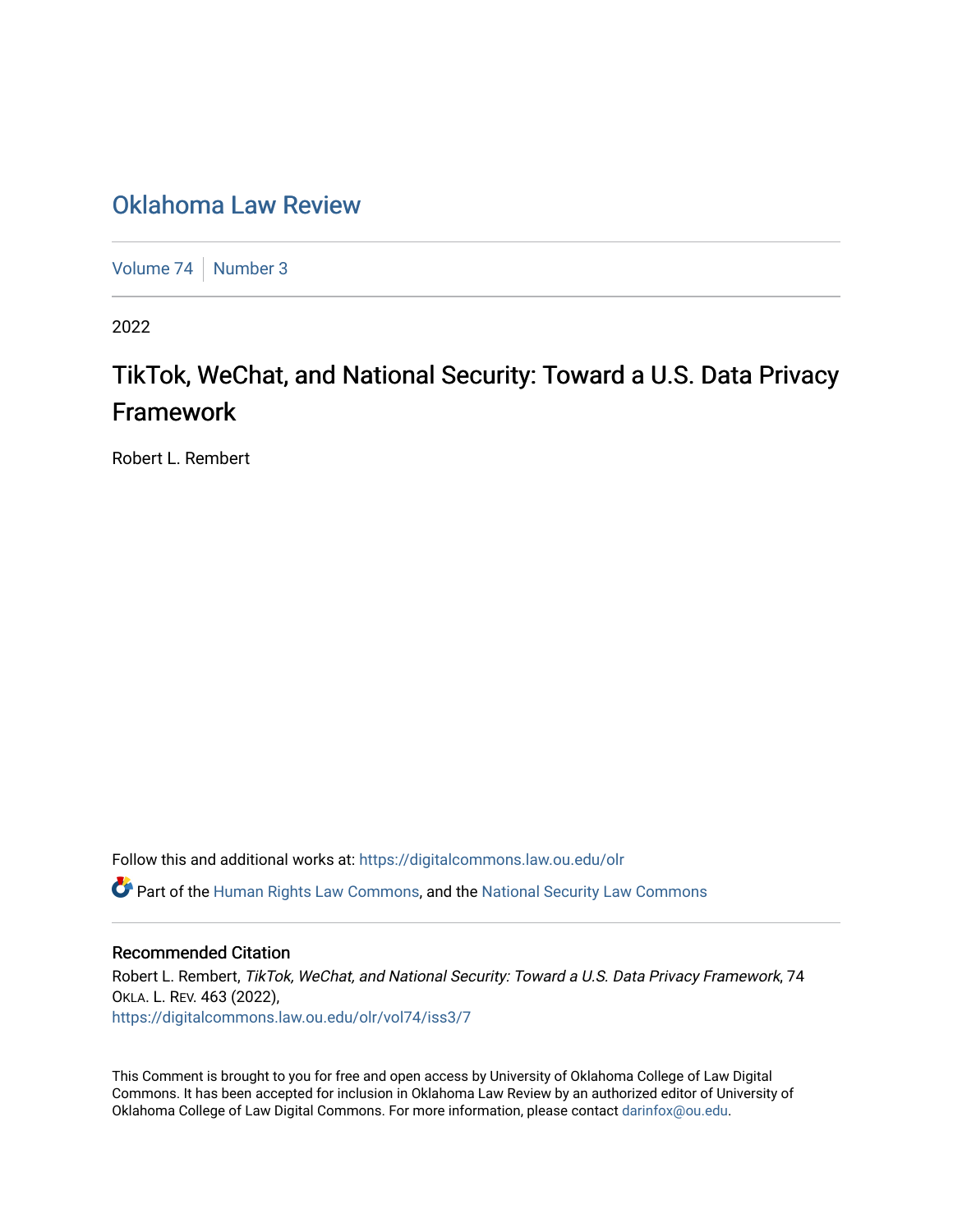TikTok, WeChat, and National Security: Toward a U.S. Data Privacy Framework

#### *Table of Contents*

| B. The 2020 Executive Orders Targeting TikTok and WeChat 472    |  |
|-----------------------------------------------------------------|--|
|                                                                 |  |
|                                                                 |  |
| II. Federal Data Privacy Legislation Is a Superior Alternative  |  |
|                                                                 |  |
|                                                                 |  |
| B. Federal Data Privacy Legislation Will Better Safeguard Human |  |
|                                                                 |  |
| 1. The European Union's General Data Protection Regulation  486 |  |
| 2. State Data Privacy Approaches: California and Oklahoma  489  |  |
| 3. Recommendations for a U.S. Federal Data Privacy Law  494     |  |
| Conclusion                                                      |  |
|                                                                 |  |

## *Introduction*

<span id="page-1-0"></span>*The intensity and complexity of life, attendant upon advancing civilization, have rendered necessary some retreat from the world, and man, under the refining influence of culture, has become more sensitive to publicity, so that solitude and privacy have become more essential to the individual; but modern enterprise and invention have, through invasions upon his privacy, subjected him to mental pain and distress, far greater than could be inflicted by mere bodily injury.*<sup>1</sup>

On August 6, 2020, President Donald J. Trump issued two Executive orders (the "Executive Orders," or the "Orders") targeting Chinese technology companies TikTok and WeChat.<sup>2</sup> TikTok, a video-sharing

<sup>1.</sup> Samuel D. Warren & Louis D. Brandeis, *The Right to Privacy*, 4 HARV. L. REV. 193, 196 (1890).

<sup>2.</sup> Exec. Order No. 13,942, 85 Fed. Reg. 48,637 (Aug. 6, 2020) [hereinafter TikTok Order] (ordering sale of TikTok); Exec. Order No. 13,943, 85 Fed. Reg. 48,641 (Aug. 6, 2020) [hereinafter WeChat Order] (blocking transactions with WeChat).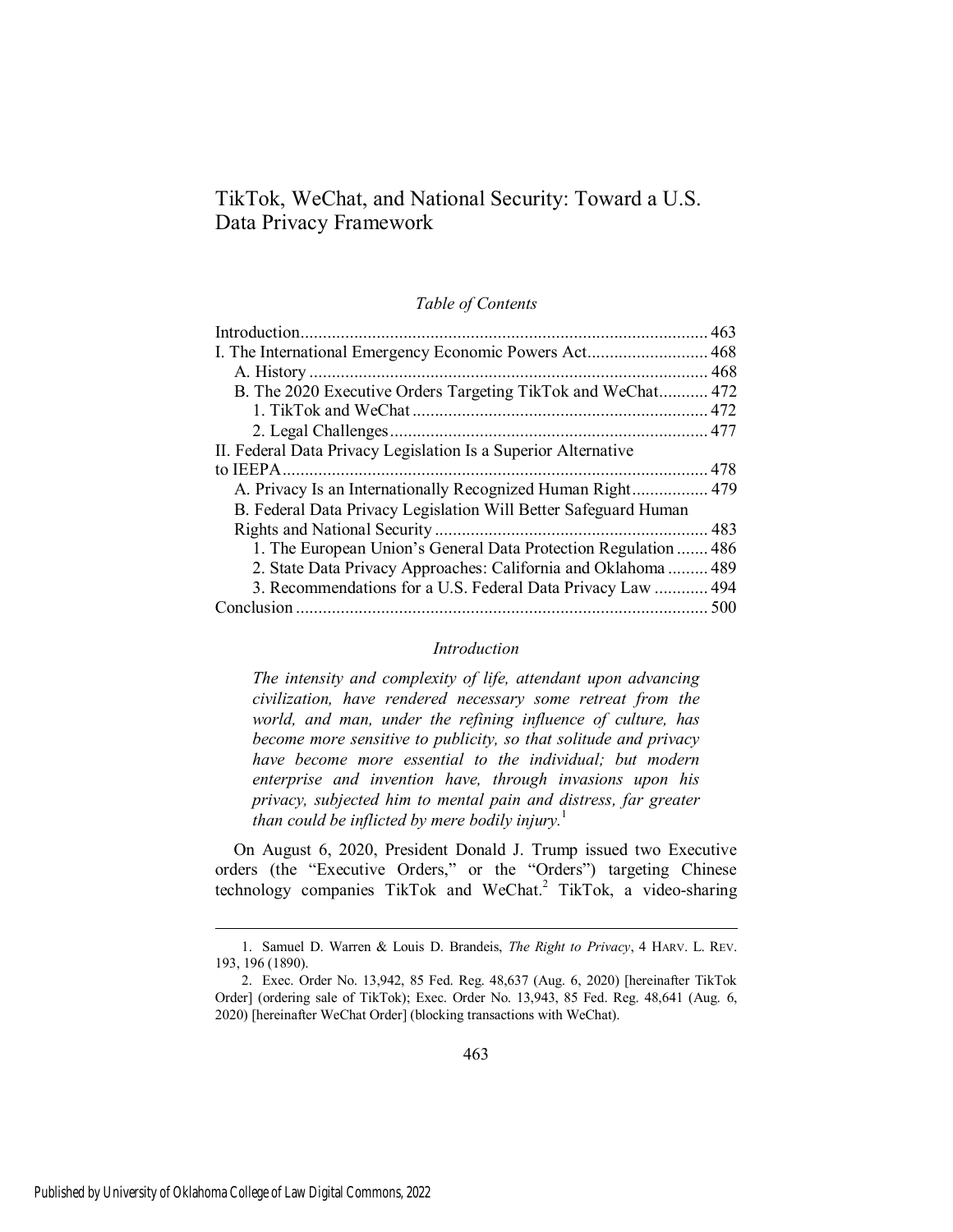mobile application, had seen a precipitous rise in popularity, primarily among teenagers;<sup>3</sup> before the August 2020 Orders, TikTok had been downloaded 175 million times in the United States<sup>4</sup> and had 50 million active users.<sup>5</sup> WeChat, considered the "digital bedrock of daily life" in China,<sup>6</sup> is China's largest messaging platform;<sup>7</sup> 1.2 billion people use it every month,<sup>8</sup> and there are an estimated 19 million users in the United States alone.<sup>9</sup>

The Orders prohibited transactions between persons subject to U.S. jurisdiction and the two Chinese technology companies, $10$  which rendered the applications "essentially useless within the United States."<sup>11</sup> For WeChat, this prevented U.S. users from using WeChat to send money to family members, friends, and businesses in China.<sup>12</sup> WeChat users in the United States were also unable to download or update the app, which prevented security updates and threatened to degrade the app's utility over time.<sup>13</sup> The TikTok Order gave TikTok's parent company, ByteDance, forty-five days to sell its subsidiary to a U.S. company, and if it failed to

13. *Id.*

<sup>3.</sup> Raymond Zhong & Sheera Frenkel, *A Third of TikTok's U.S. Users May Be 14 or Under, Raising Safety Questions*, N.Y. TIMES (Sept. 17, 2020), https://www.nytimes.com/ 2020/08/14/technology/tiktok-underage-users-ftc.html.

<sup>4.</sup> TikTok Order, *supra* note 2.

<sup>5.</sup> Brian X. Chen, *What Is Happening with TikTok and WeChat as Trump Tries to Ban Them?*, N.Y. TIMES (Sept. 18, 2020), https://www.nytimes.com/2020/09/18/technology/ tiktok-wechat-ban.html.

<sup>6.</sup> Paul Mozur & Raymond Zhong, *Targeting WeChat, Trump Takes Aim at China's Bridge to the World*, N.Y. TIMES (Sept. 4, 2020), https://www.nytimes.com/2020/08/07/ business/trump-china-wechat-tiktok.html?action=click&module=RelatedLinks&pgtype= Article.

<sup>7.</sup> Aynne Kokas, *China Already Has Your Data. Trump's TikTok and WeChat Bans Can't Stop That*, WASH. POST (Aug. 11, 2020), https://www.washingtonpost.com/outlook/ 2020/08/11/tiktok-wechat-bans-ineffective/.

<sup>8.</sup> Mozur & Zhong, *supra* note 6.

<span id="page-2-0"></span><sup>9.</sup> Kokas, *supra* note 7.

<sup>10.</sup> TikTok Order, *supra* note 2; WeChat Order, *supra* note 2.

<sup>11.</sup> Ana Swanson et al., *Trump Administration to Ban TikTok and WeChat from U.S. App Stores*, N.Y. TIMES (Sept. 18, 2020), https://www.nytimes.com/2020/09/18/business/ trump-tik-tok-wechat-ban.html.

<sup>12.</sup> Shelly Banjo et al., *Trump Backs Threats Against China with TikTok, WeChat Bans*, BLOOMBERG (Sept. 18, 2020, 10:37 PM CDT), https://www.bloomberg.com/news/articles/ 2020-09-18/u-s-to-block-some-wechat-tiktok-transactions-as-of-sunday.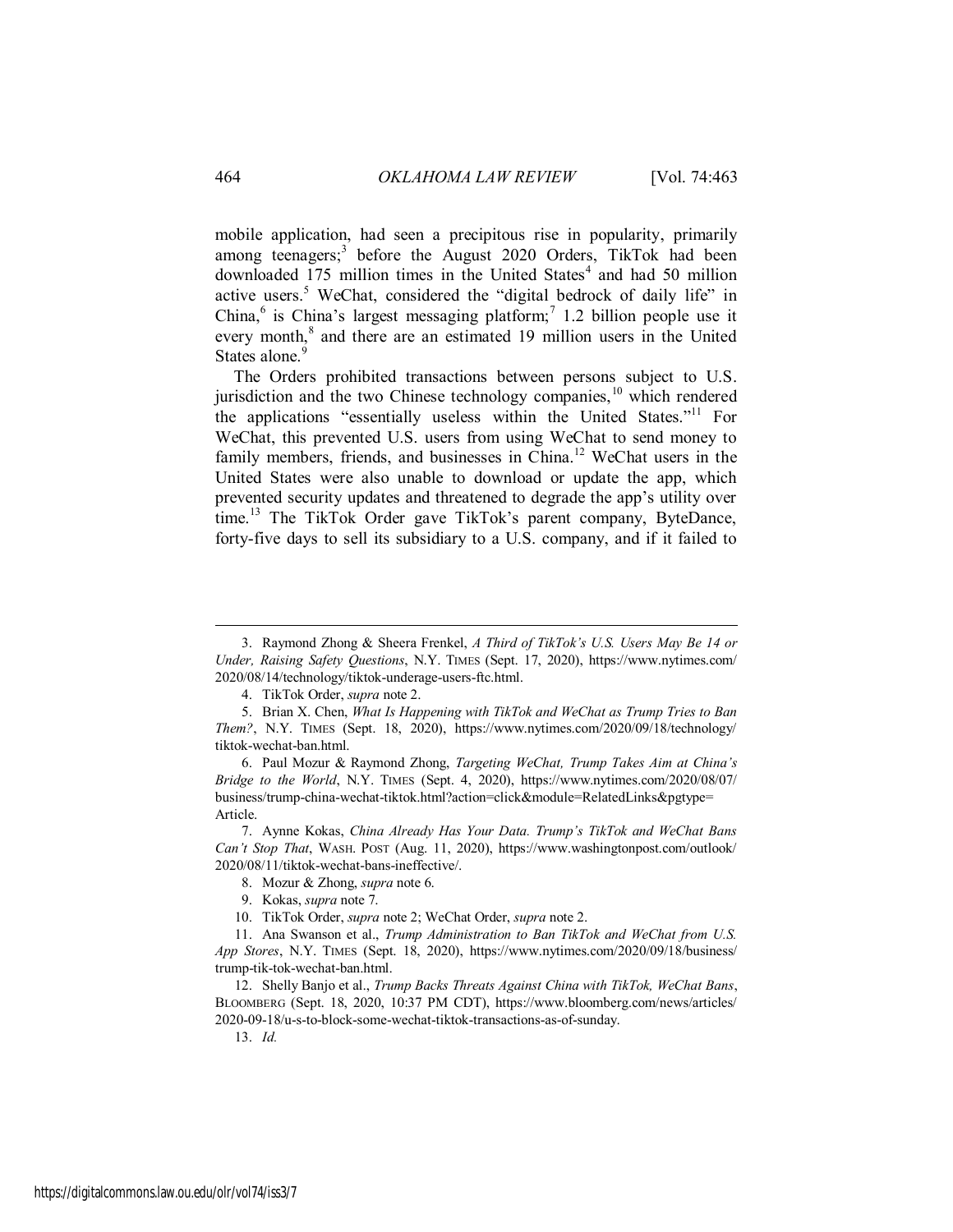reach a deal within forty-five days, the United States would ban the app entirely. $^{14}$ 

The Orders invoked national security as a rationale for blocking transactions with TikTok and WeChat. Under Chinese law, the Chinese government may compel companies in China to turn over users' personal data, and there has been growing U.S. concern that subsidiaries of Chinese companies operating in the United States can transfer U.S. citizens' personal data to parent companies subject to data requests from the Chinese government.<sup>15</sup> These concerns are warranted—TikTok's privacy policy states that the company "may share all of the information [it] collect[s] with a parent, subsidiary, or other affiliate of [its] corporate group."<sup>16</sup> As the Orders highlighted, the national security concern is that these companies' collection of "vast swaths" of personal information "threatens to allow the Chinese Communist Party access to Americans' personal and proprietary information."<sup>17</sup> The Orders further explained that access to this data would enable the Chinse government to track federal employees' physical movements, build dossiers of personal information to blackmail U.S. citizens, and "conduct corporate espionage."<sup>18</sup>

President Trump issued the Orders targeting TikTok and WeChat<sup>19</sup> under the authority granted by the International Emergency Economic Powers Act ("IEEPA"). $^{20}$  IEEPA grants the President broad authority to regulate commerce after declaring a "national emergency" to address "any unusual and extraordinary threat . . . to the national security, foreign policy, or economy of the United States."<sup>21</sup> In this case, the President used IEEPA to block transactions with the two Chinese technology companies; this was the first time a President had invoked international emergency powers to

<sup>14.</sup> Rachel Lerman, *'45 Days of Ambiguity': What a U.S. TikTok Ban Could Mean for Users and Employees*, WASH. POST (Aug. 17, 2020), https://www.washingtonpost.com/ technology/2020/08/17/tiktok-ban-us-faq/.

<sup>15.</sup> Alex Schiller, *WeChat and TikTok: Paper Tigers or Threats to U.S. National Security?*, CHINA FOCUS (Sept. 28, 2020), https://chinafocus.ucsd.edu/2020/09/28/wechatand-tiktok-paper-tigers-or-threats-to-u-s-national-security/.

<sup>16.</sup> *Legal: Privacy Policy*, TIKTOK, https://www.tiktok.com/legal/privacy-policy?lang =en (June 2, 2021).

<sup>17.</sup> TikTok Order, *supra* note 2; WeChat Order, *supra* note 2.

<sup>18.</sup> TikTok Order, *supra* note 2; *see also* WeChat Order, *supra* note 2 (asserting that the spread of mobile applications from Chinese companies "continues to threaten the national security, foreign policy, and economy of the United States").

<sup>19.</sup> TikTok Order, *supra* note 2; WeChat Order, *supra* note 2.

<sup>20. 50</sup> U.S.C. §§ 1701–1707.

<sup>21.</sup> *Id.* § 1701.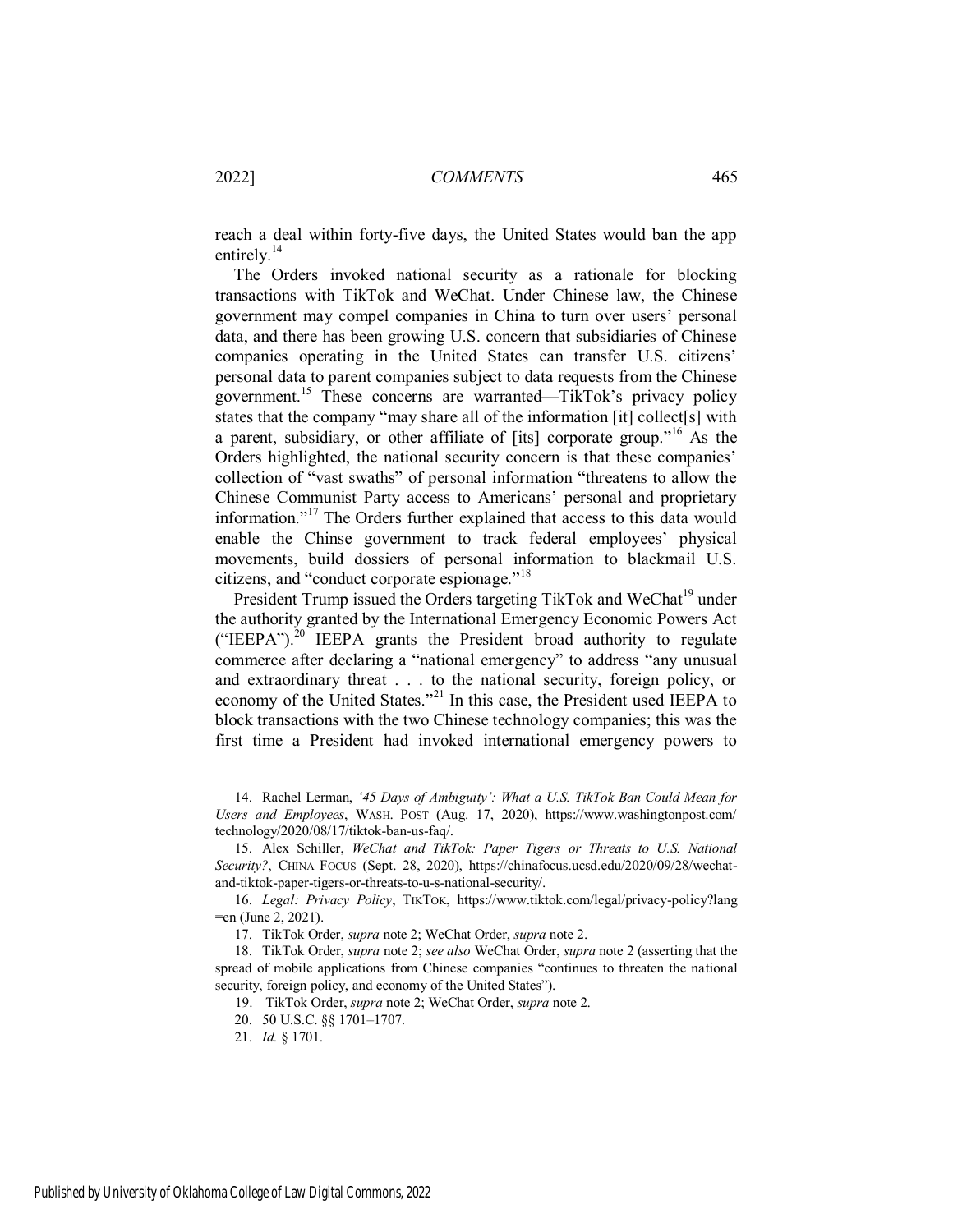address threats posed by popular consumer applications.<sup>22</sup> But a federal court enjoined the WeChat Order on First Amendment grounds,<sup>23</sup> and another federal court enjoined the TikTok Order based on an IEEPA provision prohibiting the direct or indirect regulation of "personal communication[s]" and the exchange of "informational materials."<sup>24</sup> In June 2021, President Biden revoked the Orders entirely.<sup>25</sup>

The Executive Orders targeting TikTok and WeChat have highlighted that IEEPA is too narrow a tool to address the national security challenges that foreign technology companies pose to U.S. interests. And even if the Orders had successfully blocked the Chinese government's ability to access U.S. citizens' personal data through TikTok and WeChat, the Orders still would not have meaningfully reduced the threat. First, TikTok and WeChat are only two companies out of a multitude of foreign companies operating in the United States.<sup>26</sup> Other foreign-owned mobile applications have also received scrutiny for their data collection practices and for threatening national security, such as FaceApp, the age-enhancing selfie app that went viral in 2019.<sup>27</sup> Data harvesting is so pervasive<sup>28</sup> that even if the Orders were completely effective in protecting user data collected by TikTok and WeChat, they would fail to address the more fundamental issues of data security and privacy. In fact, the Orders were more likely to distract from

<sup>22.</sup> Lerman, *supra* note 14.

<sup>23.</sup> U.S. WeChat Users All. v. Trump, 488 F. Supp. 3d 912, 930 (N.D. Cal. 2020).

<sup>24.</sup> TikTok Inc. v. Trump, 507 F. Supp. 3d 92, 102, 115 (D.D.C. 2020) (alteration in original).

<sup>25.</sup> Jeanne Whalen & Ellen Nakashima, *Biden Revokes Trump's TikTok and WeChat Bans, but Sets Up a Security Review of Foreign-Owned Apps*, WASH. POST (June 9, 2021, 1:33 PM EST), https://www.washingtonpost.com/technology/2021/06/09/tiktok-banrevoked-biden/.

<sup>26.</sup> *See* Kristen Bialik, *Number of U.S. Workers Employed by Foreign-Owned Companies Is on the Rise*, PEW RSCH. CTR. (Dec. 14, 2017), https://www.pewresearch. org/fact-tank/2017/12/14/number-of-u-s-workers-employed-by-foreign-owned-companiesis-on-the-rise/; Mary Hanbury, *11 American Companies That Are No Longer American*, BUS. INSIDER (Aug. 2, 2018, 2:03 PM), https://www.businessinsider.com/americancompanies-that-are-no-longer-american-2017-6.

<sup>27.</sup> Thomas Brewster, *FaceApp: Is the Russian Face-Aging App a Danger to Your Privacy?*, FORBES (July 17, 2019, 7:20 AM EDT), https://www.forbes.com/sites/thomas brewster/2019/07/17/faceapp-is-the-russian-face-aging-app-a-danger-to-your-privacy/#64 aacfdc2755.

<sup>28.</sup> Madeline M. Cook, Comment, *Bringing Down Big Data: A Call for Federal Data Privacy Legislation*, 74 OKLA. L. REV. (forthcoming 2022).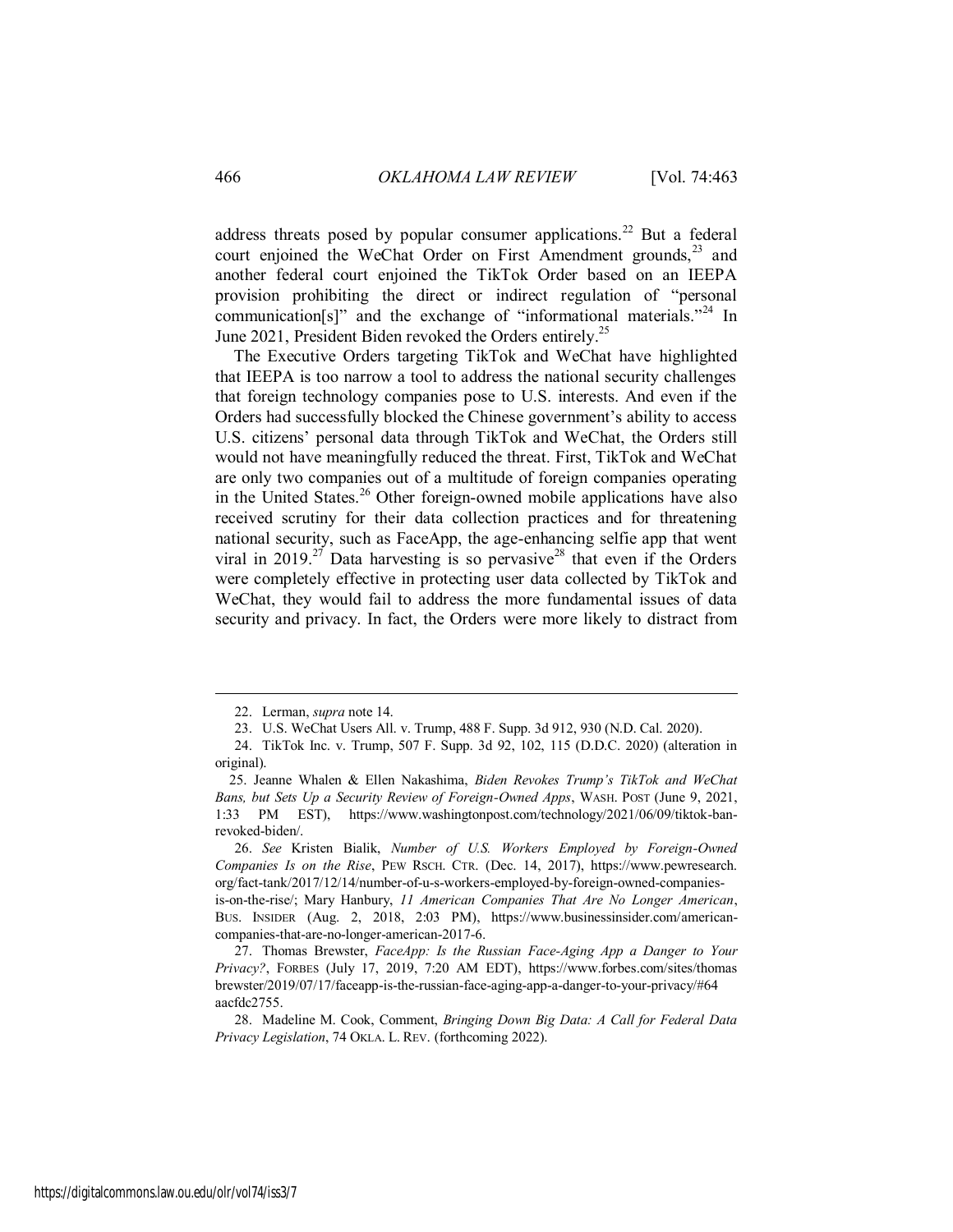these issues and give a false sense of security to mobile app users. As one scholar has said, the Orders were "merely window dressing."<sup>29</sup>

Second, American companies also collect the "vast swaths"<sup>30</sup> of data that the Orders describe will fall into the hands of foreign governments.<sup>31</sup> From browser extensions that collect information about every website you visit  $32$ to applications that harvest and sell your location data,  $33$  American companies arguably know you better than you know yourself.<sup>34</sup> And foreign actors can still gain that information from American companies. For example, a hack of the company Equifax in 2017 which the Department of Justice attributed to four members of China's military exposed the personal data of up to  $147.9$  million U.S. consumers.<sup>35</sup>

Invoking IEEPA to block foreign technology companies' access to U.S. user data on a case-by-case basis is wholly inadequate. Instead, the United States should adopt a federal data privacy law that could more effectively protect national security interests and safeguard data privacy. Part I of this Comment examines the development of IEEPA and argues that it is an inadequate tool for protecting national security and data privacy from private sector applications that collect unprecedented amounts of personal information. Part II then examines federal data privacy legislation as a superior alternative to IEEPA for protecting national security and safeguarding U.S. citizens' personal information. This Part further looks to the European Data Protection Regulation ("GDPR") and various

 $\overline{a}$ 

32. Geoffrey A. Fowler, *I Found Your Data. It's for Sale*, WASH. POST (July 18, 2019), https://www.washingtonpost.com/technology/2019/07/18/i-found-your-data-its-sale/.

33. Zack Whittaker, *Data Brokers Track Everywhere You Go, but Their Days May Be Numbered*, TECHCRUNCH (July 9, 2020, 8:00 AM CDT), https://techcrunch.com/2020/07/09/ data-brokers-tracking/.

34. *See, e.g.*, James Carmichael, *Google Knows You Better Than You Know Yourself*, ATLANTIC (Aug. 19, 2014), https://www.theatlantic.com/technology/archive/2014/08/ google-knows-you-better-than-you-know-yourself/378608/.

35. Yashaswini Swamynathan, *Equifax Reveals Hack That Likely Exposed Data of 143 Million Customers*, REUTERS (Sept. 7, 2017, 3:49 PM), https://www.reuters.com/article/usequifax-cyber/equifax-says-hack-potentially-exposed-details-of-143-million-consumersidUSKCN1BI2VK; Brian Barrett, *How 4 Chinese Hackers Allegedly Took Down Equifax*, WIRED (Feb. 10, 2020, 12:52 PM), https://www.wired.com/story/equifax-hack-china/.

<sup>29.</sup> Kokas*, supra* note 7.

<sup>30.</sup> WeChat Order, *supra* note 2; Tiktok Order, *supra* note 2.

<sup>31.</sup> *See* Greg Bensinger, *Trump Wants to Cripple TikTok and WeChat. Why?*, N.Y. TIMES (Sept. 18, 2020), https://www.nytimes.com/2020/09/18/opinion/wechat-tiktoktrump.html ("There's irony in the United States taking exception to TikTok and WeChat's data collection when our homegrown technology giants have built their empires on hoovering up more and more of our personal information.").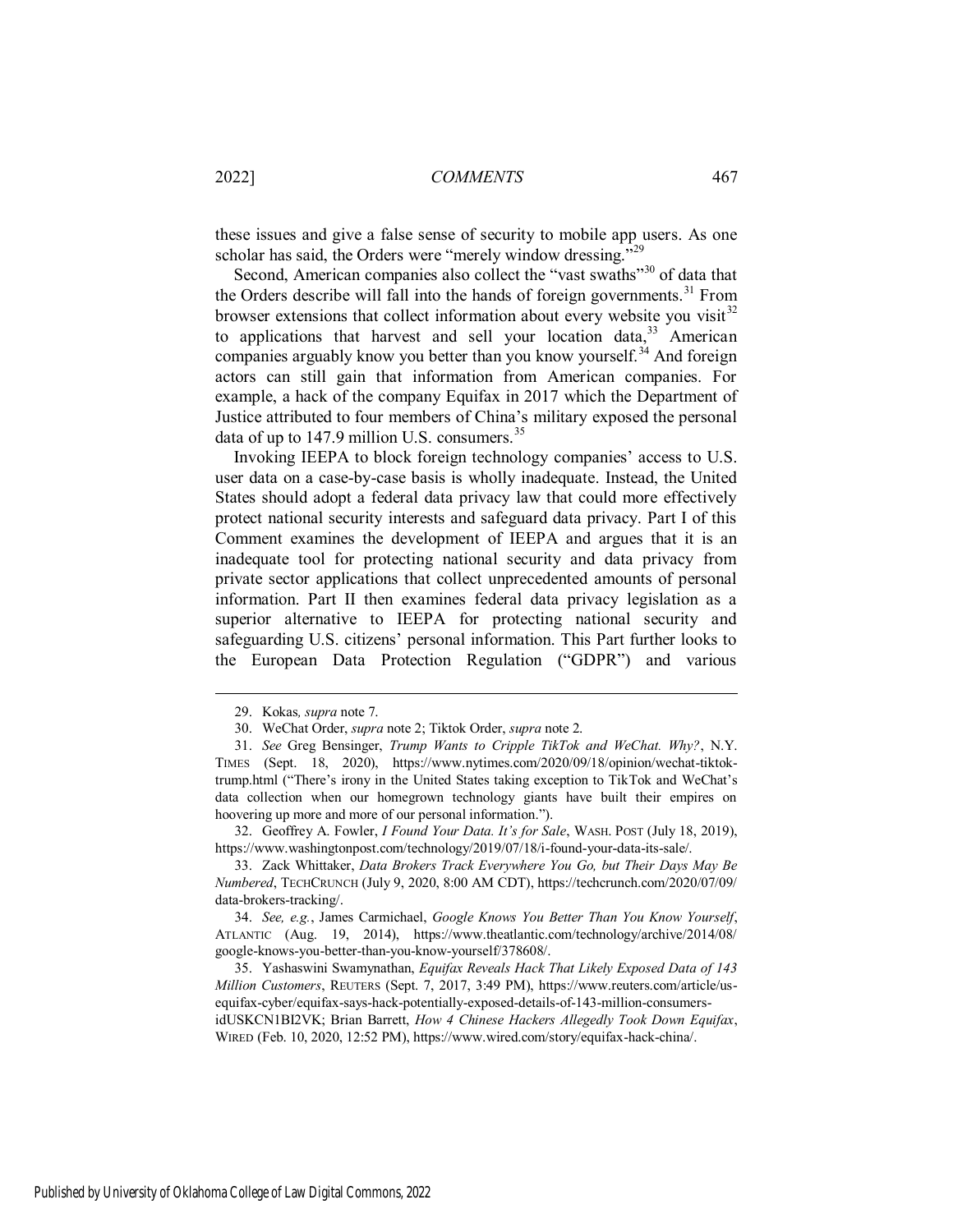approaches to data privacy that have been proposed in the United States. Part II concludes that a federal data privacy law should incorporate the GDPR's regulation of cross-border data flows, which would both ameliorate the risks that foreign technology companies pose to U.S. national security interests and prevent other companies from compromising U.S. citizens' privacy interests as TikTok and WeChat have.

Ultimately, the TikTok and WeChat situation has demonstrated the weakness of the United States' data privacy framework and the pressing need for lawmakers to enact legislation that will both protect national security and safeguard the right to privacy. This Comment shows that federal data privacy legislation, while not the panacea for national security and data privacy challenges, would be a step in the right direction. Perhaps the silver lining of the TikTok and WeChat debacle is that it will help shift the United States toward a more comprehensive data privacy framework.

### *I. The International Emergency Economic Powers Act*

<span id="page-6-0"></span>This Part assesses the adequacy of IEEPA as a tool to address the national security issues that arise when a foreign government has the power to acquire U.S. citizens' personal data. Section I.A provides an overview of IEEPA's purpose and historical practice, demonstrating that Presidents have invoked IEEPA in an increasingly broad array of situations.<sup>36</sup> Section I.B then provides background on TikTok and WeChat and analyzes how the Executive Orders illustrate IEEPA's shortcomings in addressing threats that foreign mobile applications pose to U.S. national security. This Part concludes that (1) IEEPA is an unsuitable response to national security issues posed by TikTok, WeChat, and other mobile applications that harvest user data and that (2) federal data privacy legislation would better protect national security.

#### <span id="page-6-1"></span>*A. History*

 $\overline{a}$ 

In 1977, Congress enacted IEEPA as a response to the increasingly broad use of another presidential emergency power: the Trading with the Enemy

<sup>36.</sup> While this broadened use has caused scholars to argue for amendments to IEEPA, this is beyond this Comment's scope. For a discussion of IEEPA reform, see Andrew Boyle, *Trump's Latest Abuse of Emergency Powers Highlights a Dangerous Law in Need of Change*, BRENNAN CTR. FOR JUST. (June 24, 2020), https://www.brennancenter.org/ourwork/analysis-opinion/trumps-latest-abuse-emergency-powers-highlights-dangerous-lawneed-change, and Jason Luong, Note, *Forcing Constraint: The Case for Amending the International Emergency Economic Powers Act*, 78 TEX. L. REV. 1181 (2000).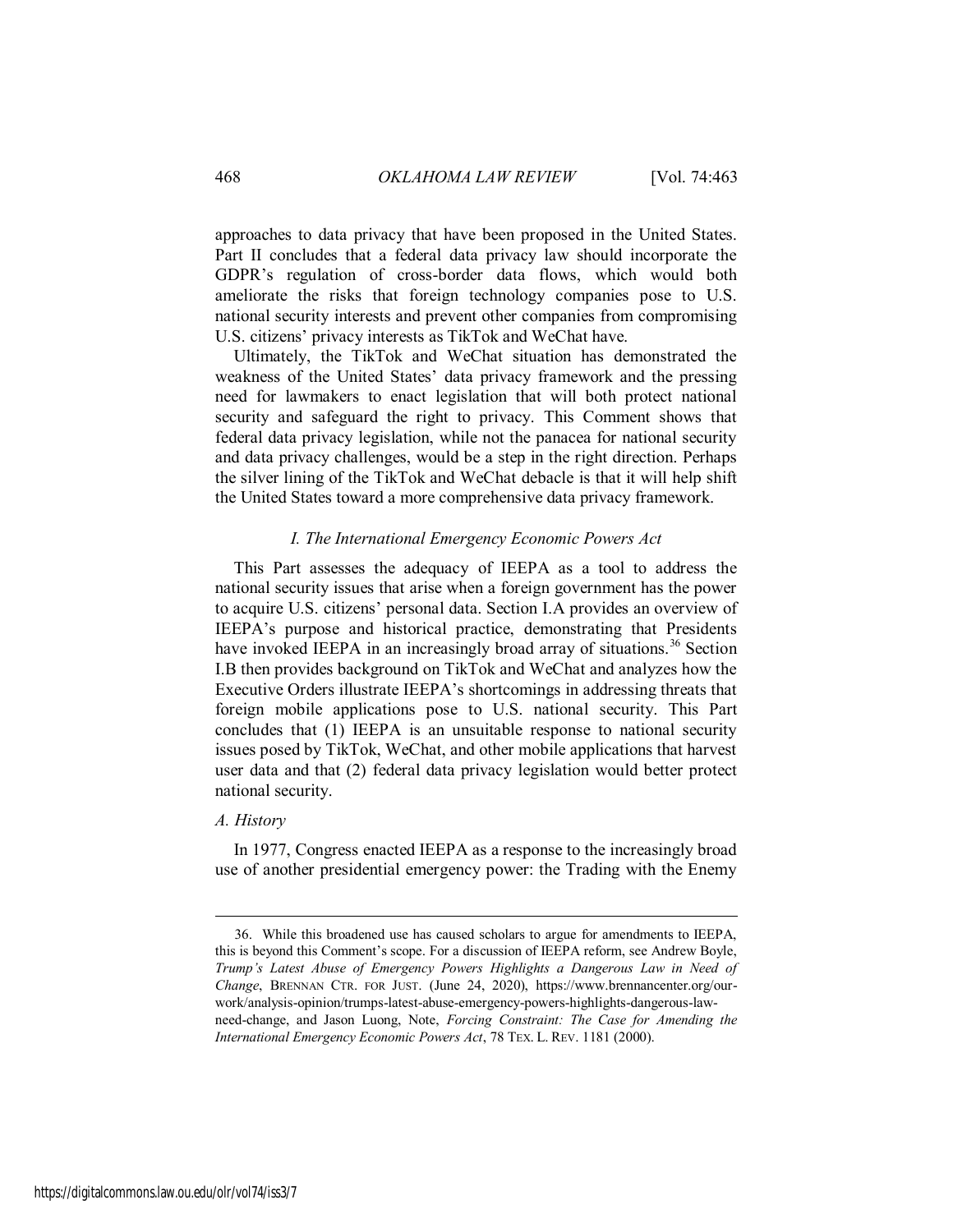Act of 1917 ("TWEA").<sup>37</sup> After the United States entered into World War I, Congress enacted TWEA to grant the President broad authority to regulate international transactions with foreign enemies.<sup>38</sup> TWEA section  $5(b)$ contained the heart of this authority, which "gave the President expansive control over private international economic transactions."<sup>39</sup> While TWEA's original text only granted the President authority to regulate international transactions in times of war, Congress amended section 5(b) in 1933 to allow the President to regulate transactions in peacetime.<sup> $40$ </sup> As amended, the statute provided the following:

During time of war *or during any other period of national emergency declared by the President*, the President may, through any agency that he may designate, or otherwise, investigate, regulate, or prohibit, under such rules and regulations as he may prescribe, by means of licenses or otherwise, any transactions in foreign exchange, transfers of credit between or payments by banking institutions as defined by the President  $\dots$ <sup>41</sup>

By the Cold War, TWEA had become a popular economic sanctions tool in foreign policy.<sup>42</sup> In the 1970s, however, Congress sought to curtail what it viewed as "extensive use by Presidents of emergency authority . . . to regulate both domestic and international economic transactions unrelated to a declared state of emergency."<sup>43</sup>

IEEPA was a response to this extensive use.<sup>44</sup> Congress intended to limit the President's powers during peacetime, which had become "essentially an unlimited grant of authority [under TWEA]," to be limited to times of national emergency.<sup>45</sup> Congress thus modified TWEA section 5(b) to allow for the regulation of international transactions only in times of war and authorized the President to regulate international transactions in peacetime

<sup>37.</sup> Note, *The International Emergency Economic Powers Act: A Congressional Attempt to Control Presidential Emergency Power*, 96 HARV. L. REV. 1102, 1102 (1983).

<sup>38.</sup> CHRISTOPHER A. CASEY ET AL., CONG. RSCH. SERV., R45618, THE INTERNATIONAL EMERGENCY ECONOMIC POWERS ACT: ORIGINS, EVOLUTION, AND USE 3–4 (2020), https://crsreports.congress.gov/product/pdf/R/R45618.

<sup>39.</sup> *Id.*

<sup>40.</sup> *Id.* at 5.

<sup>41.</sup> H.R. 1491, 73d Cong. (1933) (emphasis added) (enacted).

<sup>42.</sup> CASEY ET AL., *supra* note 38, at, at 6.

<sup>43.</sup> S. REP. NO. 95-466, at 2 (1977).

<sup>44.</sup> *Id.* at 2, 4.

<sup>45.</sup> H.R. REP. NO. 95-459, at 7 (1977).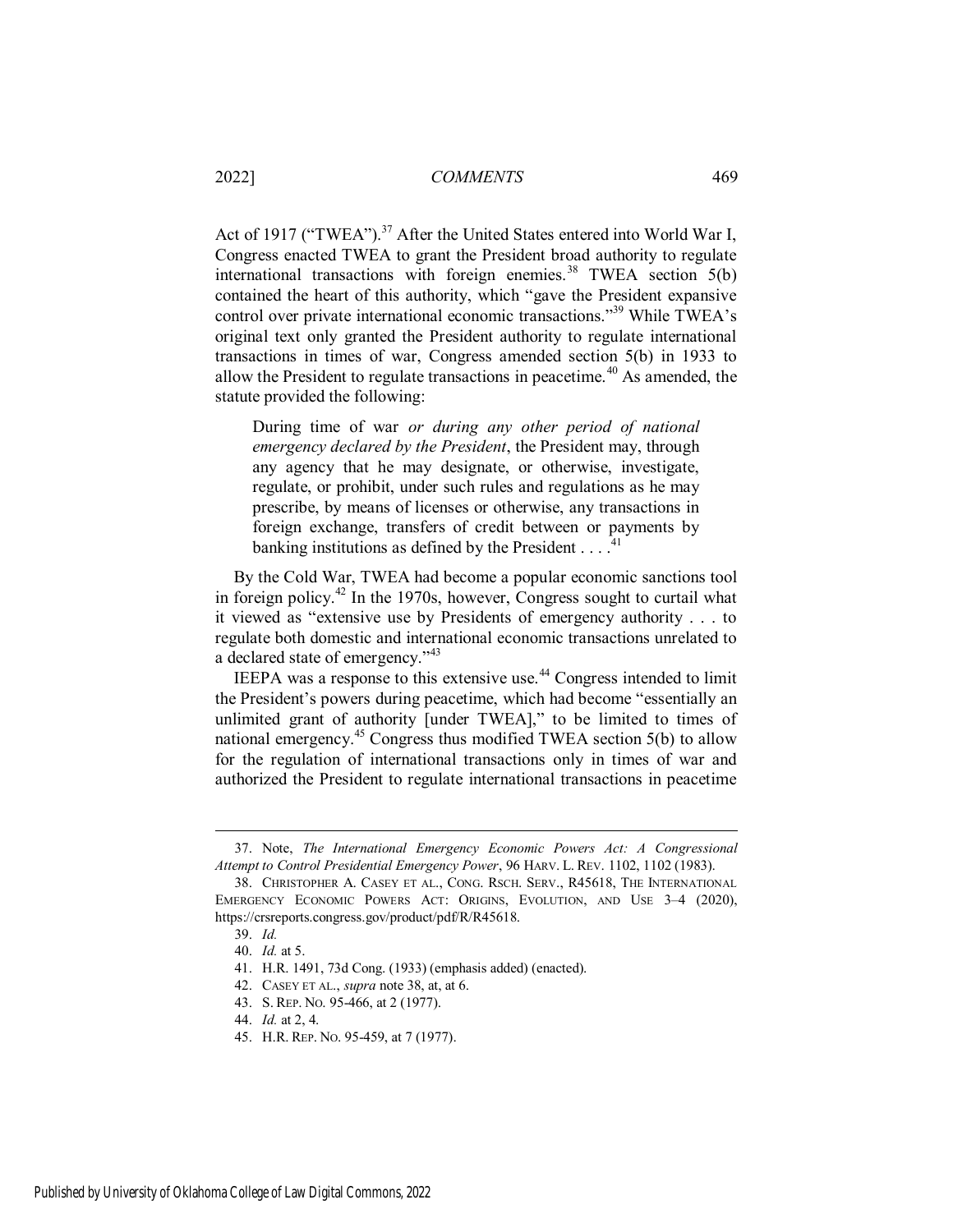under IEEPA.<sup>46</sup> But to regulate transactions under IEEPA, the President must first declare a national emergency under the National Emergencies Act of 1976 ("NEA"). $47$  A national emergency was to be "rare and brief" and should not "be equated with normal, ongoing problems."<sup>48</sup> Congress further emphasized that IEEPA "should be available only in true emergencies."<sup>49</sup> And while Congress did not define a "true emergency," IEEPA's text provides that any emergency must relate to an "unusual or extraordinary threat, which has its source in whole or substantial part outside the United States, to the national security, foreign policy, or economy of the United States."<sup>50</sup>

NEA also provided procedural safeguards for declaring a national emergency.<sup>51</sup> These safeguards required the President to consult with Congress before declaring a national emergency, terminated the national emergency after one year unless the President renewed it, and empowered Congress to override the President's declaration of a national emergency through a concurrent resolution. $52$ 

Furthermore, IEEPA provided for several exceptions to the President's authority to regulate transactions, including a prohibition on directly or indirectly regulating the following:

- "personal communication[s]" that do not "involve a transfer of anything of value";<sup>53</sup>
- donations "intended to be used to relieve human suffering":<sup>54</sup> or
- the importation of "information or informational materials, including but not limited to, publications, films, posters,

<sup>46.</sup> L. ELAINE HALCHIN, CONG. RSCH. SERV., 98-505, NATIONAL EMERGENCY POWERS 10 (2021), https://fas.org/sgp/crs/natsec/98-505.pdf.

<sup>47.</sup> *See* H.R. REP. NO. 95-459, at 6.

<sup>48.</sup> *Id.* at 10.

<sup>49.</sup> *Id.* at 12.

<sup>50. 50</sup> U.S.C. § 1701.

<sup>51.</sup> HALCHIN, *supra* note 46, at 11.

<sup>52.</sup> *Id.* After the Supreme Court's decision in *Immigration & Naturalization Service v. Chadha*, 462 U.S. 919 (1983), which invalidated concurrent resolutions, Congress amended the NEA to require a joint resolution to override a national emergency. HALCHIN, *supra* note 46, at 11. This had the effect of making any override of a national emergency declaration extremely unlikely since the President would need to sign off on the joint resolution.

<sup>53. 50</sup> U.S.C. § 1702(b)(1).

<sup>54.</sup> *Id.* § 1702(b)(2).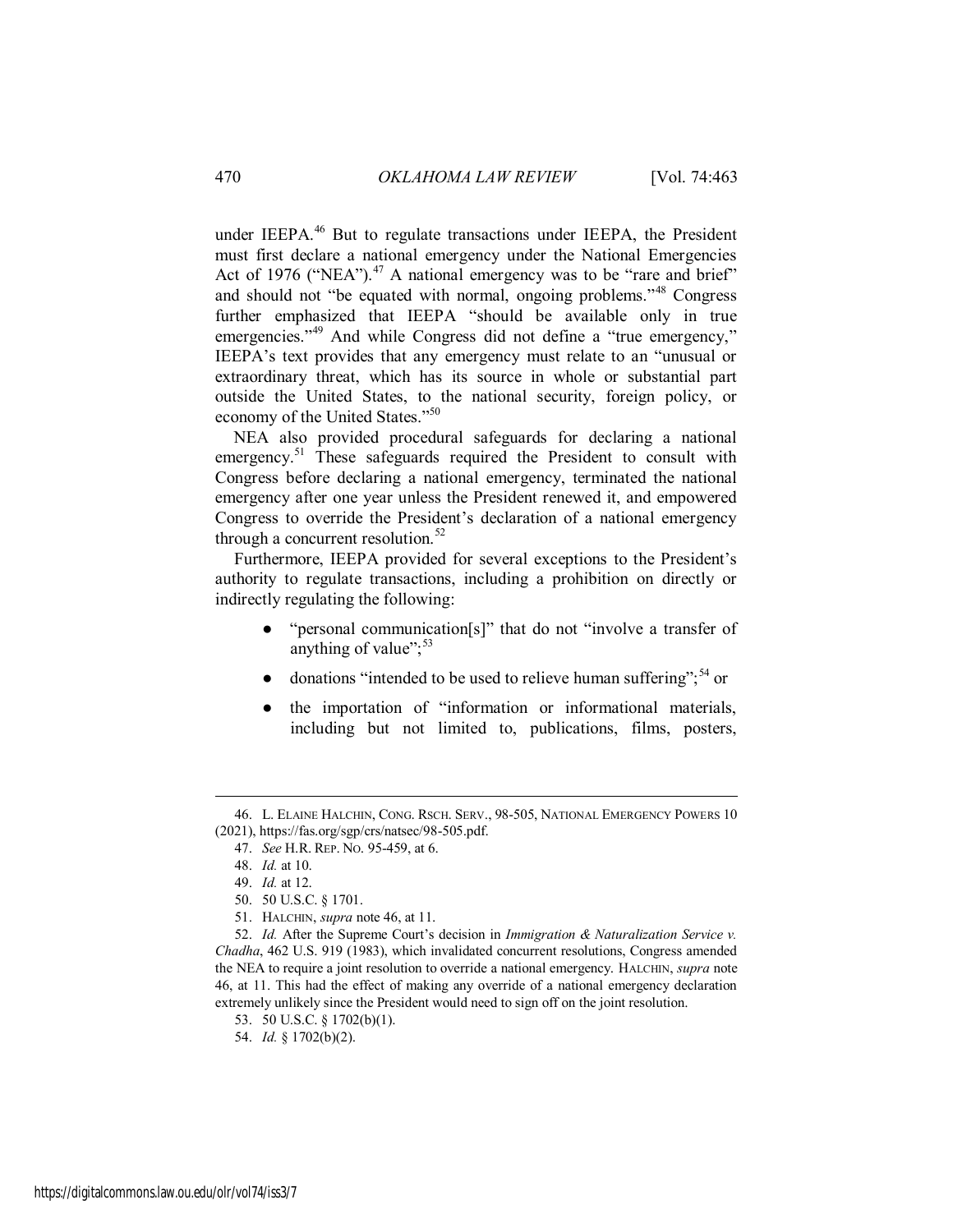phonograph records, photographs, microfilms, microfiche, tapes, compact disks, CD ROMs, artworks, and news wire feeds."<sup>55</sup>

Overall, Congress intended IEEPA to strike a balance between "executive flexibility" in addressing foreign threats with "political accountability."<sup>56</sup>

Although Congress enacted IEEPA to reign in executive declarations of national emergencies, Presidents have invoked IEEPA in an increasingly broad array of situations, and the declared national emergencies have been anything but "rare and brief."<sup>57</sup> Presidents have invoked IEEPA fifty-nine times since 1977, and the average length of a national emergency is more than nine years.<sup>58</sup> The first national emergency was declared in 1979 in relation to the Iranian hostage crisis, and that national emergency is still in effect.<sup>59</sup> At the same time, IEEPA's emergency renewals have become a "pro-forma exercise,"<sup>60</sup> and a declaration of national emergency needs only contain "the magic words."<sup>61</sup> And while IEEPA was initially limited by specific geographical targets, it has expanded to address threats that transcend geography, such as global terrorism, cyberattacks, and drug trafficking. $\overline{62}$ 

There is of course a benefit to allowing a President broad discretion in responding to a national security threat.<sup>63</sup> The President must be capable of declaring a national emergency (if one exists) and taking necessary measures to eliminate it. But the increasingly routine and expansive uses of IEEPA risk making IEEPA itself a barrier to achieving a more sustainable and comprehensive response to national security threats.

<span id="page-9-0"></span><sup>55.</sup> *Id.* § 1702(b)(3).

<sup>56.</sup> Note, *supra* note 37, at 1104.

<sup>57.</sup> CASEY ET AL., *supra* note 38, at 17.

<sup>58.</sup> *Id.*

<sup>59.</sup> *Id.* at 18–19.

<sup>60.</sup> Peter Harrell, *The Right Way to Reform the U.S. President's International Emergency Powers*, JUST SEC. (Mar. 26, 2020), https://www.justsecurity.org/69388/theright-way-to-reform-the-u-s-presidents-international-emergency-powers/ (discussing proposals for procedural reform to IEEPA in light of its expanded use).

<sup>61.</sup> *What a President Can Do Under the International Emergency Economic Powers Act*, NPR: ALL THINGS CONSIDERED (May 31, 2019, 6:11 PM ET), https://www.npr.org/ 2019/05/31/728754901/what-a-president-can-do-under-the-international-emergencyeconomic-powers-act.

<sup>62.</sup> *Id.*; CASEY ET AL., *supra* note 38, at 17.

<sup>63.</sup> See generally Note, *supra* note 37, for a discussion of the benefits of broad executive authority under IEEPA.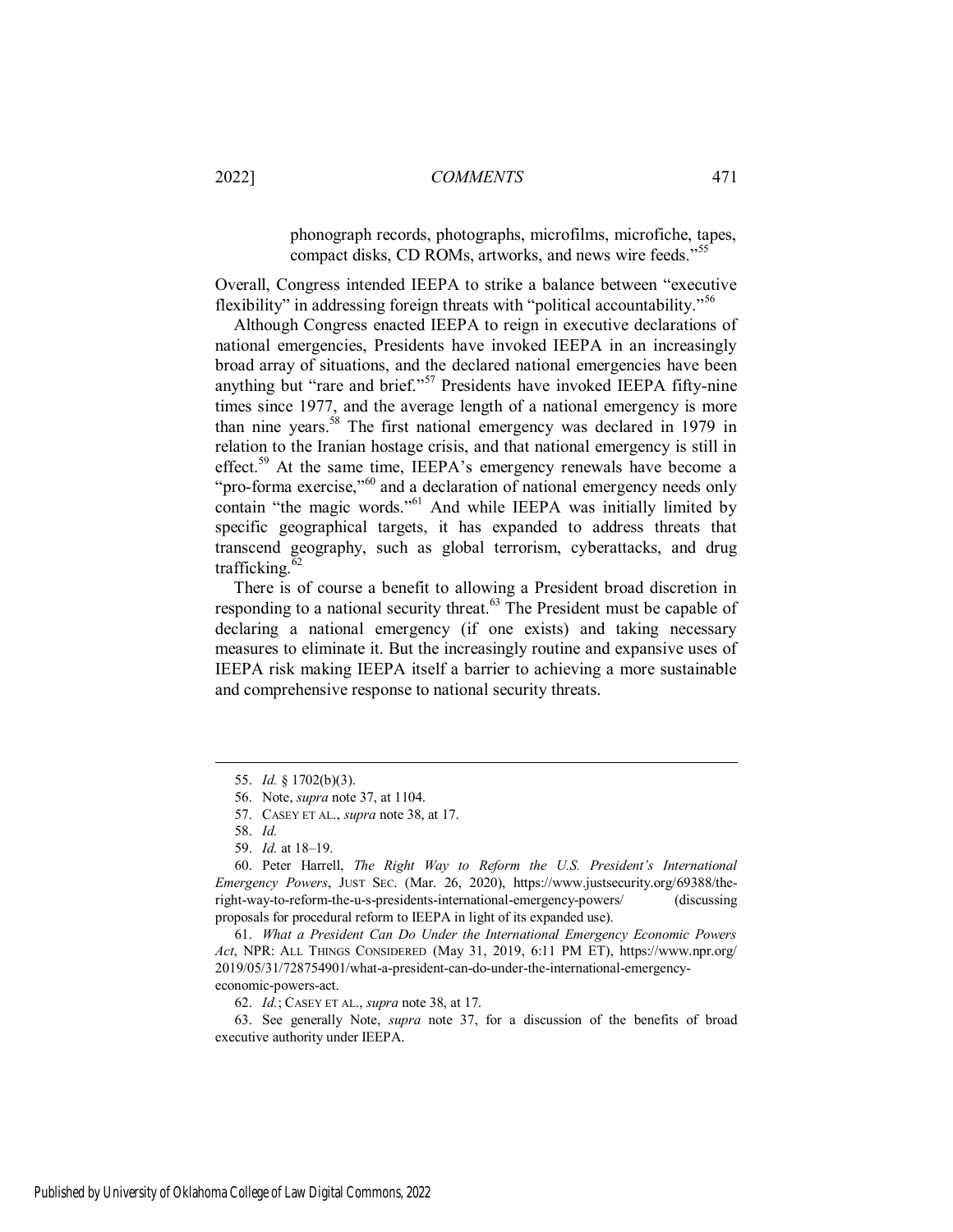## *B. The 2020 Executive Orders Targeting TikTok and WeChat*

In one respect, the TikTok and WeChat Orders are not unique; they reflect the expanding use of IEEPA to address various threats to national security. They are different, however, in that they represent the first uses of IEEPA to target popular mobile phone applications.<sup>64</sup> Ultimately, both Orders faced constitutional challenges and federal courts enjoined their enforcement.<sup>65</sup> This Section first demonstrates that the threat to national security far exceeds TikTok and WeChat. This Section then examines how the legal challenges to the TikTok and WeChat Orders illustrate why IEEPA is incapable of addressing the threats that mobile applications pose to national security.

## <span id="page-10-0"></span>*1. TikTok and WeChat*

With more than 180 million downloads in the United States, TikTok's sudden rise in popularity perhaps represents the first time a foreigndeveloped mobile application has garnered such a devoted user base.<sup>66</sup> But it will not be the last. $67$ 

U.S. national security concerns stemmed from TikTok's corporate ownership structure, which made U.S. user data susceptible to access by the Chinese government. TikTok's parent company, ByteDance, is a Chinese tech company.<sup>68</sup> In 2016, ByteDance launched the China-based video application Douyin, and within a year, Douyin had 100 million users and one billion daily video views. $69$  The following year, ByteDance began to

66. *See* Katy Stech Ferek & Liza Lin, *TikTok Files Suit Challenging U.S. Ban*, WALL ST. J. (Aug. 24, 2020, 3:24 PM ET), https://www.wsj.com/articles/tiktok-to-file-suitchallenging-u-s-ban-11598281193.

67. David E. Sanger, *TikTok Deal Exposes a Security Gap, and a Missing China Strategy*, N.Y. TIMES (Sept. 20, 2020), https://www.nytimes.com/2020/09/20/us/politics/ tiktok-trump-national-security.html ("The longer-run issue, however, is that there will be more TikToks, companies around the world that develop apps that Americans love—or see as a hedge against their own government.").

68. Paige Leskin, *Inside the Rise of TikTok, the Viral Video-Sharing App Wildly Popular with Teens and Loathed by the Trump Administration*, BUS. INSIDER (Aug. 7, 2020, 4:20 PM), https://www.businessinsider.com/tiktok-app-online-website-video-sharing-2019- 7.

69. *Id.*

<sup>64.</sup> *See* Elizabeth Goitein, *How Congress Is Pushing Back Against Trump's Unprecedented Use of Emergency Powers*, WASH. POST (Sept. 25, 2020, 6:00 AM EDT), https://www.washingtonpost.com/politics/2020/09/25/how-congress-is-pushing-backagainst-trumps-unprecedented-use-emergency-powers/.

<sup>65.</sup> TikTok Inc. v. Trump, 507 F. Supp. 3d 92, 100, 115 (D.D.C. 2020); U.S. WeChat Users All. v. Trump, 488 F. Supp. 3d 912, 916, 930 (N.D. Cal. 2020).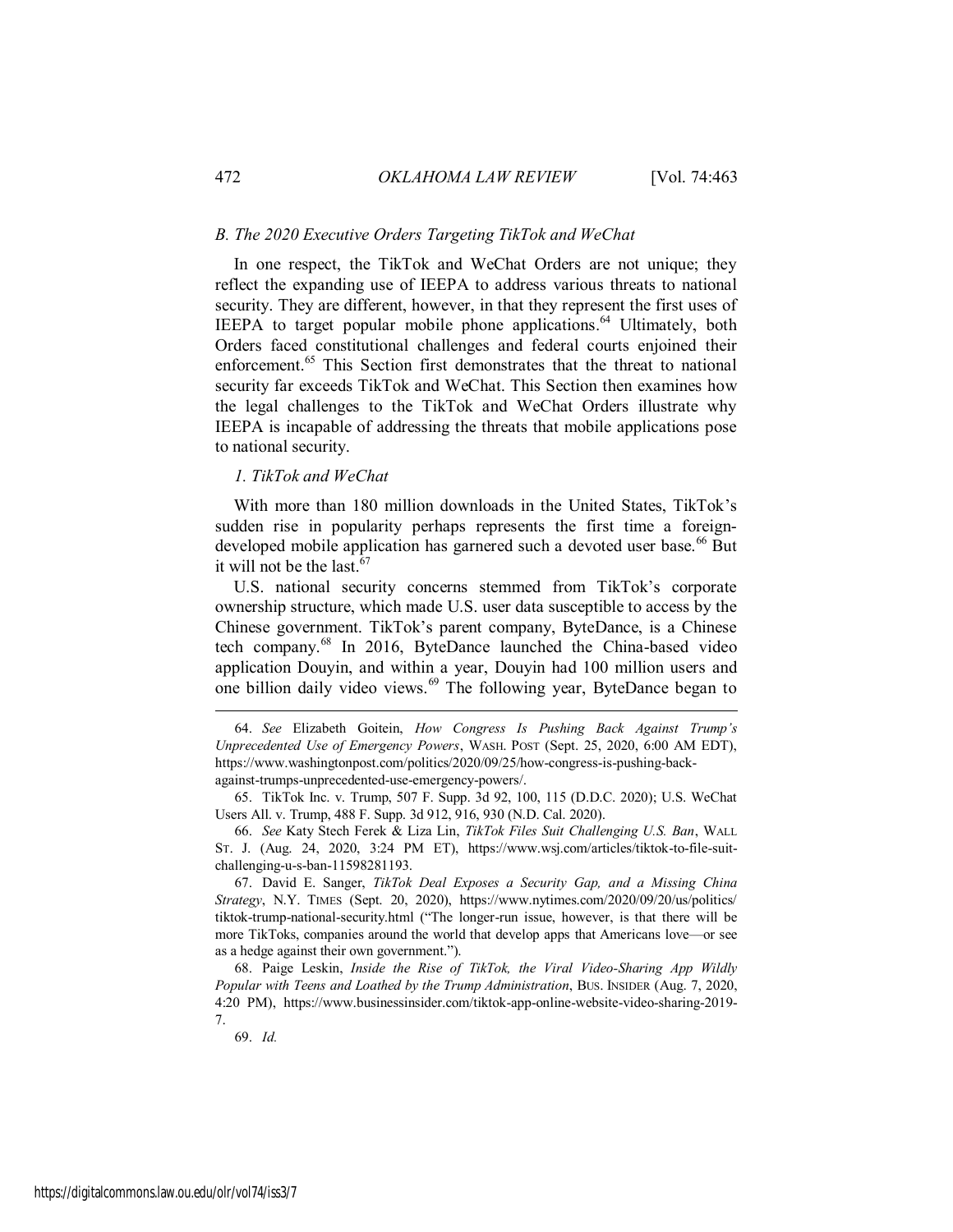expand Douyin internationally under the name TikTok.<sup>70</sup> Meanwhile, in the United States, the short-form video application Musical.ly was gaining popularity among teenagers.<sup>71</sup> In November 2017, ByteDance purchased Musical.ly, and in 2018, ByteDance merged Musical.ly with TikTok.<sup>72</sup> National security concerns led to an investigation of the merger by the Department of the Treasury's Committee on Foreign Investment in the United States, $^{73}$  which reviews transactions involving foreign investment in the United States to determine whether they present a national security risk.<sup>74</sup> Following the Committee's investigation, TikTok took numerous steps to assuage national security concerns, such as appointing an ex-Disney executive as its chief executive officer, launching a content advisory council to lead its policy changes, and establishing a transparency center to evaluate its data privacy and security practices.<sup>75</sup> But in the eyes of lawmakers and the President, these steps were inadequate to cure the national security threat posed by TikTok's connection to China.<sup>76</sup>

Most of the U.S. government's concerns relate to TikTok's ownership by ByteDance because it is subject to China's far-reaching cybersecurity law.<sup>77</sup> Under China's cybersecurity law, Chinese companies have broad obligations to assist the government in investigating political and ideological threats to the country.<sup>78</sup> While TikTok has publicly stated that it would refuse to cooperate with a request from the Chinese government to hand over U.S. users' personal data,  $\bar{p}$  TikTok's privacy policy reveals that

 $\overline{a}$ 

78. *Id.*

<sup>70.</sup> *Id.*

<sup>71.</sup> *Id.*

<sup>72.</sup> *Id.* 

<sup>73.</sup> *The Committee on Foreign Investment in the United States (CFIUS)*, U.S. DEP'T TREAS., https://home.treasury.gov/policy-issues/international/the-committee-on-foreigninvestment-in-the-united-states-cfius (last visited Feb 13, 2021).

<sup>74.</sup> Greg Roumeliotis et al., *Exclusive: U.S. Opens National Security Investigation into TikTok - Sources*, REUTERS (Nov. 1, 2019, 10:21 AM), https://www.reuters.com/article/ustiktok-cfius-exclusive/exclusive-u-s-opens-national-security-investigation-into-tiktoksources-idUSKBN1XB4IL.

<sup>75.</sup> Leskin, *supra* note 68.

<sup>76.</sup> *Id.*

<sup>77.</sup> Jacob Helberg, *Silicon Valley Can't Be Neutral in the U.S.-China Cold War*, FOREIGN POL'Y (June 22, 2020, 5:18 PM), https://foreignpolicy.com/2020/06/22/zoomchina-us-cold-war-unsafe/.

<sup>79.</sup> Robert McMillan et al., *TikTok User Data: What Does the App Collect and Why Are U.S. Authorities Concerned?*, WALL ST. J. (July 7, 2020), https://www.wsj.com/articles/ tiktok-user-data-what-does-the-app-collect-and-why-are-u-s-authorities-concerned-11594 157084.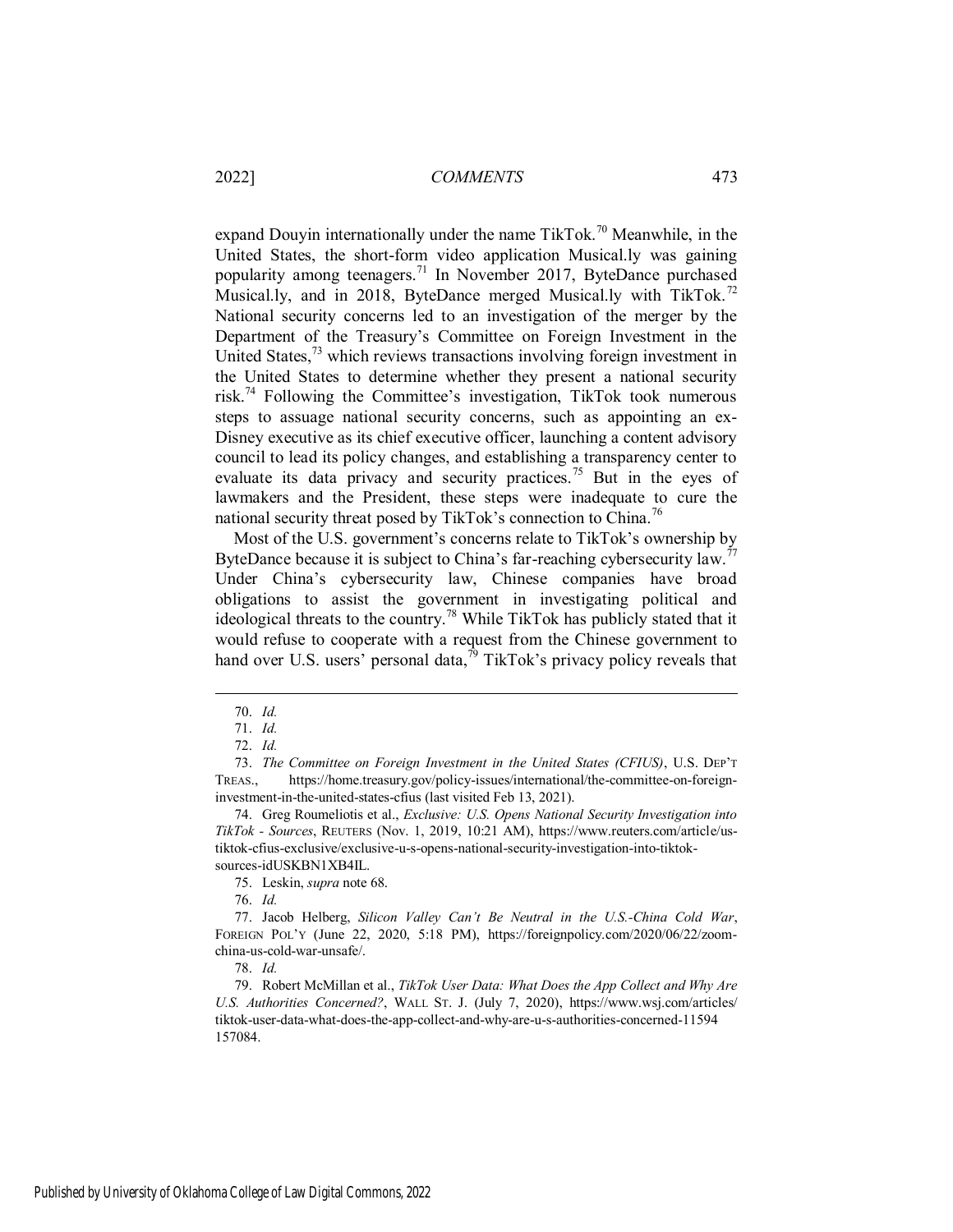it may share user data with "corporate affiliates" and "third-party business partners."<sup>80</sup> Thus, even if TikTok refused a direct request from the Chinese government, U.S. lawmakers still fear that the Chinese government could wield its cybersecurity law to force "corporate affiliates," namely ByteDance, to comply with data requests.<sup>81</sup> TikTok has also allegedly exfiltrated facial recognition information from California to China,  $82$  and policy analysts fear that TikTok's algorithms favor pro-China content.<sup>83</sup> But both security experts and lawmakers are most concerned about TikTok's data collection practices and its ties to ByteDance, Tiktok's China-based parent company.<sup>84</sup>

Many of these same concerns pertain to WeChat. WeChat is known as the largest messaging platform in China, but it is much more than that: WeChat is an "all-purpose" app through which over a billion people shop, pay bills, read the news, and share photos.<sup>85</sup> For friends and loved ones in the United States, WeChat is one of the primary "digital bridges" that connects them with others in China. $86$  But concerns of censorship, surveillance, and intimidation by the Chinese government ultimately led President Trump to issue the WeChat Order on August 6, 2020, prohibiting transactions through WeChat.<sup>87</sup>

One reason why the Executive Orders cannot meaningfully contribute to national security is that TikTok and WeChat are far from the only two companies with Chinese corporate affiliates operating in the United States.<sup>88</sup> And China is not the only country that may pose a threat to U.S. consumers' data privacy and security.<sup>89</sup> Furthermore, U.S. companies

<sup>80.</sup> Bobby Allyn, *Class-Action Lawsuit Claims TikTok Steals Kids' Data and Sends It to China*, NPR: ALL THINGS CONSIDERED, (Aug. 4, 2020, 1:39 PM ET), https://www.npr.org/ 2020/08/04/898836158/class-action-lawsuit-claims-tiktok-steals-kids-data-and-sends-it-tochina.

<sup>81.</sup> Ferek & Lin, *supra* note 66.

<sup>82.</sup> [Kokas,](#page-2-0) *supra* note 7.

<sup>83.</sup> Helberg, *supra* note 77.

<sup>84.</sup> Ferek & Lin, *supra* note 66.

<sup>85.</sup> Mozur & Zhong, *supra* note 6.

<sup>86.</sup> *Id.*

<sup>87.</sup> WeChat Order, *supra* note 2; Paul Mozur, *Forget TikTok. China's Powerhouse App Is WeChat, and Its Power Is Sweeping*, N.Y. TIMES (Sept. 4, 2020), https://www.nytimes. com/2020/09/04/technology/wechat-china-united-states.html.

<sup>88.</sup> *See Chinese Investment in the United States Database*, PUB. CITIZEN, https://www.citizen.org/article/chinese-investment-in-the-united-states-database/ (last visited Dec. 19, 2021).

<sup>89.</sup> *See* Tiffany C. Li, *FaceApp Makes Today's Privacy Laws Look Antiquated*, ATLANTIC (July 20, 2019), https://www.theatlantic.com/ideas/archive/2019/07/faceapp-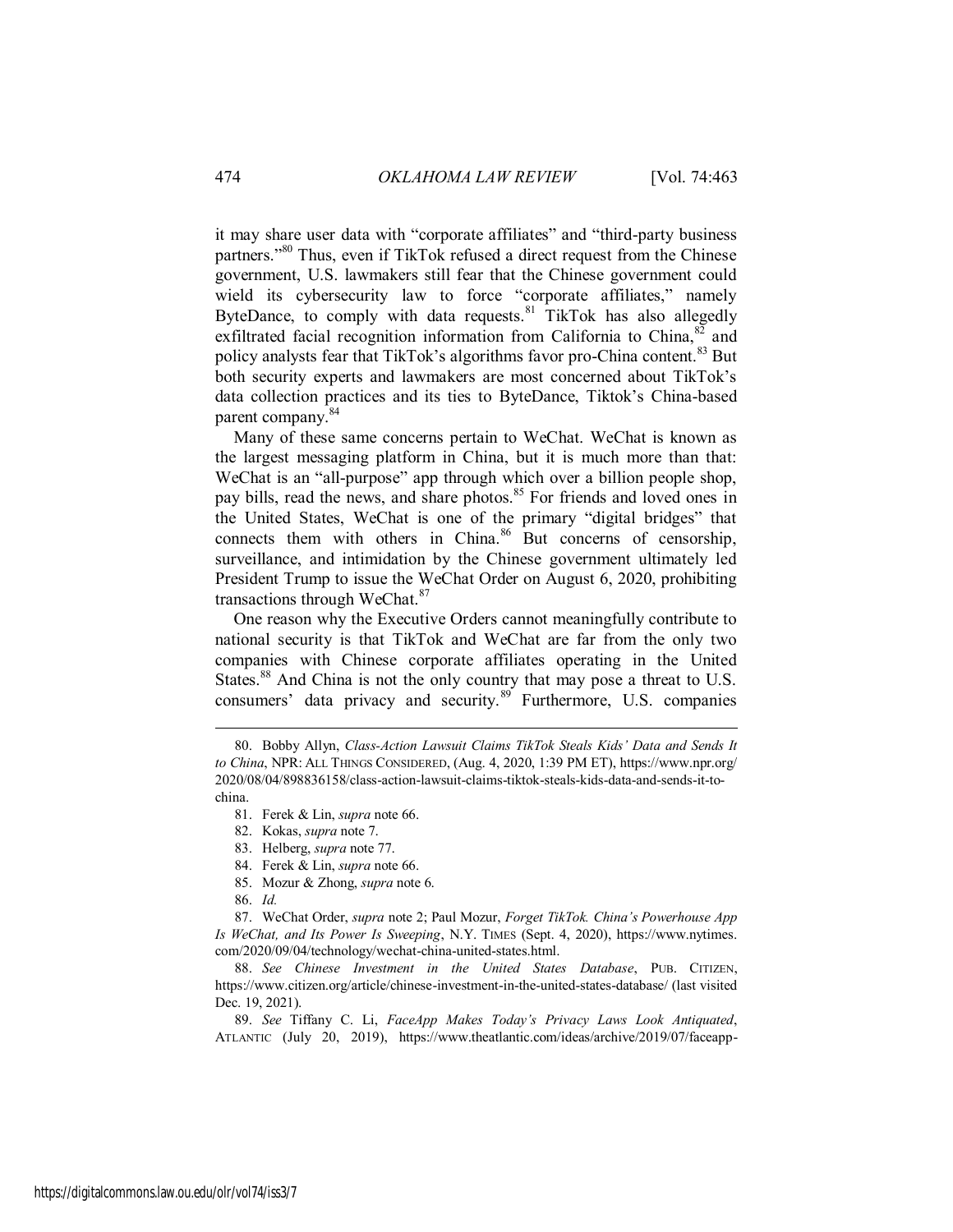collect the same data as TikTok and WeChat, if not more.<sup>90</sup> U.S. companies' data collection practices present significant privacy concerns to U.S. users because they do not adequately protect against foreign governments' access to sensitive user data through cyberattacks: "Combined with data gathered through hacks of Equifax, Marriott, Anthem and the Office of Personal Management, the Chinese government has a treasure trove of information to support intelligence-gathering activities for decades to come, regardless of [the TikTok and WeChat] bans."<sup>91</sup> The fact that President Trump invoked IEEPA to target TikTok and WeChat while the government failed to address U.S. companies' collection of user data suggests that "targeting a few big names merely distracts from the severity of the problem<sup> $192$ </sup> because these types of hacks will continue regardless of targeted bans on specific tech companies.<sup>93</sup>

Additionally, one of the primary concerns that the Executive Orders described is the threat that the Chinese government will wage disinformation campaigns through both TikTok and WeChat. Both Orders stated that the Chinese tech companies "reportedly censor[] content that the Chinese Communist Party deems politically sensitive . . . [and] may also be used for disinformation campaigns that benefit the Chinese Communist Party."<sup>94</sup> For example, WeChat has censored content related to human rights activists, religious groups, and as early as January 2020, key words pertaining to COVID-19. $95$  Similarly, TikTok's algorithm has been accused of favoring pro-China content in the United States.<sup>96</sup> Although TikTok now allows political speech—unless the political speech contains "hate

reveals-huge-holes-todays-privacy-laws/594358/ (discussing privacy threats posed by the Russian-developed FaceApp among others).

<sup>90.</sup> Allyn, *supra* note 80 ("Experts said most smartphone apps collect and store just as much—or more—data as TikTok does.").

<sup>91.</sup> Kokas, *supra* note 7.

<sup>92.</sup> *Id.* 

<sup>93.</sup> *See generally* Graham Webster, *App Bans Won't Make US Security Risks Disappear*, MIT TECH. REV. (Sept. 21, 2020), https://www.technologyreview.com/2020/09/ 21/1008620/wechat-tiktok-ban-china-us-security-policy-opinion/.

<sup>94.</sup> TikTok Order, *supra* note 2; WeChat Order, *supra* note 2.

<sup>95.</sup> *Coronavirus: Chinese App WeChat Censored Virus Content Since 1 Jan*, BBC NEWS (Mar. 4, 2020), https://www.bbc.com/news/world-asia-china-51732042; Eva Xiao, *China's WeChat Monitors Foreign Users to Refine Censorship at Home*, WALL ST. J. (May 8, 2020, 3:32 PM ET), https://www.wsj.com/articles/chinas-wechat-monitors-foreign-usersto-refine-censorship-at-home-11588852802.

<sup>96.</sup> Helberg, *supra* note 77.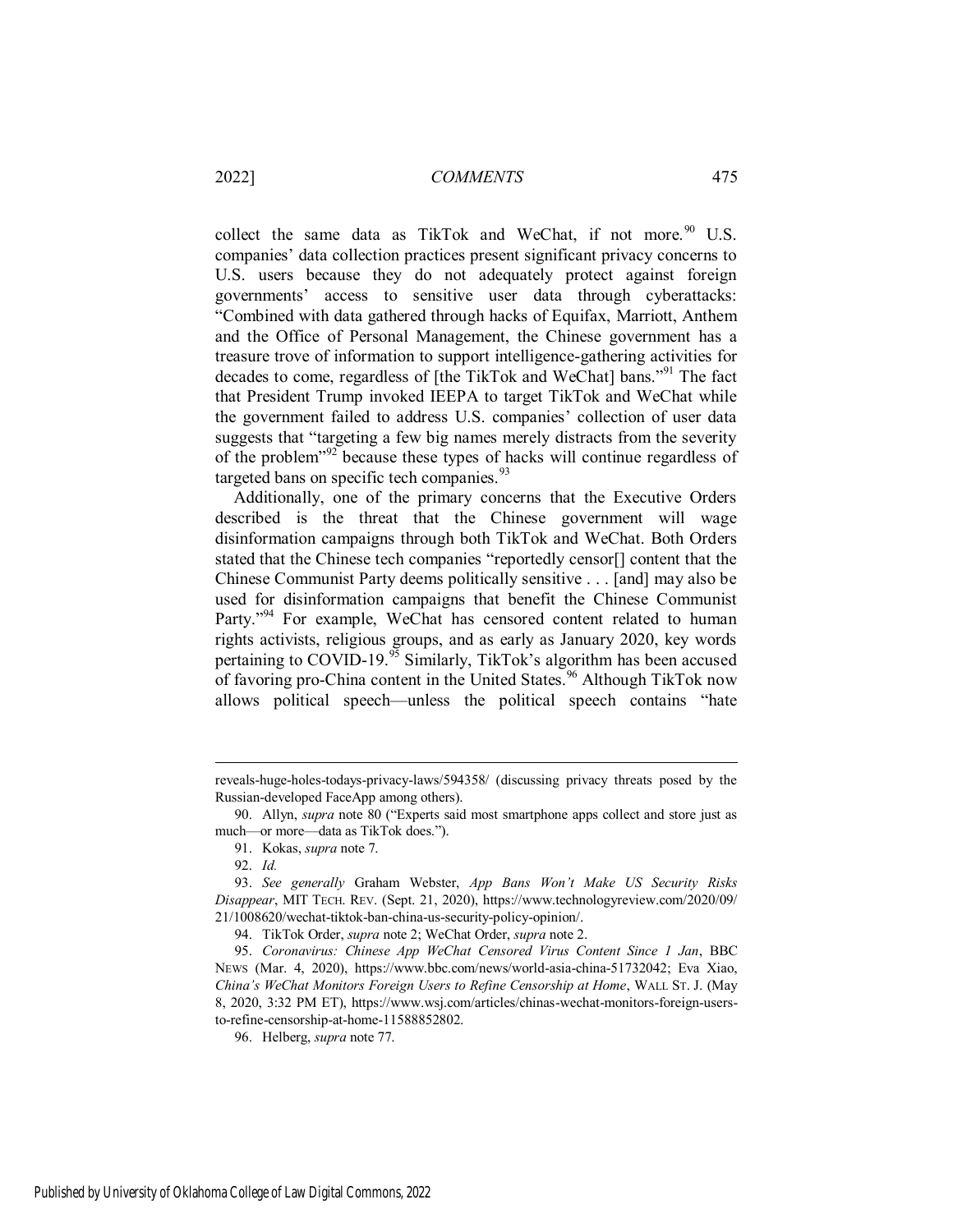speech"—it had previously censored political content to keep the videosharing platform "as positive as possible."<sup>97</sup>

As the 2016 presidential election illustrated,<sup>98</sup> the threat posed by foreign disinformation campaigns is a topic of pressing importance that demands further scrutiny.<sup>99</sup> In the Internet's marketplace of ideas, there is an endless supply of foreign and domestic speech, and the source is often indiscernible.<sup>100</sup> But even if federal courts had ultimately upheld the Orders, it is unlikely that this would have made a cognizable difference in reducing the threat of Chinese disinformation campaigns in the United States. First, compared to Facebook and Twitter—where disinformation campaigns have the highest potential for success because of the platforms' reach—WeChat users constitute a small percentage of the population. Moreover, banning WeChat would be reminiscent of China's own blocking of websites such as Facebook, Twitter, and Google, and policy experts have questioned whether U.S. data security strategy should mirror China's censorship practices.<sup>101</sup> Second, disinformation campaigns waged on Facebook and Twitter suggest that the threat of disinformation will remain on TikTok regardless of whether it is owned by a U.S. or foreign company.

The United States certainly has a compelling interest in protecting national security,  $102$  and perhaps TikTok and WeChat do pose such a threat. But even if they do, the Executive Orders are incapable of meaningfully changing how companies harvest and store user data. TikTok and WeChat are only two of the many companies in the United States with potential ties to foreign governments, and U.S. companies have also failed to safeguard user data. Consequently, invoking IEEPA to target foreign mobile applications on a case-by-case will do little to protect national security and

<sup>97.</sup> Georgia Wells et al., *TikTok, Once an Oasis of Inoffensive Fun, Ventures Warily into Politics*, WALL ST. J. (July 8, 2020, 12:04 PM ET), https://www.wsj.com/articles/tiktokventures-warily-into-politicsand-finds-complications-11594224268.

<sup>98.</sup> *See, e.g.*, Joseph Thai, *The Right to Receive Foreign Speech*, 71 OKLA. L. REV. 269, 270–71 (2018).

<sup>99.</sup> See *id.* at 302–09 for a discussion of the First Amendment right to receive foreign speech and disinformation's impact on the marketplace of ideas.

<sup>100.</sup> *See generally id.* at 316–17 (discussing legislative and educational efforts to prevent the spread of misinformation and to require disclosures of the interested parties in online transactions and advertisements).

<sup>101.</sup> *See* Louise Matsakis, *Does TikTok Really Pose a Risk to US National Security?*, WIRED (July 17, 2020, 3:10 PM), https://www.wired.com/story/tiktok-ban-us-nationalsecurity-risk/ ("Outlawing TikTok would also mean the US would be participating in the same Chinese-style internet sovereignty tactics it has long criticized . . . .").

<sup>102.</sup> *See* Snepp v. United States, 444 U.S. 507, 509 n.3 (1980).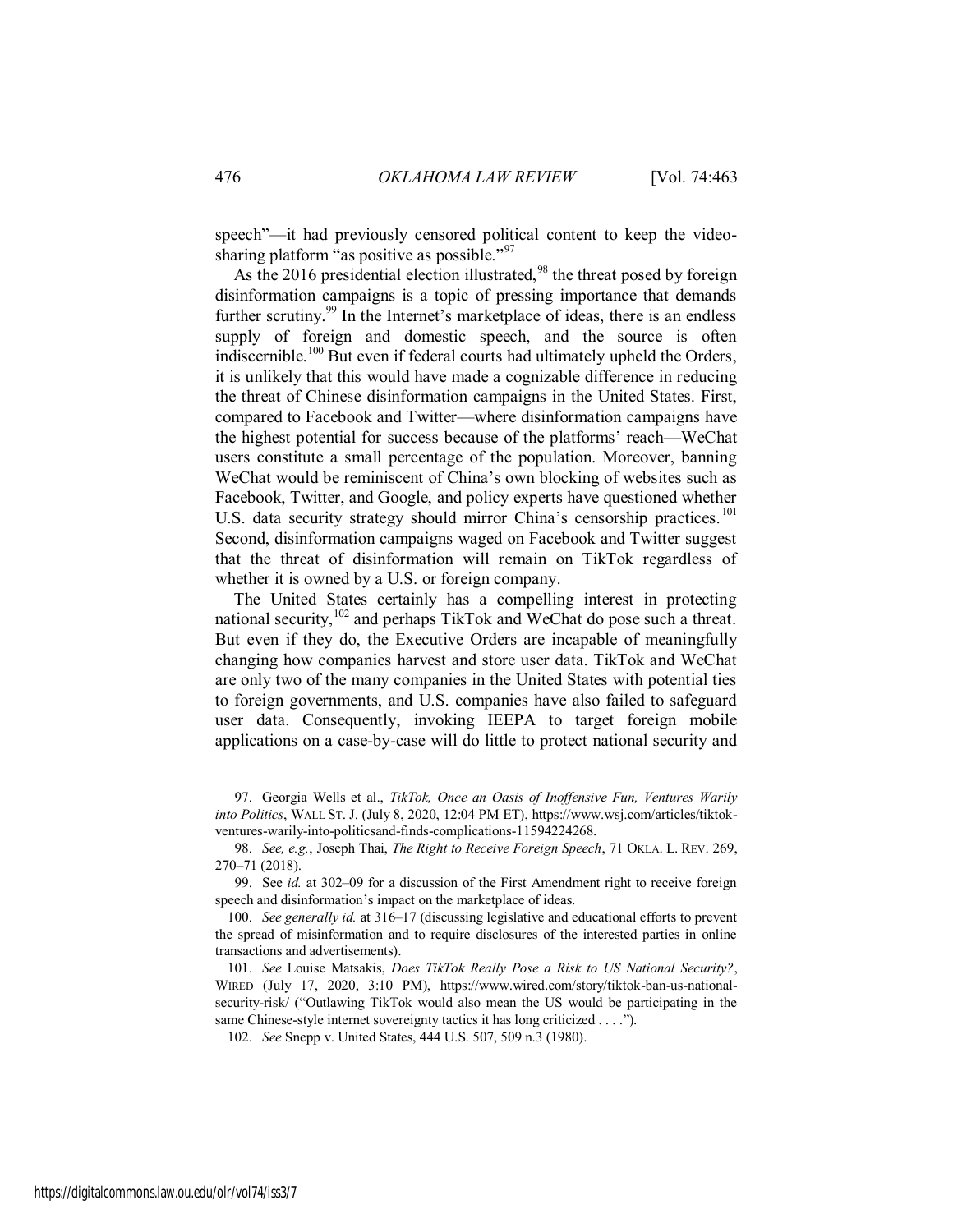U.S. citizens' personal information. The successful legal challenges to the Orders further illustrate IEEPA's ill-fit use against foreign mobile applications.

## <span id="page-15-0"></span>*2. Legal Challenges*

In addition to IEEPA's inability to meaningfully reduce foreign mobile applications' threat to national security, executive orders targeting mobile applications pursuant to IEEPA are unlikely to survive legal challenges. Federal courts have enjoined the enforcement of both Orders, finding merit to challenges based on the First Amendment and an IEEPA provision banning the direct or indirect regulation of "personal communication[s]" and the exchange of "informational materials."<sup>103</sup>

In granting TikTok's motion for a preliminary injunction, the U.S. District Court for the District of Columbia recognized that the TikTok Order likely exceeded the President's IEEPA powers because it might have indirectly regulated "personal communication[s]" or the exchange of "information or informational materials."<sup>104</sup> IEEPA sections  $1702(b)(1)$  and 1702(b)(3) specifically restrict direct or indirect regulation of these exchanges.<sup>105</sup> While the district court's grant of a preliminary injunction was not a ruling on the merits, the challenge would likely apply to any use of IEEPA to target a popular tech company through which users exchange messages or share content.

The U.S. WeChat Users Alliance (the plaintiff that challenged the WeChat Order) also obtained a preliminary injunction, but on different grounds. In granting the preliminary injunction, the U.S. District Court for the Northern District of California concluded that the U.S. WeChat Users Alliance presented "serious questions going to the merits of their First Amendment claim" because the government's measures "effectively eliminate<sup>[d]</sup> the plaintiffs' key platform for communication, slow[ed] or eliminate<sup>[d]</sup> discourse, and [was] the equivalent of censorship of speech or a prior restraint on it."<sup>106</sup> The court noted that there is not another viable platform because WeChat is the only option for many Chinese speakers with limited English proficiency.<sup>107</sup>

<sup>103. 50</sup> U.S.C. § 1701.

<sup>104.</sup> TikTok Inc. v. Trump, 490 F. Supp. 3d 73, 83 (D.D.C. 2020).

<sup>105.</sup> *Id.* at 81, 83.

<sup>106.</sup> U.S. WeChat Users All. v. Trump, 488 F. Supp. 3d 912, 926 (N.D. Cal. 2020).

<sup>107.</sup> *Id.* at 927.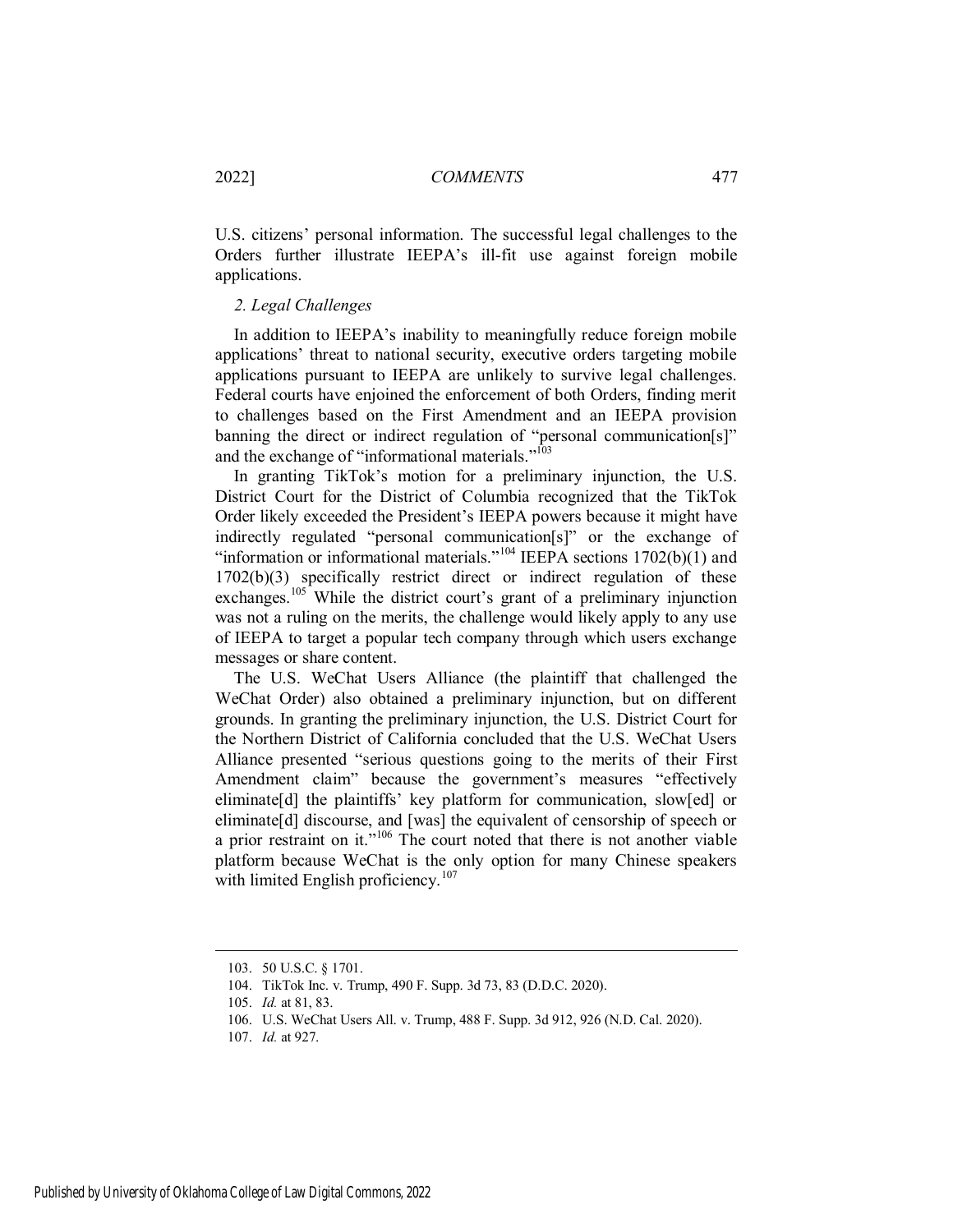The court further concluded that even if the Order were a content-neutral time-place-or-manner restriction, it would likely fail even under intermediate scrutiny.<sup>108</sup> A content-neutral restriction must be narrowly tailored to serve a significant government interest, be "justified without reference to the content of the regulated speech," and provide "ample alternative channels for communication."<sup>109</sup> The regulation does not need to be the least restrictive means, "[b]ut the government still may not regulate expression in such a manner that a substantial portion of the burden on speech does not serve to advance its goals."<sup>110</sup> In granting the preliminary injunction, the district court concluded that while the government's national-security interest was significant, the Order was likely not narrowly tailored because a substantial portion of the restriction burdened speech in a way that might not have advanced the government's interest.<sup>111</sup> Rather than implementing an all-out ban, the government could have burdened substantially less speech by prohibiting WeChat usage on government devices or "taking other steps to address data security."<sup>112</sup>

These legal challenges demonstrate that IEEPA cannot be used as a tool to ban foreign mobile applications in the United States. But even if courts had ultimately upheld the Orders, the threat to national security will persist until there is a more comprehensive and nuanced approach to protecting data privacy.

## <span id="page-16-0"></span>*II. Federal Data Privacy Legislation Is a Superior Alternative to IEEPA*

The threat posed by foreign governments' access to consumers' personal data is heightened by the business model that makes it possible: advertisement-based websites and applications that extract and monetize personal data.<sup>113</sup> This personal data includes information such as page views, searches, physical locations, browsing history, device IDs, and user emails.<sup>114</sup> Many mobile applications do not charge a user fee, but these services are not really free: "We don't pay for the product because we *are*

<sup>108.</sup> *Id.* at 927–28.

<sup>109.</sup> Ward v. Rock Against Racism, 491 U.S. 781, 791 (1989) (quoting Clark v. Cmty. for Creative Non-Violence, 468 U.S. 288, 293 (1984)).

<sup>110.</sup> McCullen v. Coakley, 573 U.S 464, 486 (2014) (internal quotation marks omitted) (quoting *Ward*, 491 U.S. at 799).

<sup>111.</sup> *U.S. WeChat Users All.*, 488 F. Supp. 3d at 927.

<sup>112.</sup> *Id.*

<sup>113.</sup> *See generally* Cook, *supra* note 28.

<sup>114.</sup> *See* Evelyn Mary Aswad, *Losing the Freedom to Be Human*, 52 COLUM. HUM. RTS.

L. REV. 306, 318–19 (2020).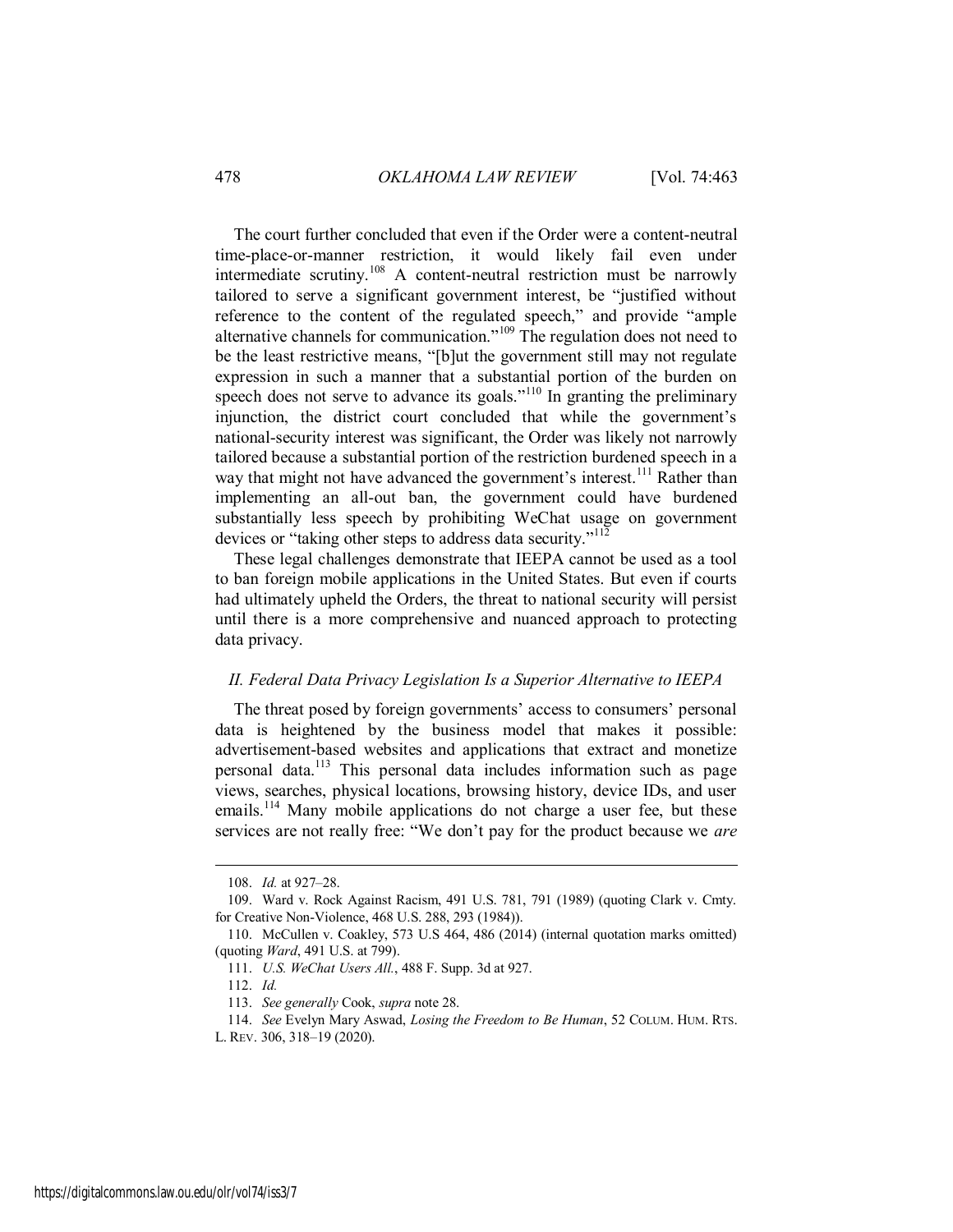the product."<sup>115</sup> While individual pieces of data may be "harmless enough on [their] own," they are "carefully assembled, synthesized, traded, and sold."<sup>116</sup> As Apple CEO Tim Cook has warned, "This is surveillance."<sup>117</sup> The routine and pervasive practice of data harvesting by technology companies has been increasingly recognized as an incursion into people's right to privacy<sup>118</sup> and even an interference with people's right to hold opinions without interference.<sup>119</sup>

Part II discusses the pressing need for federal data privacy legislation. While enacting data privacy legislation would not eliminate national security issues posed by foreign mobile applications operating in the United States, it would be an important step towards safeguarding privacy and protecting national security interests. Section II.A. begins by situating data privacy in the context of international human rights. Section II.B then examines data privacy bills before the 117th Congress and recommends improvements. Any of these bills, several of which share similarities with the European GDPR and the California Consumer Privacy Act, would be a monumental step forward for the United States in protecting user data. But each bill omits key features that would better safeguard U.S. citizens' right to privacy and protect national security, most notably a provision that would regulate international data transfers.

## <span id="page-17-0"></span>*A. Privacy Is an Internationally Recognized Human Right*

The U.S. Supreme Court has recognized that due process provides for an individual's right to privacy in certain contexts.<sup>120</sup> But because the

 $\overline{a}$ 

119. Aswad, *supra* note 114, at 363.

<sup>115.</sup> Geoffrey A. Fowler, *What If We Paid for Facebook—Instead of Letting It Spy on Us for Free?*, WASH. POST (April 5, 2018), https://www.washingtonpost.com/news/theswitch/wp/2018/04/05/what-if-we-paid-for-facebook-instead-of-letting-it-spy-on-us-forfree/.

<sup>116.</sup> Sam Schechner & Emre Peker, *Apple CEO Condemns 'Data-Industrial Complex'*, WALL ST. J. (Oct. 24, 2018, 11:41 AM ET), https://www.wsj.com/articles/apple-ceo-timcook-calls-for-comprehensive-u-s-privacy-law-1540375675.

<sup>117.</sup> *Id.*

<sup>118.</sup> *See, e.g.*, Justin Brookman, *Protecting Privacy in an Era of Weakening Regulation*, 9 HARV. L. & POL'Y REV. 355 (2015); Kalinda Basho, Comment, *The Licensing of Our Personal Information: Is It a Solution to Internet Privacy?*, 88 CAL. L. REV. 1507 (2000).

<sup>120.</sup> Griswold v. Connecticut, 381 U.S. 479, 500 (1965) (Harlan, J., concurring) (finding a right to privacy under the Fourteenth Amendment); Roe v. Wade, 410 U.S. 113, 153 (1973) (finding that the right to privacy as derived from the Fourteenth Amendment encompasses a woman's right to an abortion); Lawrence v. Texas, 539 U.S. 558, 578 (2003) (finding that the Fourteenth Amendment extends the right of privacy to private sexual relationships).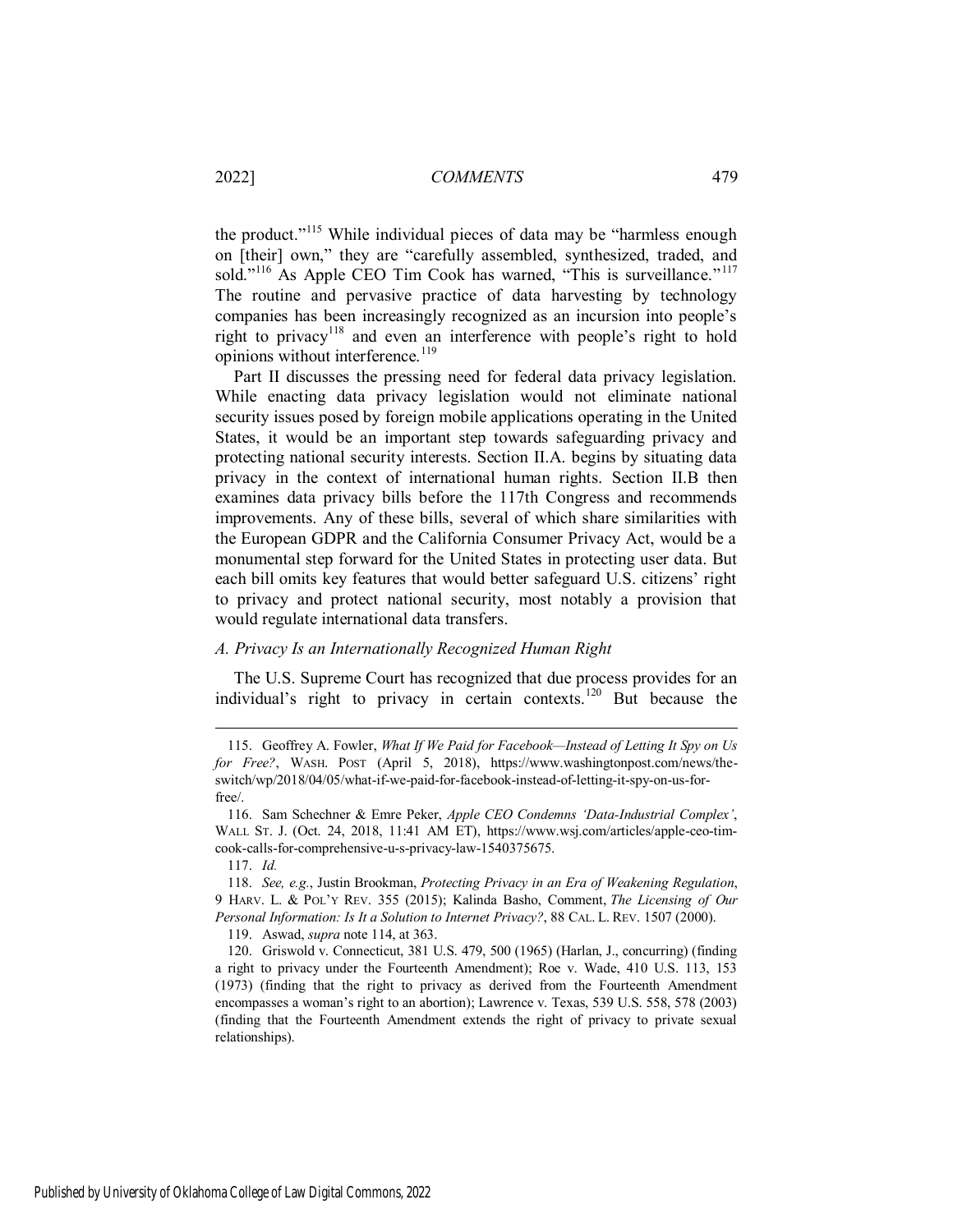extraction and monetization of personal data is a global practice, this Comment examines data privacy in the context of existing international human rights frameworks. Furthermore, the United States has endorsed a voluntary framework, the U.N. Guiding Principles on Business and Human Rights ("UNGPs"), which provides minimum standards for companies that face human rights issues and calls on governments to take appropriate legislative steps to protect internationally recognized human rights as enshrined in U.N. instruments.<sup>121</sup>

In the U.N. human rights system, the right to privacy is commemorated in the Universal Declaration of Human Rights ("UDHR"). The U.N. General Assembly unanimously adopted the UDHR in 1948 in pursuit of establishing an "international Bill of Rights."<sup>122</sup> While not legally binding, the UDHR provided a framework for understanding internationally recognized human rights, and through its thirty articles, the UDHR laid a foundation for future U.N. documents and international human rights treaties.<sup>123</sup>

Article 12 of the UDHR provides that "[n]o one shall be subjected to arbitrary interference with his privacy, family, home or correspondence, nor to attacks upon his honour and reputation. Everyone has the right to the protection of the law against such interference or attacks."<sup>124</sup> The UDHR also contains a general limitations clause that applies to each right:

In the exercise of his rights and freedoms, everyone shall be subject only to such limitations as are determined by law solely for the purpose of securing due recognition and respect for the rights and freedoms of others and of meeting the just requirements of morality, public order and the general welfare in a democratic society.<sup>125</sup>

<sup>121.</sup> Aswad, *supra* note 114, at 312–13; U.S. DEP'T OF STATE, U.S. GOVERNMENT APPROACH ON BUSINESS AND HUMAN RIGHTS 4 (2013), https://kr.usembassy.gov/wpcontent/uploads/sites/75/2017/04/dwoa\_USG-Approach-on-Business-and-Human-RightsupdatedJune2013.pdf ("The U.S. government encourages stakeholders to treat the Guiding Principles as a 'floor' rather than a 'ceiling' for addressing issues of business and human rights, and to recognize that implementing the Guiding Principles should be a continuous process.").

<sup>122.</sup> SEAN D. MURPHY, PRINCIPLES OF INTERNATIONAL LAW 401–02 (3d ed. 2018).

<sup>123.</sup> *Id.* at 402.

<sup>124.</sup> G.A. Res. 217 (III) A, Universal Declaration of Human Rights, art. 12 (Dec. 10, 1948).

<sup>125.</sup> *Id.* art. 29(2).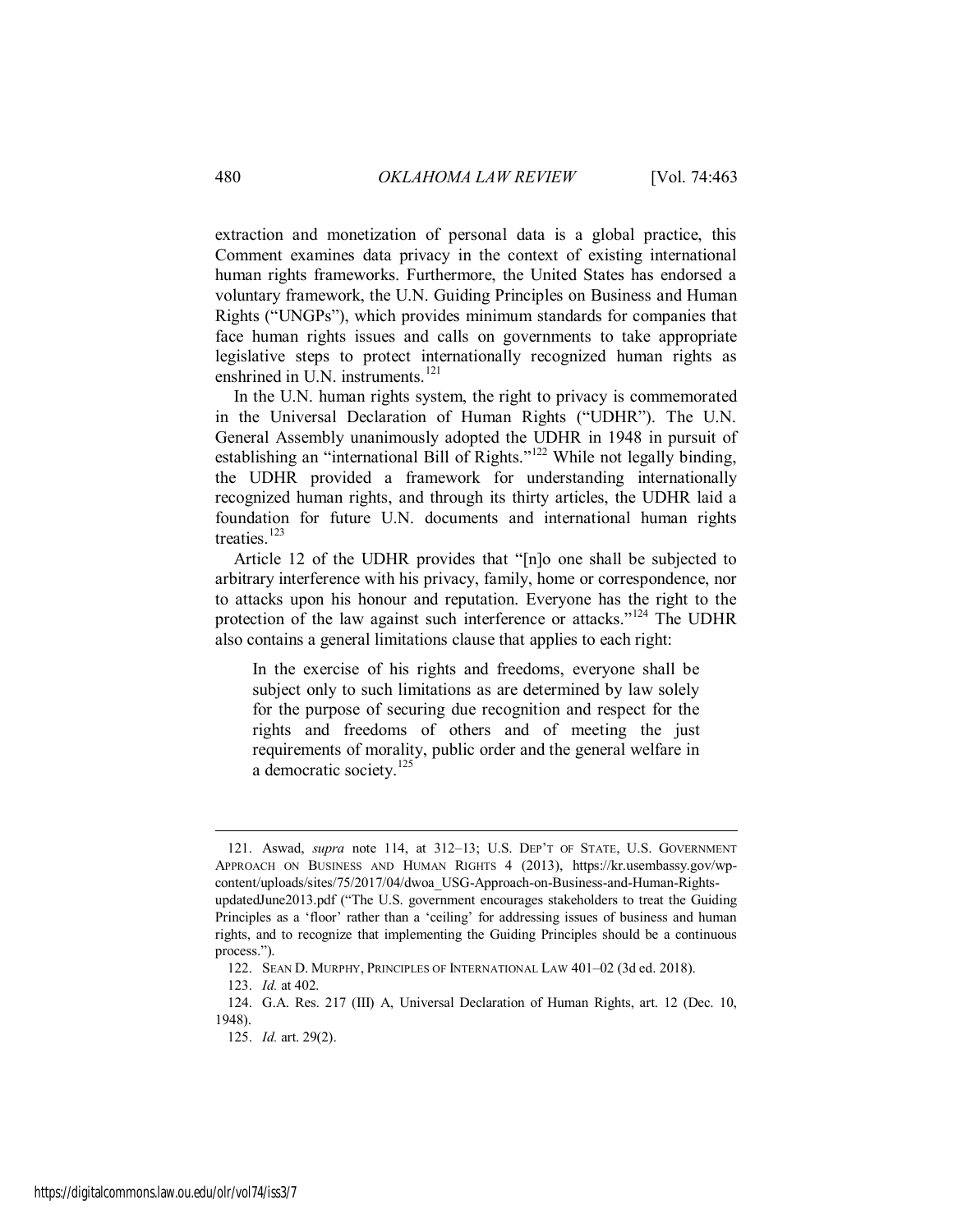But because the UDHR is not legally binding, the U.N. Commission on Human Rights set out to conclude a legally binding treaty that would incorporate the UDHR's principles.<sup>126</sup> This led to the adoption of the International Covenant on Civil and Political Rights ("ICCPR").<sup>127</sup> The ICCPR entered into force in 1976, and as of 2022, the treaty has 173 state parties, including the United States.<sup>128</sup>

Similar to article 12 of the UDHR, article 17 of the ICCPR addresses the right to privacy. Specifically, it provides that

[n]o one shall be subjected to arbitrary or unlawful interference with his privacy, family, home or correspondence, nor to unlawful attacks on his honour and reputation [and that] [e]veryone has the right to the protection of the law against such interference or attacks.<sup>129</sup>

Furthermore, state parties to the ICCPR "undertake<sup>[]</sup> to respect and to ensure to all individuals within [their] territory and subject to [their] jurisdiction the rights recognized in the present Covenant."<sup>130</sup>

Certainly, the UDHR and ICCPR did not envision the rise of twentieth century data collection practices and the issues they pose, let alone the national security and privacy threats posed by mobile application companies such as TikTok and WeChat. And countries have applied the UDHR and ICCPR's right to privacy in different ways.<sup>131</sup> But while the UDHR and the ICCPR did not envision the pervasive harvesting and monetization of personal data, recent U.N. resolutions have demonstrated that the right to privacy enshrined in both the UDHR and ICCPR applies to digital privacy.<sup>132</sup> These resolutions have "confirm[ed] the tendency to anchor data protection in the context of international human rights law."<sup>133</sup>

<span id="page-19-0"></span> $\overline{a}$ 

130. *Id.* art. 2(1).

131. *See* Joshua Blume, Note, *A Contextual Extraterritoriality Analysis of the DPIA and DPO Provisions in the GDPR*, 49 GEO. J. INT'L L. 1425, 1428 (2018).

132. U.N. Resolution 68/167 provides in part:

<sup>126.</sup> MURPHY, *supra* note 122, at 404.

<sup>127.</sup> *Id.*

<sup>128.</sup> Aswad, *supra* note 114, at 327; *International Covenant on Civil and Political Rights*, UNITED NATIONS TREATY COLLECTION, https://treaties.un.org/pages/ViewDetails. aspx?src=TREATY&mtdsg\_no=IV-4&chapter=4&clang=\_en (last visited Jan. 2, 2022).

<sup>129.</sup> International Covenant on Civil and Political Rights, art. 17(1)–(2), *opened for signature* Dec. 16, 1966, 999 U.N.T.S. 171, 177 (entered into force Mar. 23, 1976). It is important to note that not all government invasions of privacy would violate ICCPR article 19. To violate the article, the invasion of privacy must either be "arbitrary" or "unlawful." *Id.*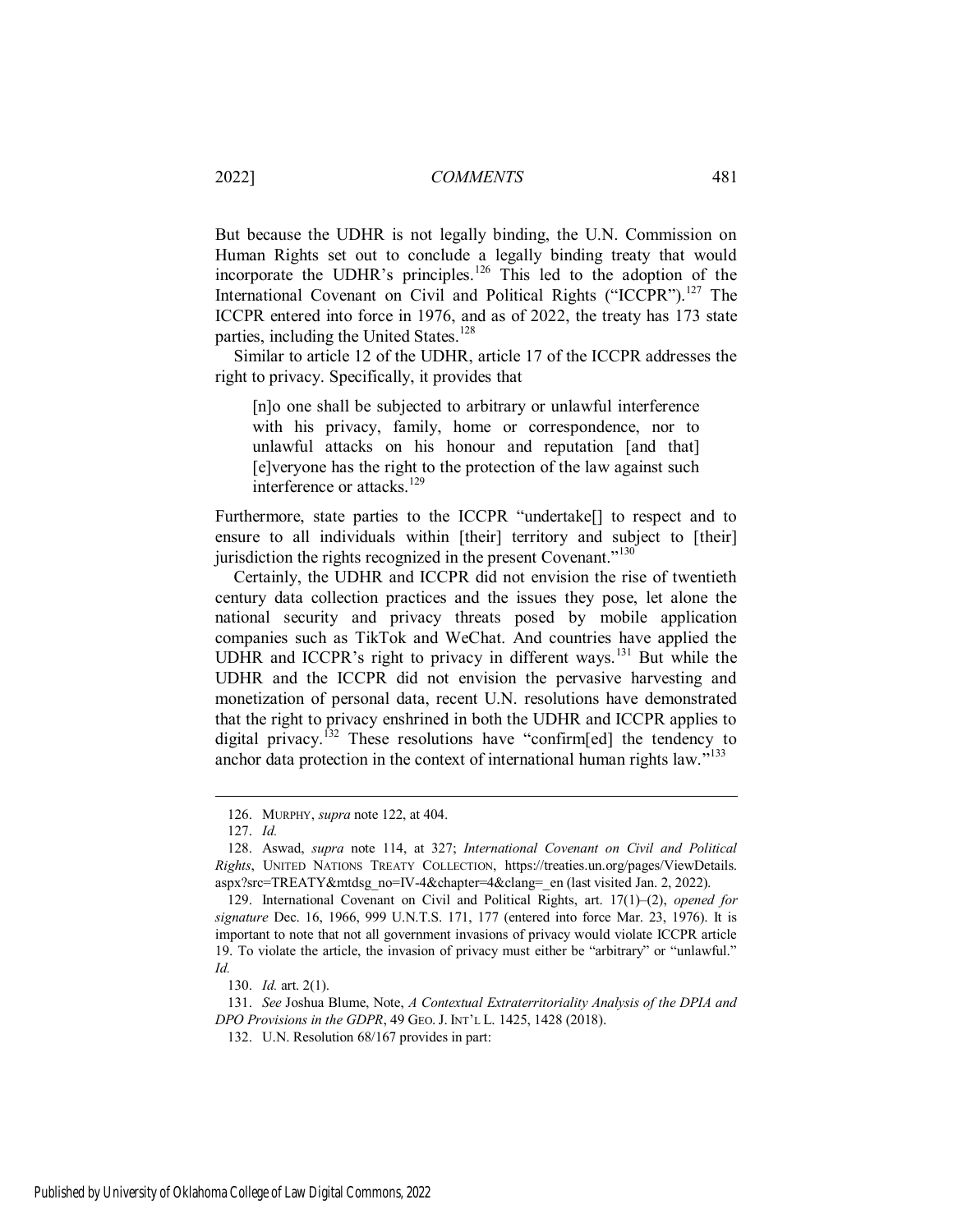While the UDHR and treaties such as the ICCPR generally apply to nation-states, there is another international framework that applies to private companies. The United States has endorsed this framework—the UNGPs—describing it "as a minimum standard for American companies."<sup>134</sup> The UNGPs call for companies to respect human rights as memorialized in U.N. instruments, including the UDHR and ICCPR.<sup>135</sup> And as U.N. developments have shown, the concept of privacy in the UDHR and ICCPR includes data privacy.<sup>136</sup>

The UNGPs also require governments to take appropriate legislative steps to protect human rights. Principle 1 of the UNGPs provides that governments "must protect against human rights abuse" by corporations within their territory.<sup>137</sup> This protection "requires taking appropriate steps to prevent, investigate, punish and redress such abuse through effective policies, *legislation*, regulations and adjudication."<sup>138</sup> But when it comes to regulating corporate abuse of the right to data privacy, U.S. legislation has "significantly lagged behind" the rest of the world.<sup>139</sup> In fact, the United States is one of the only economically developed nations without a

G.A. Res. 68/167 at pmbl. (Dec. 18, 2013).

133. Francesca Bignami & Giorgio Resta, *Human Rights Extraterritoriality: The Right to Privacy and National Security Surveillance* (G.W. L. Sch. Pub. L. & Legal Theory Paper No. 2016-67), https://ssrn.com/abstract=3043771.

134. Aswad, *supra* note 114, at 312.

<sup>[</sup>T]he rapid pace of technological development enables individuals all over the world to use new information and communication technologies and at the same time enhances the capacity of governments, companies and individuals to undertake surveillance, interception and data collection, which may violate or abuse human rights, in particular the right to privacy, as set out in article 12 of the Universal Declaration of Human Rights and article 17 of the International Covenant on Civil and Political Rights, and is therefore an issue of increasing concern . . . .

<sup>135.</sup> *Id.* at 313 n.12; U.N. Special Representative of the Secretary-General on Human Rights and Transnational Corporations and Other Business Enterprises, *Guiding Principles on Business and Human Rights: Implementing the United Nations "Protect, Respect and Remedy" Framework*, princ. 12, U.N. DOC. A/HRC/17/31 (Mar. 21, 2011) [hereinafter *UNGPs*].

<sup>136.</sup> G.A. Res. 68/16[7132.](#page-19-0)

<sup>137.</sup> *UNGPs*, *supra* note 135, at princ. 1.

<sup>138.</sup> *Id.* (emphasis added).

<sup>139.</sup> Samer Kamal, *Where Does the U.S. Rank in the Global Data Privacy Landscape?*, CPO MAG. (Apr. 24, 2020), https://www.cpomagazine.com/data-privacy/where-does-the-us-rank-in-the-global-data-privacy-landscape/.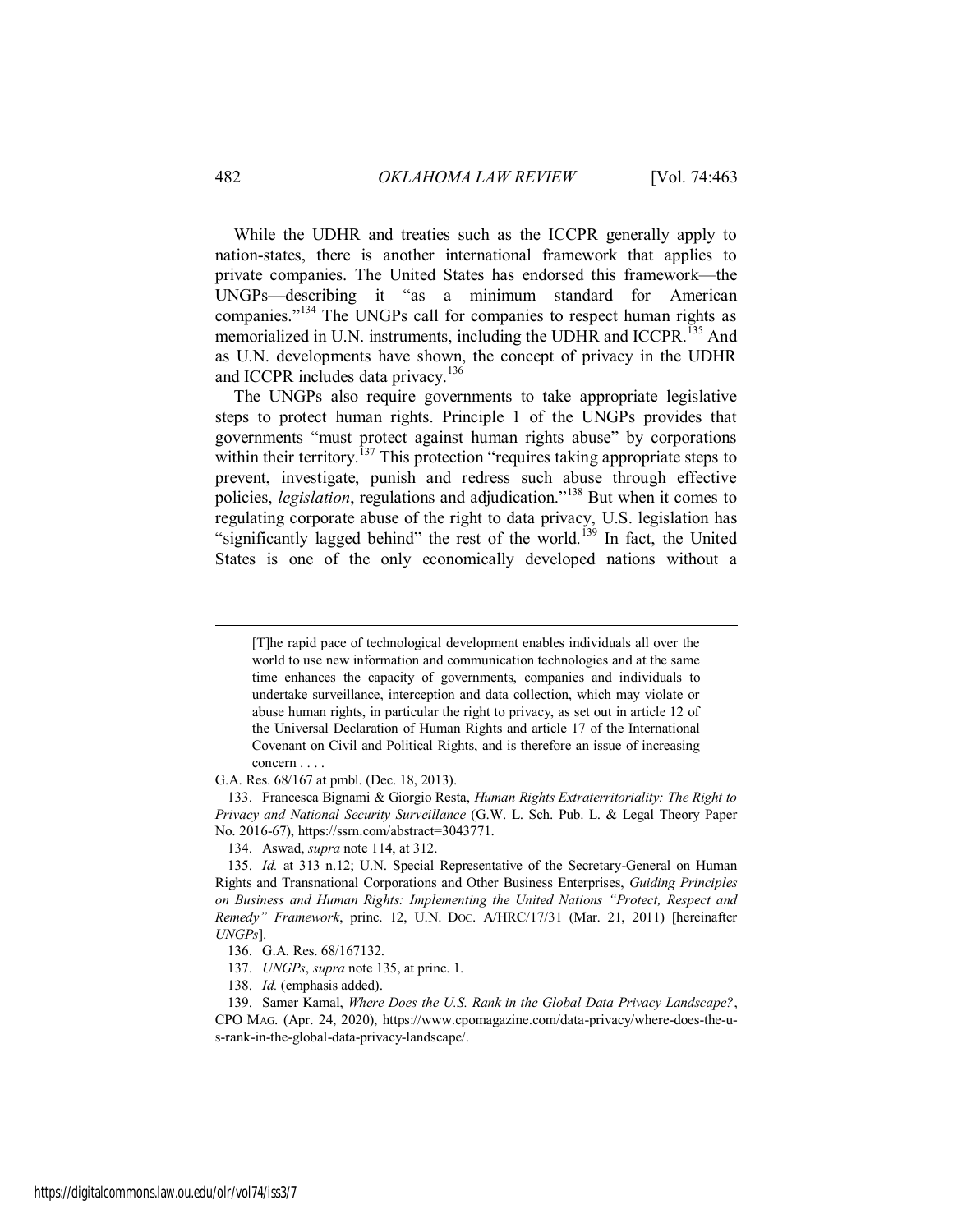comprehensive national consumer data privacy law.<sup>140</sup> The lack of a national data privacy law "has left Americans at the mercy of digital services that have every reason to exploit our personal information and little incentive to safeguard it."<sup>141</sup>

In addition to requiring governments to take appropriate legislative action to protect human rights, the UNGPs also state that companies have a responsibility to respect human rights, including through conducting human rights due diligence assessments.<sup>142</sup> This means companies should "assess[] actual and potential human rights impacts, integrat[e] and act[] upon the findings, track<sup>[]</sup> responses, and communicat<sup>[e]</sup> how impacts are addressed."<sup>143</sup> But the technology companies whose business models are based on harvesting and monetizing personal information<sup>144</sup> do not conduct human rights impact assessments.<sup>145</sup> Perhaps if technology companies had implemented the UNGPs' human rights due diligence requirement before building business models based on harvesting personal data, the right to privacy would be better respected in the digital sphere today.

The UNGPs should both compel and inform the creation of a national consumer data privacy law because the UNGPs call on governments to take appropriate legislative steps to protect human rights, and U.S. companies have not respected the right to data privacy or conducted human rights due diligence. Section II.B compares existing international and state data privacy frameworks to four data privacy bills that are before the 117th Congress, recommending further measures that a federal data privacy law should include to better safeguard U.S. citizens' personal information and protect national security.

## <span id="page-21-0"></span>*B. Federal Data Privacy Legislation Will Better Safeguard Human Rights and National Security*

Federal data privacy legislation would not only protect U.S. citizens' right to data privacy but also benefit the U.S. government's national

<sup>140.</sup> *See generally* Natasha Singer, *The Government Protects Our Food and Cars. Why Not Our Data?*, N.Y. TIMES (Nov. 2, 2019), https://www.nytimes.com/2019/11/02/sundayreview/data-protection-privacy.html (stating that instead of a national data privacy law, "Americans have to rely on the Federal Trade Commission, an overstretched agency with limited powers, to police privacy as a side hustle").

<sup>141.</sup> *Id.*

<sup>142.</sup> *UNGPs*, *supra* note 135, at princ. 17–21.

<sup>143.</sup> *Id*. at princ. 17.

<sup>144.</sup> Aswad, *supra* note 114, at 310.

<sup>145.</sup> *Id.* at 366.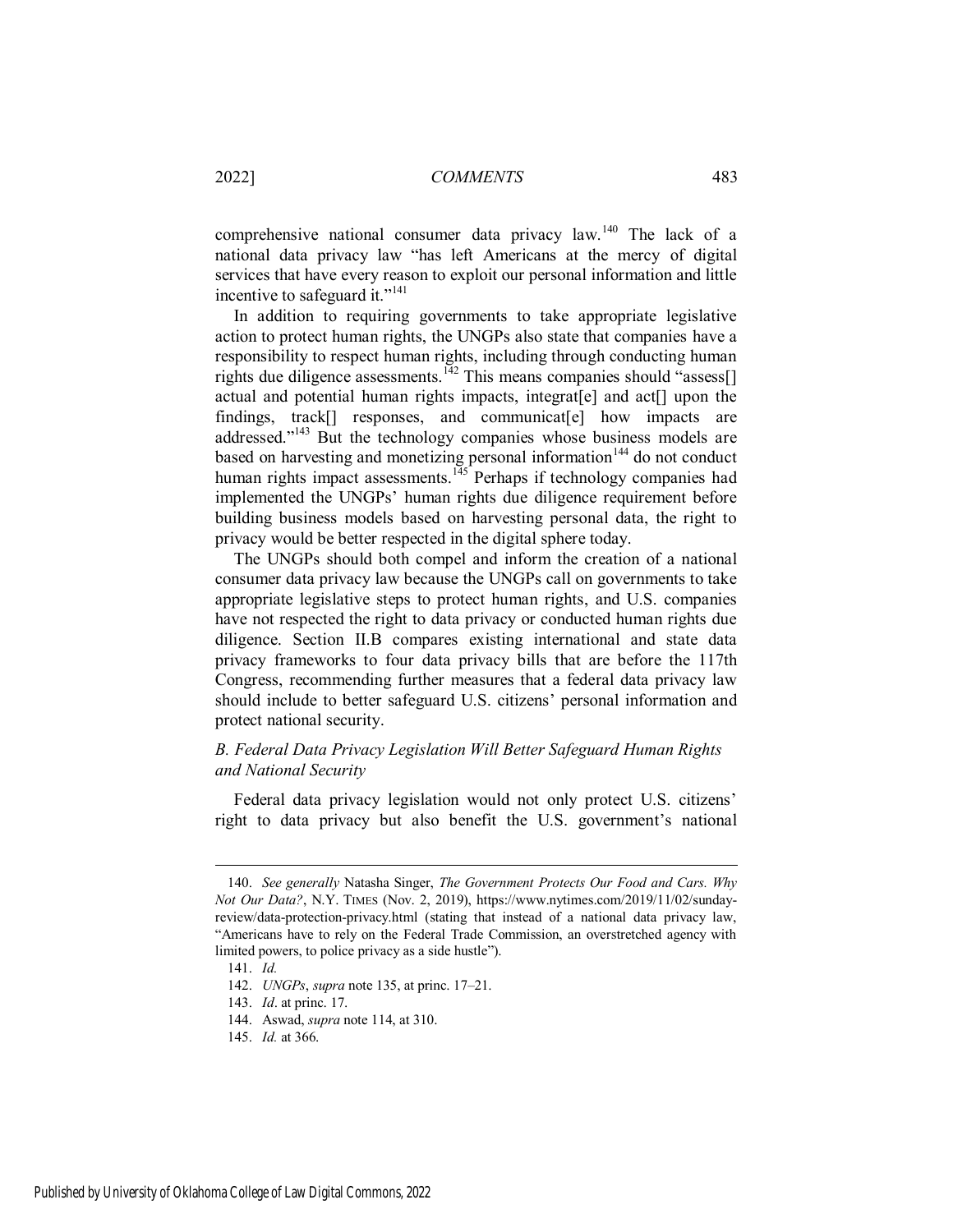security interests.<sup>146</sup> Properly designed national legislation would provide "security authorities with the information they need to feel confident that specific apps do not pose a privacy or security risk" and "help ensure that freedom of expression and privacy are honored across our connected lives."<sup>147</sup> As awareness of the national security risks posed by foreign actors' access to U.S. citizens' data has grown, calls for a federal data privacy bill have received more bipartisan support.<sup>148</sup> And Chinese companies' increased access to the U.S. market—most vividly illustrated by TikTok's precipitous rise in popularity—has intensified the desire to pass federal legislation.<sup>149</sup>

While passing a federal data privacy law would not eliminate all threats related to data privacy and national security,<sup>150</sup> it would be a meaningful step in the right direction for numerous reasons. For example, a national law would harmonize the existing patchwork of state consumer privacy laws.<sup>151</sup> The existing patchwork of state laws adds compliance costs and constraints on operability across state lines, making U.S. companies less competitive on a global scale<sup>152</sup> while failing to adequately protect consumers or address national security threats.<sup>153</sup> A federal data privacy law

147. Webster, *supra* note 93.

 $\overline{a}$ 

153. *Id.* at 7.

<sup>146.</sup> *See, e.g.*, Claudia Biancotti, *For the United States, More Digital Privacy Would Mean More National Security*, PETERSON INST. FOR INT'L ECON.: REALTIME ECON. ISSUES WATCH (Apr. 10, 2019, 5:30 PM), https://www.piie.com/blogs/realtime-economic-issueswatch/united-states-more-digital-privacy-would-mean-more-national ("Most worries about foreign entities prying into American lives could be assuaged by strengthening everyday digital rights, a move with benefits beyond security."); Carrie Cordero, *The National Security Imperative of Protecting User Data*, CTR. FOR NEW AM. SEC. (Apr. 24, 2019), https://www.cnas.org/publications/commentary/the-national-security-imperative-of-

protecting-user-data ("Policy debates over national security legal authorities, like surveillance, have traditionally pitted those favoring national security equities against those favoring privacy equities. The choice is a false one.").

<sup>148.</sup> Robert D. Williams, *To Enhance Data Security, Federal Privacy Legislation Is Just a Start*, BROOKINGS INST.: TECHSTREAM (Dec. 1, 2020), https://www.brookings.edu/ techstream/to-enhance-data-security-federal-privacy-legislation-is-just-a-start/.

<sup>149.</sup> *Id.* 

<sup>150.</sup> *Id.* 

<sup>151.</sup> *See* WILSON C. FREEMAN, CONG. RSCH. SERV., LSB10213, CALIFORNIA DREAMIN' OF PRIVACY REGULATION: THE CALIFORNIA CONSUMER PRIVACY ACT AND CONGRESS 1 (2018), https://fas.org/sgp/crs/misc/LSB10213.pdf.

<sup>152.</sup> Christine S. Wilson, Comm'r, FTC, A Defining Moment for Privacy: The Time Is Ripe for Federal Privacy Legislation, Remarks at the Future of Privacy Forum 7–8 (Feb. 6, 2020), https://www.ftc.gov/system/files/documents/public\_statements/1566337/commission er\_wilson\_privacy\_forum\_speech\_02-06-2020.pdf.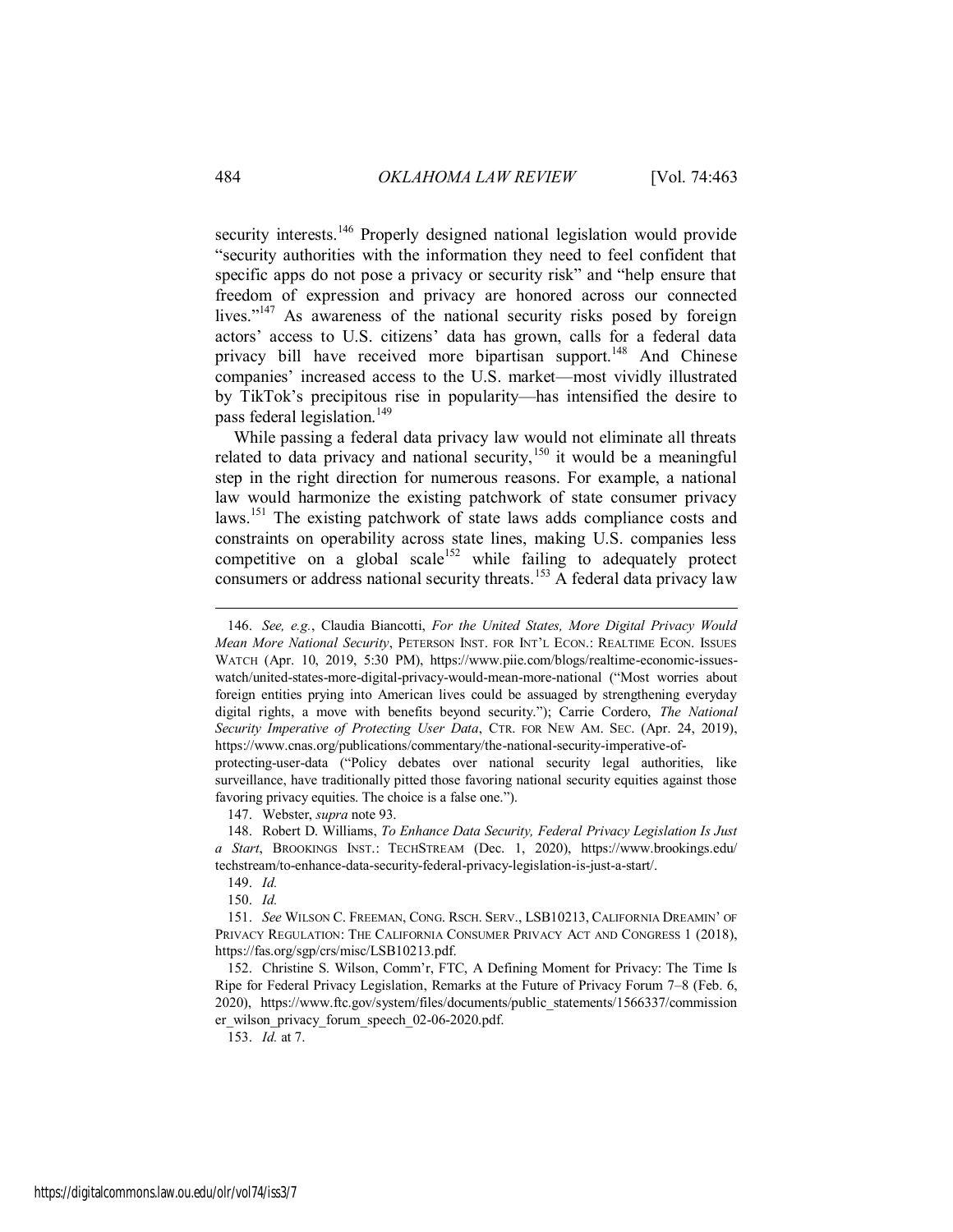would create a unified, predictable framework for businesses operating in the U.S. market. Additionally, a federal data privacy law could address discrimination risks posed by the aggregation and use of consumer profiles,<sup>154</sup> enshrine "baseline privacy as a core U.S. value,"<sup>155</sup> and promote innovation through "clearly defined and consistently applied rules."<sup>156</sup>

But there are numerous questions surrounding the scope of a federal data privacy law, primarily related to whether it would preempt existing state laws, whether it would provide a private right of action, and how it would be enforced.<sup>157</sup> Policy analysts have challenged the implementation of a federal data privacy law on economic grounds.<sup>158</sup> And while it is important to include technology companies in the debate, any legislation will likely receive opposition from powerful stakeholders whose business models revolve around harvesting user data.<sup>159</sup> So, rather than adding to the debate over preemption, a private right of action, and enforcement, this section examines key features of the GDPR and U.S. state data privacy approaches that should inform a federal law. In particular, a federal law should incorporate the strong data privacy rights of the GDPR and U.S. state laws, as well as elements of the GDPR's regulation of cross-border data transfers.

<span id="page-23-0"></span><sup>154.</sup> Peter M. Lefkowitz, *Why America Needs a Thoughtful Federal Privacy Law*, N.Y. TIMES (June 25, 2019), https://www.nytimes.com/2019/06/25/opinion/congress-privacylaw.html.

<sup>155.</sup> Jessica Rich, *After 20 Years of Debate, It's Time for Congress to Finally Pass a Baseline Privacy Law*, BROOKINGS INST.: TECHTANK (Jan. 14, 2021), https://www. brookings.edu/blog/techtank/2021/01/14/after-20-years-of-debate-its-time-for-congress-tofinally-pass-a-baseline-privacy-law/.

<sup>156.</sup> Harper Neidig, *51 Major CEOs Ask Congress for Federal Privacy Law Blocking State Rules*, HILL (Sept. 10, 2019, 2:23 PM EDT), https://thehill.com/policy/ technology/460737-51-major-ceos-urge-congress-to-pass-privacy-law-blocking-state-data.

<sup>157.</sup> STEPHEN P. MULLIGAN & CHRIS D. LINEBAUGH, CONG. RSCH. SERV., IF11207, DATA PROTECTION AND PRIVACY LAW: AN INTRODUCTION (2019), https://crsreports.congress.gov/ product/pdf/IF/IF11207.

<sup>158.</sup> ALAN MCQUINN & DANIEL CASTRO, INFO. TECH. & INNOVATION FOUND., THE COSTS OF AN UNNECESSARILY STRINGENT FEDERAL DATA PRIVACY LAW 1 (Aug. 2019), https://itif.org/sites/default/files/2019-cost-data-privacy-law.pdf.

<sup>159.</sup> Webster, *supra* note 93 ("There is well-organized opposition to enacting serious privacy rules in the United States, and those opponents can far outspend all existing efforts to make real progress on this issue.").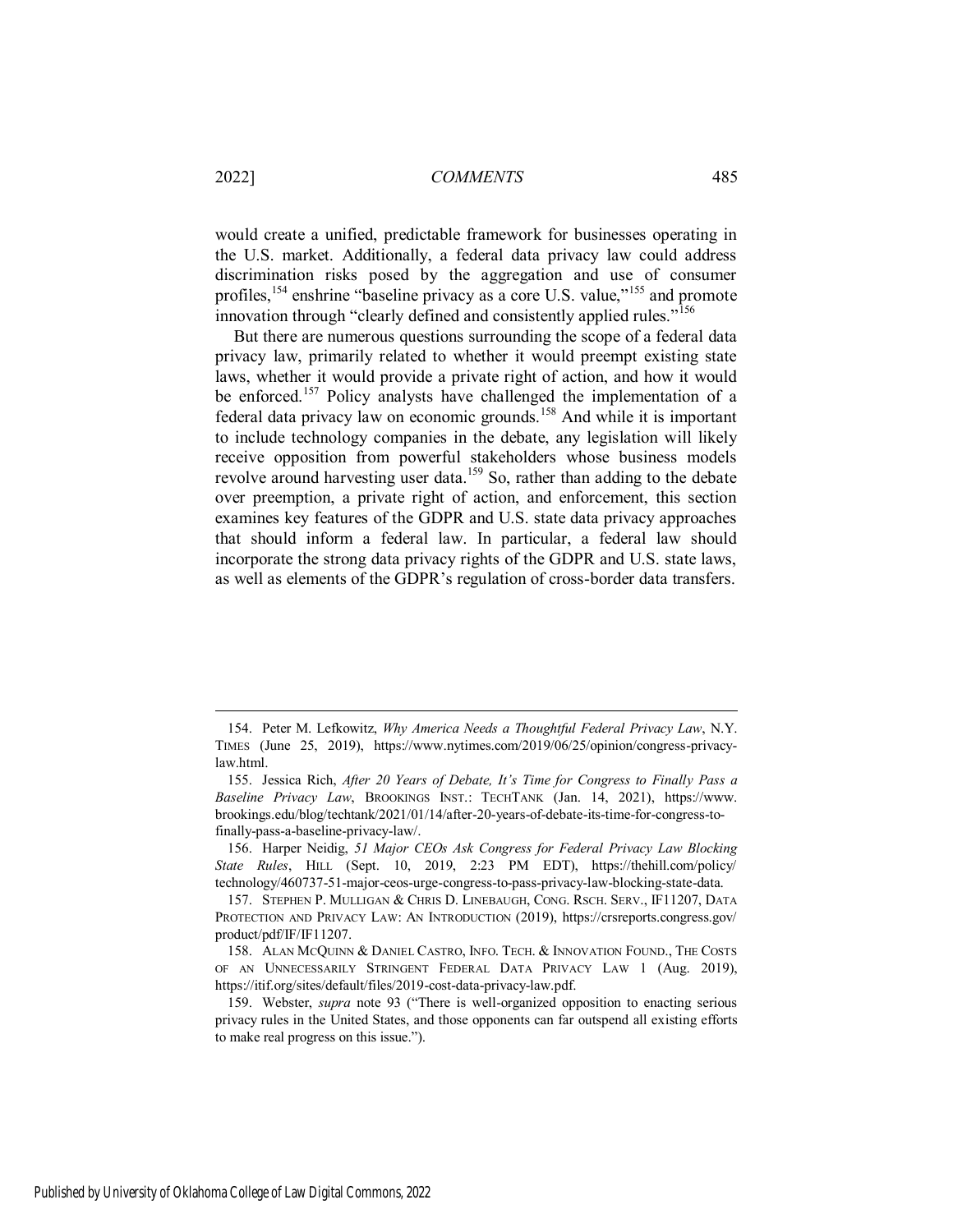## *1. The European Union's General Data Protection Regulation*

The GDPR took effect on May 25, 2018, and has since fueled debate over U.S. data privacy policies.<sup>160</sup> Through the GDPR, the EU provides "the world's toughest rules to protect people's online data" and is a "sharp divergence from the United States, which has taken little action over the years in regulating the tech industry."<sup>161</sup> The law is grounded in the EU's stance that privacy of communications and personal data is a fundamental human right.<sup>162</sup>

The GDPR limits how businesses can process personal data and has an "aggressive extraterritorial scope."<sup>163</sup> It applies to any business that processes personal data of individuals in the  $EU$ ,  $^{164}$  regardless of the business's location or the individual's country of citizenship.<sup>165</sup> "Personal data" is broadly defined as "any information relating to an identified or identifiable natural person," and an "identifiable natural person" is defined as one who can be directly or indirectly identified "by reference to an identifier such as a name, an identification number, location data, an online identifier or to one or more factors specific to the physical, physiological, genetic, mental, economic, cultural or social identity of that natural person."<sup>166</sup>

 The GDPR also created data protection requirements that give individuals in the EU certain rights related to how companies process their personal data. These rights include the following:

the "right to be forgotten," which allows individuals to request companies delete all their personal data;

163. Michael L. Rustad & Thomas H. Koenig, *Towards a Global Data Privacy Standard*, 71 FLA. L. REV. 365, 378 (2019).

<sup>160.</sup> RACHEL F. FEFER & KRISTIN ARCHICK, CONG. RSCH. SERV., IF10896, EU DATA PROTECTION RULES AND U.S. IMPLICATIONS (2020), https://fas.org/sgp/crs/row/IF10896.pdf.

<sup>161.</sup> Adam Satariano, *G.D.P.R., a New Privacy Law, Makes Europe World's Leading Tech Watchdog*, N.Y. TIMES (May 24, 2018), https://www.nytimes.com/2018/05/24/ technology/europe-gdpr-privacy.html.

<sup>162.</sup> FEFER & ARCHICK, *supra* note 160; Regulation (EU) 2016/679 of the European Parliament and of the Council of 27 April 2016 on the Protection of Natural Persons with Regard to the Processing of Personal Data and on the Free Movement of Such Data, and Repealing Directive 95/46/EC (General Data Protection Regulation), 2016 O.J. (L 119) 1 [hereinafter GDPR] ("The protection of natural persons in relation to the processing of personal data is a fundamental right.").

<sup>164.</sup> *Id.* at 377.

<sup>165.</sup> Stuart L. Pardau, *The California Consumer Privacy Act: Towards A European-Style Privacy Regime in the United States?*, 23 J. TECH. L. & POL'Y 68, 86 n.100 (2018).

<sup>166.</sup> GDPR, *supra* note 162, art. 4(1).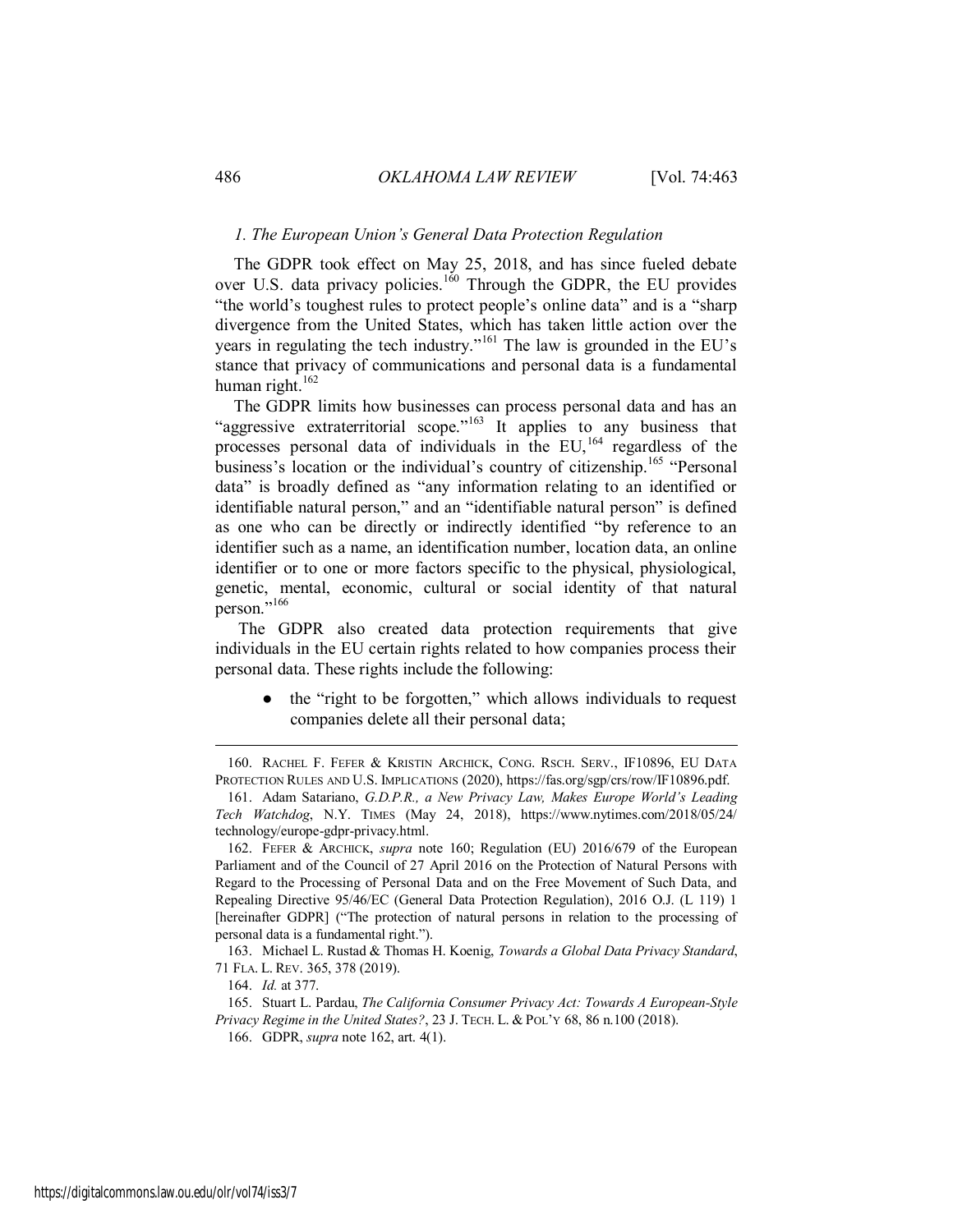- the "right to object," which allows individuals to object to certain uses of their personal data;
- the "right to rectification," which allows individuals to request companies correct incorrect or incomplete personal data;
- the "right of portability," which allows individuals to request companies transfer their personal data to another company;
- the "right of access," which allows individuals to learn what personal data companies have collected and how companies use that data; and
- the "right to be notified," which requires companies to notify individuals of a breach within seventy-two hours of gaining knowledge of the breach. $167$

In addition to providing these rights to individuals in the EU, the GDPR regulates the flow of personal data from the EU to third countries (any country outside the EU and the European Economic Area) and international organizations.<sup>168</sup> Under the GDPR, businesses may transfer personal data to third countries or international organizations that provide adequate protection to that data.<sup>169</sup> The European Commission, the EU's primary executive body, is tasked with making these "adequacy decisions" concerning third countries and international organizations' level of data protection.<sup>170</sup> In determining whether a third country or international organization provides adequate protection, the Commission considers various factors:

the rule of law, respect for human rights and fundamental freedoms, relevant legislation, . . . the access of public authorities to personal data, . . . data protection rules, . . . rules for the onward transfer of personal data to another third country or international organisation . . . as well as effective and enforceable data subject rights and effective administrative and

<sup>167.</sup> Rustad & Koenig, *supra* note 163, at 377.

<sup>168.</sup> GDPR, *supra* note 162, art. 44; *Data Transfer to Third Countries*, GDPR INFORMER (Sept. 5, 2017), https://gdprinformer.com/gdpr-articles/data-transfers-third-countries. 169. *Id.*

<sup>170.</sup> W. Gregory Voss, *Cross-Border Data Flow, the GDPR, and Data Governance*, 29 WASH. INT'L L.J. 485, 507 (2020); James McBride, *How Does the European Union Work?*, COUNCIL ON FOREIGN RELS. (Apr. 17, 2020, 8:00 AM EST), https://www.cfr.org/ backgrounder/how-does-european-union-work.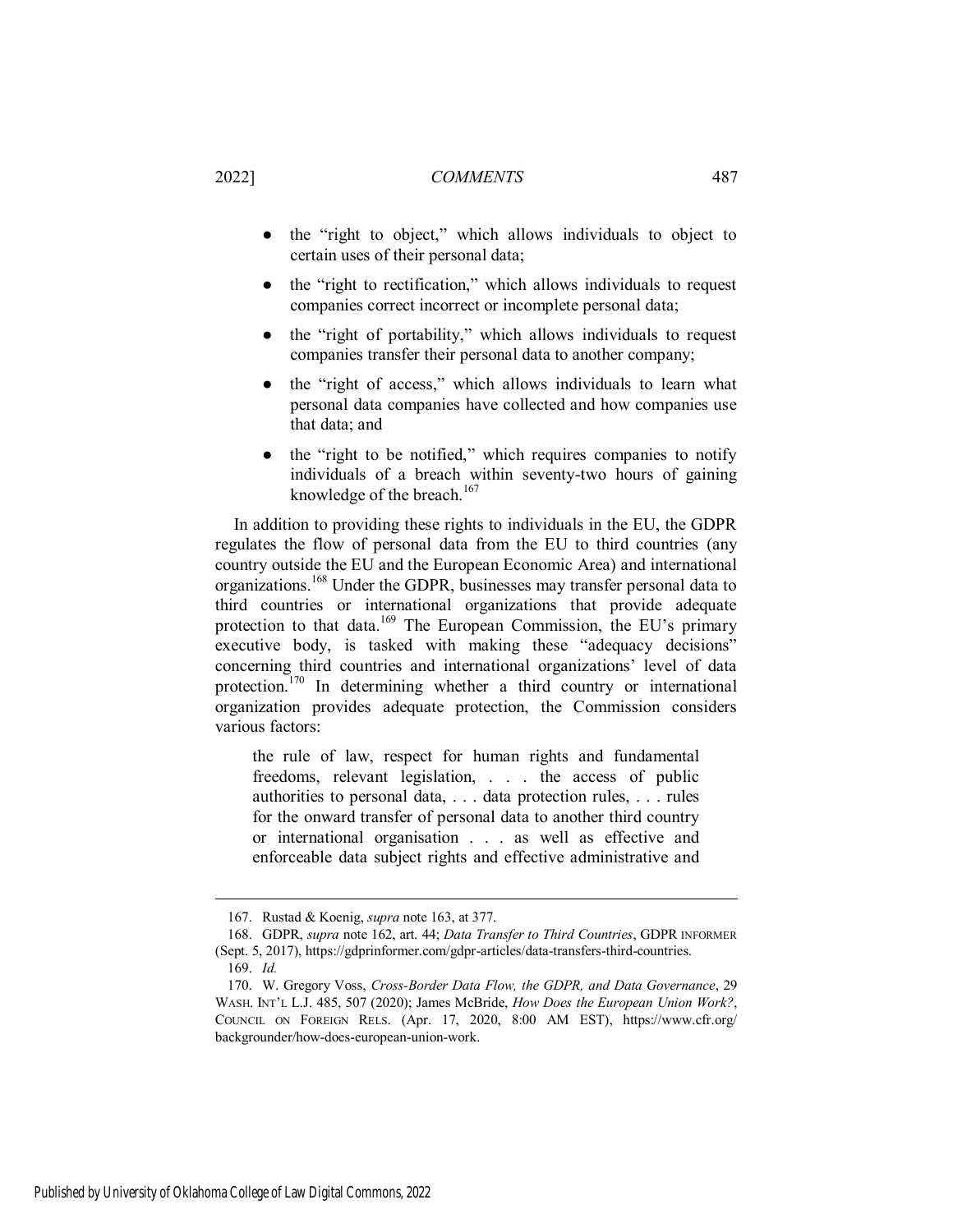judicial redress for the data subjects whose personal data are being transferred.<sup>171</sup>

As of January 2022, the Commission has determined that fourteen countries provide adequate protection.<sup>172</sup> The United States is not one of them.<sup>173</sup>

Absent an adequacy determination, businesses may transfer personal data out of the EU through other legal means. The most commonly used method is through Standard Contractual Clauses.<sup>174</sup> Standard Contractual Clauses are Commission-approved contract provisions for use when businesses transfer data to a third country or international organization that does not provide adequate legal protection to personal data.<sup>175</sup> Businesses that export personal data from the EU can include these pre-approved clauses to engage in cross-border data transfers to third countries and international organizations that have not earned adequacy determinations.<sup>176</sup> A key requirement of these Standard Contractual Clauses is that they allow individuals to directly enforce their GDPR rights against both the businesses transferring and receiving the personal data.<sup>177</sup>

But these pre-approved Standard Contractual Clauses are not without a critical weakness: they are unable to prevent a third country's government from lawfully requesting access to the transferred personal data, including requests related to national security.<sup>178</sup> So while the European Court of Justice ("ECJ") has upheld the validity of Standard Contractual Clauses, it

<sup>171.</sup> GDPR, *supra* note 162, art. 45(2)(a).

<sup>172.</sup> *Adequacy Decisions: How the EU Determines If a Non-EU Country Has an Adequate Level of Data Protection*, EUR. COMM'N, https://ec.europa.eu/info/law/lawtopic/data-protection/international-dimension-data-protection/adequacy-decisions (last visited Jan. 13, 2021).

<sup>173.</sup> *See id.* The European Union and United States had previously negotiated an agreement called the Privacy Shield, under which thousands of small and medium-sized enterprises could transfer data from the EU to the United States. *See* Nigel Cory et al., *'Schrems II': What Invalidating the EU-U.S. Privacy Shield Means for Transatlantic Trade and Innovation*, INFO. TECH. & INNOVATION FOUND., Dec. 2020, at 1 https://itif.org/sites/ default/files/2020-privacy-shield.pdf. But the European Court of Justice has since invalidated the EU-U.S. Privacy Shield in its *Schrems II* decision, which means U.S. businesses will likely turn to another GDPR mechanism for data transfers—standard contractual clauses approved by the European Commission. *Id.* at 2.

<sup>174.</sup> NIGEL CORY ET AL., INFO. TECH. & INNOVATION FOUND., THE ROLE AND VALUE OF STANDARD CONTRACTUAL CLAUSES IN EU-U.S. DIGITAL TRADE 1 (Dec. 2020), https://itif.org/sites/default/files/2020-standard-contractual-clauses.pdf.

<sup>175.</sup> *Id.* 

<sup>176.</sup> *Id.* at 3.

<sup>177.</sup> *Id.* 

<sup>178.</sup> *Id.*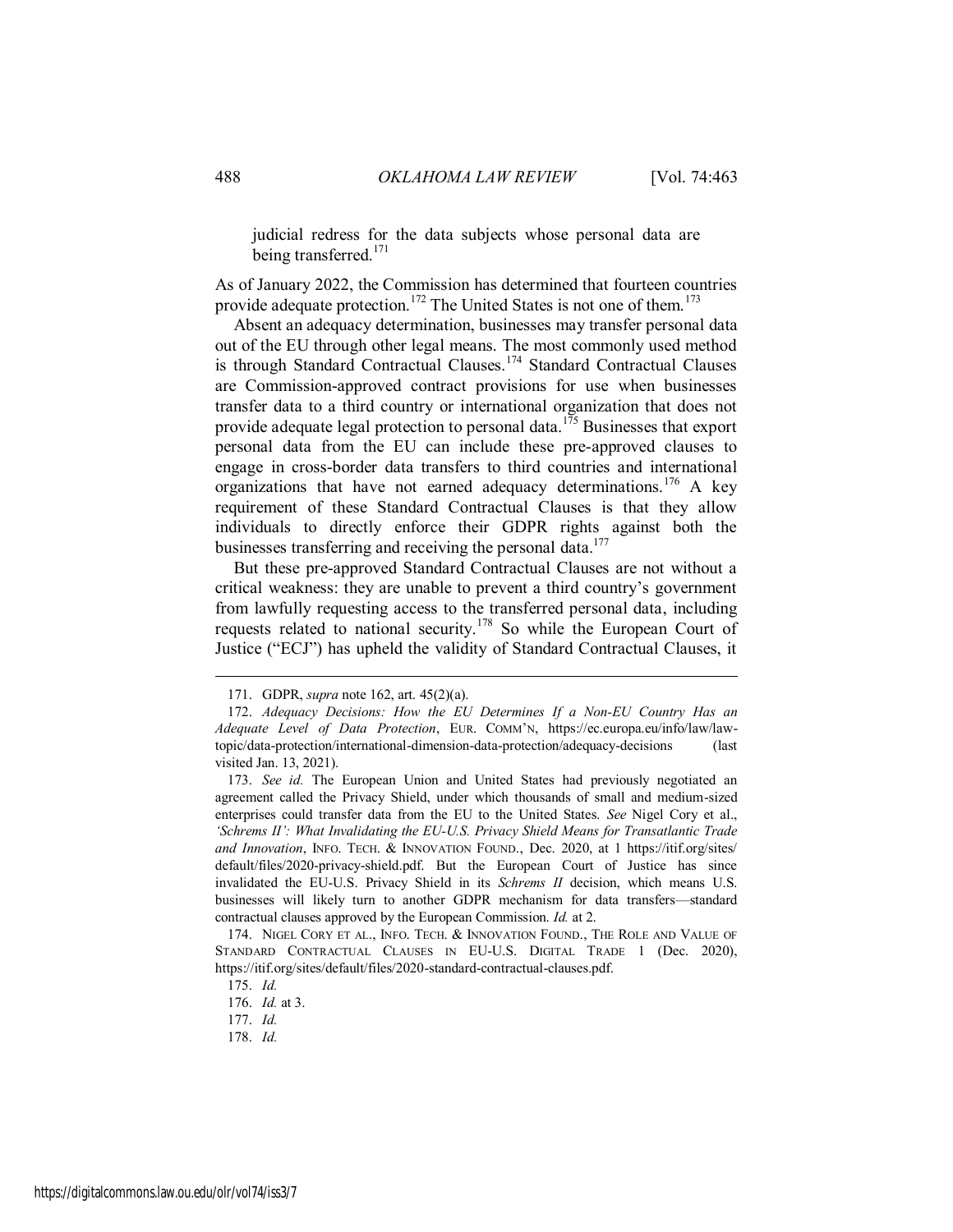concluded that "[i]f compliance with the laws of the receiving country requires the data importer to forego adequate protections regardless of the safeguards in place, then 'the controller or processor . . . [is] required to suspend or end the transfer of personal data to the third country concerned.'"<sup>179</sup> The ECJ stated that to "ensure compliance with the level of protection required under EU law," the Standard Contractual Clauses may require "supplementary measures."<sup>180</sup> The ECJ, however, did not define supplementary measures.<sup>181</sup> Thus, at least under the GDPR, the future of Standard Contractual Clauses—and consequently all data transfers from the EU to countries not included in the fourteen that the Commission has deemed to provide adequate legal protection—is uncertain.<sup>182</sup>

While the workability and effects of the GDPR are still unfolding in the ECJ and the global market, its robust protection of personal data has inspired the adoption of similar data privacy laws in other countries. One such law is the California Consumer Privacy Act ("CCPA") and its amendment, the California Privacy Rights Act ("CPRA").<sup>183</sup> Other states, including Oklahoma, have introduced bills that largely mirror the California law but apply to different categories of businesses and provide different levels of rights and protections for each state's consumers.

## <span id="page-27-0"></span>*2. State Data Privacy Approaches: California and Oklahoma*

The California State Constitution recognizes privacy as an inalienable right<sup>184</sup> and is the only state constitution to do so.<sup>185</sup> This inalienable right to privacy underpins the CCPA, which went into effect on January 1, 2020.<sup>186</sup>

The CCPA largely restricts businesses' collection and sale of consumers' "personal information."<sup>187</sup> The law currently applies to for-profit businesses

 $\overline{a}$ 

186. *See* CAL. CIV. CODE §§ 1798.100–1798.199.100 (noting the effective date for California Privacy Rights Act amendments as January 1, 2021).

<sup>179.</sup> *Id.* at 6 (second alteration in original).

<sup>180.</sup> *Id.* at 6–7.

<sup>181.</sup> *Id.* at 6.

<sup>182.</sup> *See* Voss, *supra* note 170, at 516 ("[T]he use of standard contract clauses as an appropriate safeguard has . . . come under attack.").

<sup>183.</sup> CAL. CIV. CODE §§ 1798.100–1798.199.100 (West 2021) (incorporating Act of Oct. 11, 2019, ch. 757, CAL. CIV. CODE §§ 1798.100, 1798.110, 1798.115, 1798.120, 1798.125, 1798.130, 1798.140, 1798.145, 1798.150, 1798.185).

<sup>184.</sup> CAL. CONST. art. I, § 1.

<sup>185.</sup> Mark Smith, *Analysis: California Privacy Reboot Puts Rights in Spotlight*, BLOOMBERG L. (Jan. 15, 2021, 9:05 AM), https://news.bloomberglaw.com/bloomberg-lawanalysis/analysis-california-privacy-reboot-puts-rights-in-spotlight.

<sup>187.</sup> FREEMAN, supra note 151, at 2.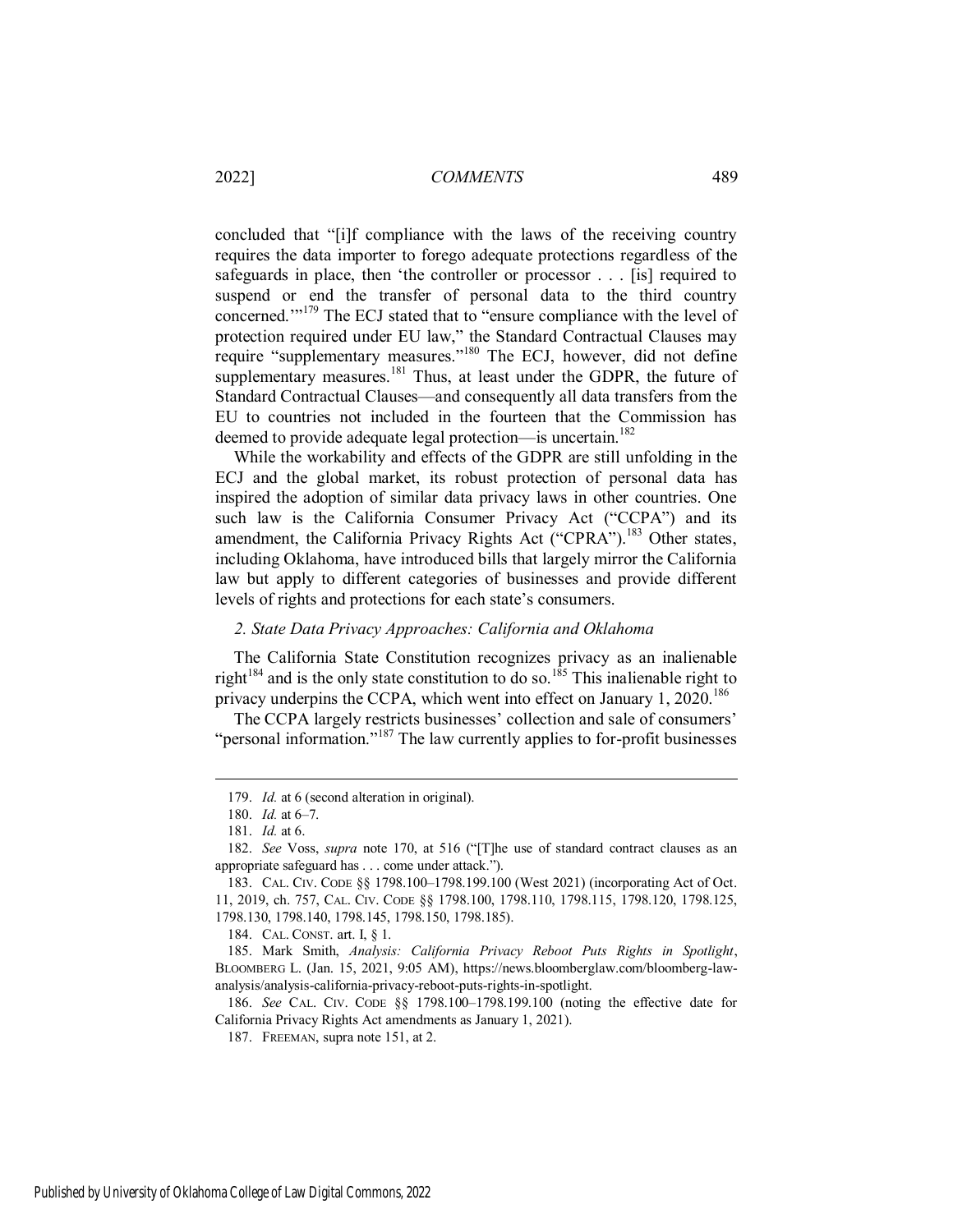that satisfy one of three criteria: (1) earn more than \$25 million in annual gross revenue; (2) "[a]lone or in combination, annually buy[], receive[] for the business's commercial purposes, sell[], or share[] for commercial purposes . . . the personal information of 50,000 or more consumers, households, or devices"; or (3) "[d]erive[] 50 percent or more of [their] annual revenues from selling consumers' personal information."<sup>188</sup> The CCPA defines "consumers" as natural persons who are California residents<sup>189</sup> and "personal information" as "information that identifies, relates to, describes, is reasonably capable of being associated with, or could reasonably be linked, directly or indirectly, with a particular consumer or household."<sup>190</sup>

The CCPA, which is modelled after the GDPR, was "crafted to protect individual privacy as a fundamental right."<sup>191</sup> The CCPA thus provides California consumers with several rights, including (1) the "right to know," (2) the "right to opt out," and (3) the "right to delete."<sup>192</sup> The "right to know" allows consumers to know the information that business have collected about them during the past twelve months, the "right to opt out" allows consumers to prevent businesses from selling their personal information, and the "right to delete," as the name implies, allows consumers to request that a business delete any personal information it has collected from them.<sup>193</sup> The CCPA also provides that a business may not "discriminate against a consumer by 'denying goods or services' or by 'charging different prices or rates' to consumers who exercise their rights under the CCPA." $194$  Businesses must inform consumers about these rights

<sup>188.</sup> CAL. CIV. CODE § 1798.140(c)(1). With the passing of the CPRA, California increased the requirement under  $\S$  1798.140(c)(1)(B) to 100,000 or more California residents, and the covered personal information no longer includes "devices." Stacey Gray et al., *California's Prop 24, The "California Privacy Rights Act," Passed. What's Next?*, FUTURE OF PRIV. F. (Nov. 4, 2020), https://fpf.org/blog/californias-prop-24-the-californiaprivacy-rights-act-passed-whats-next/.

<sup>189.</sup> CAL. CIV. CODE § 1798.140(g).

<sup>190.</sup> *Id.* § 1798.140(v)(1).

<sup>191.</sup> Catherine Barrett, *Are the EU GDPR and the California CCPA Becoming the De Facto Global Standards for Data Privacy and Protection?*, SCITECH LAW., Spring 2019, at 24, 28.

<sup>192.</sup> FREEMAN, supra note 151, at 3.

<sup>193.</sup> *Id.*

<sup>194.</sup> *Id.*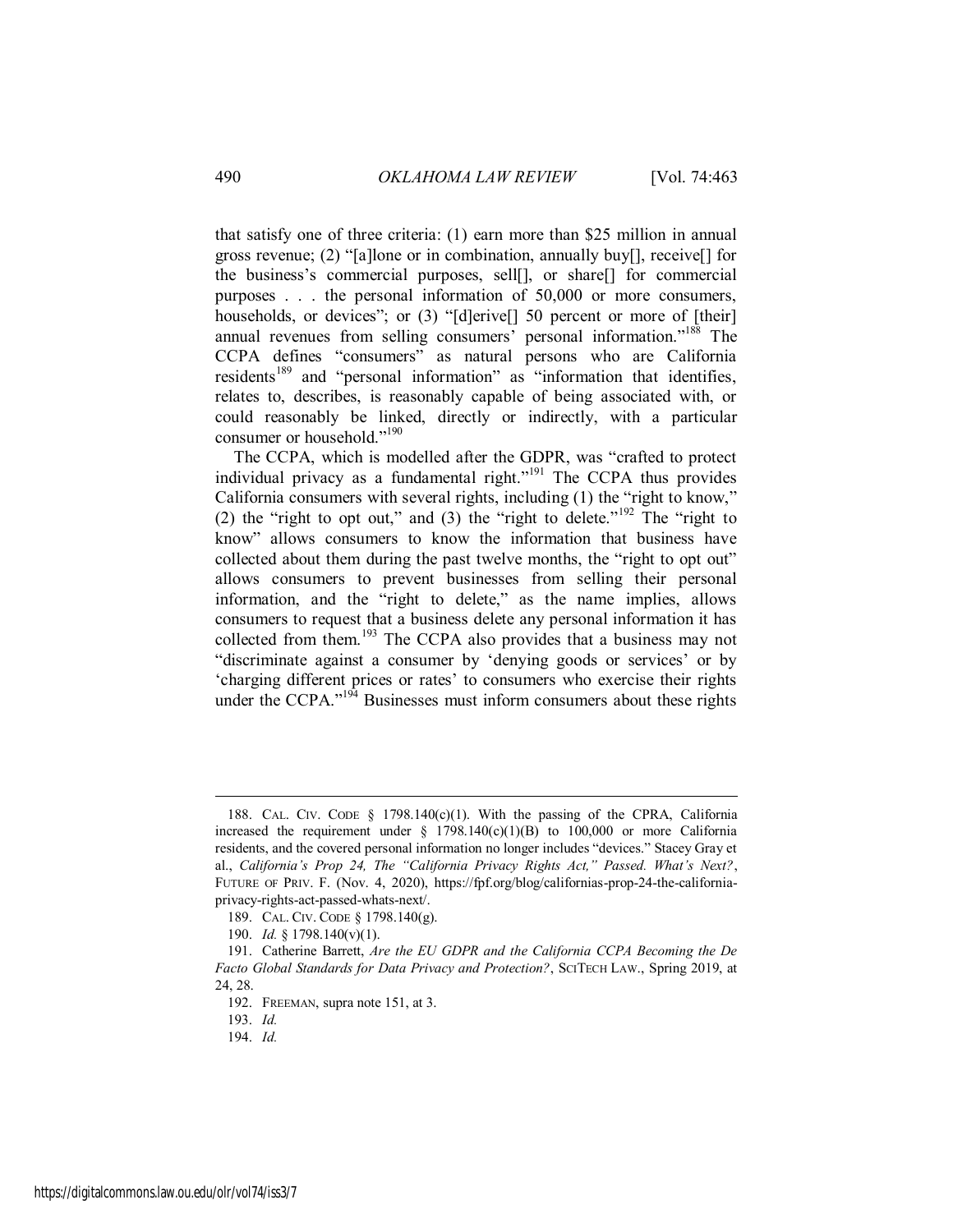and provide methods to exercise these rights without cost.<sup>195</sup> Unlike the GDPR, however, the CCPA does not regulate cross-border data transfers.<sup>196</sup>

In November 2020, California passed the CPRA, which both modified these rights under the CCPA and created new ones.<sup>197</sup> These modifications to the CCPA include the following:

- expanding the right to opt out of a *sale* to the right to opt out of a sale or *sharing* of personal information;<sup>198</sup>
- expanding the right to opt out to include opting out of "automated decision-making technology";<sup>199</sup>
- expanding the right to know by eliminating the CCPA's twelvemonth limitation;<sup>200</sup>
- expanding the right to delete to require service providers and third parties to cooperate with businesses to delete personal information:<sup>201</sup>
- creating a right for consumers to correct inaccurate personal information about the consumer and requiring businesses to inform consumers about this right; $^{202}$
- creating a right for consumers to limit the sale or internal use of "sensitive information," which includes "information concerning

<sup>195.</sup> *Id.* 

<sup>196.</sup> Carol A. F. Umhoefer, *CCPA vs. GDPR: The Same, Only Different*, DLA PIPER: INTELL. PROP. & TECH. NEWS (Apr. 11, 2019), https://www.dlapiper.com/en/us/insights/ publications/2019/04/ipt-news-q1-2019/ccpa-vs-gdpr/.

<sup>197.</sup> Gray et al., *supra* note 188; Cameron F. Kerry & Caitlin Chin, *By Passing Proposition 24, California Voters Up the Ante on Federal Privacy Law*, BROOKINGS INST.: TECHTANK (Nov. 17, 2020), https://www.brookings.edu/blog/techtank/2020/11/17/bypassing-proposition-24-california-voters-up-the-ante-on-federal-privacy-law/ (discussing the ways in which the CPRA modified and expanded rights under the CCPA).

<sup>198.</sup> Gray et al., *supra* note 188.

<sup>199.</sup> Colleen Theresa Brown et al., *California Privacy Law Overhaul - Proposition 24 Passes*, SIDLEY AUSTIN LLP: DATA MATTERS (Nov. 4, 2020), https://datamatters.sidley.com/ california-privacy-law-overhaul-proposition-24-passes.

<sup>200.</sup> Gray et al., *supra* note 188.

<sup>201.</sup> F. Paul Pittman & Kyle Levenberg, *Before the Dust Settles: The California Privacy Rights Act Ballot Initiative Modifies and Expands California Privacy Law*, WHITE & CASE (Nov. 13, 2020), https://www.whitecase.com/publications/alert/dust-settles-californiaprivacy-rights-act-ballot-initiative-modifies-and.

<sup>202.</sup> Gray et al., *supra* note 188.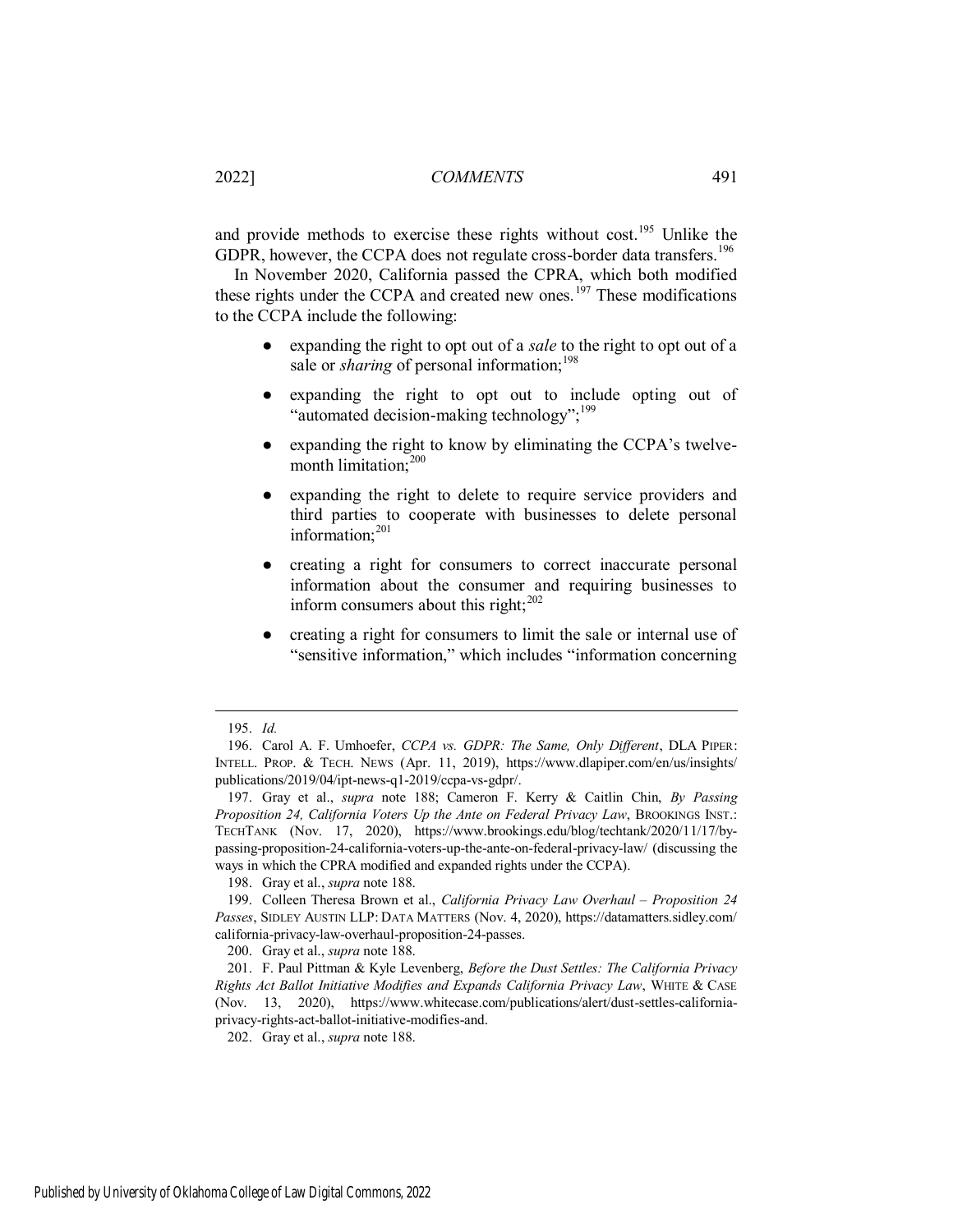health, race and ethnicity, sexual orientation, precise geolocation, and more;"<sup>203</sup> and

 $\bullet$  creating a new data minimization and purpose requirement<sup>204</sup> that (1) limits businesses' collection of personal information to information that is reasonably necessary and proportionate to the reasons the business collected the information and (2) prohibits processing that information for a purpose incompatible with those reasons.<sup>205</sup>

Most interestingly, the CPRA establishes the California Privacy Protection Agency.<sup>206</sup> The Agency has the authority to promulgate rules, enforce the amended CCPA, and require businesses to conduct cybersecurity audits and risk assessments for the Agency's chief privacy auditor to ensure compliance with the CPRA.<sup>207</sup> The Agency also plays a broader educational role by promoting "public awareness and understanding of the risks, rules, responsibilities, safeguards, and rights in relation to the collection, use, sale and disclosure of personal information."<sup>208</sup> Given California's far-reaching impact on the global technology market, the Agency will be a key privacy regulator around the world. $209$ 

Since California passed the CCPA in 2018, multiple states have proposed similar legislation to protect consumer data privacy.<sup>210</sup> Oklahoma is one such state.<sup>211</sup> Introduced in September of  $2021$ ,<sup>212</sup> the Oklahoma

 $\overline{a}$ 

209. *Id.*

<sup>203.</sup> *Id.* 

<sup>204.</sup> This provision mirrors the GDPR. *See* GDPR, *supra* note 162, recitals ¶¶ 49, 50 (limiting the processing of personal data to "the extent strictly necessary and proportionate for the purposes of ensuring network and information security" and "for purposes other than those for which the personal data were initially collected").

<sup>205.</sup> Gray et al., *supra* note 188.

<sup>206.</sup> Pittman & Levenberg, *supra* note 201.

<sup>207.</sup> *See id.*

<sup>208.</sup> Lydia de la Torre & Glenn Brown, *What Is the California Privacy Protection Agency?*, IAPP (Nov. 23, 2020), https://iapp.org/news/a/what-is-the-california-privacyprotection-agency/.

<sup>210.</sup> Taylor Kay Lively, *US State Privacy Legislation Tracker*, IAPP: RESOURCE CTR. (Feb. 17, 2022), https://iapp.org/resources/article/us-state-privacy-legislation-tracker/.

<sup>211.</sup> Oklahoma Computer Data Privacy Act of 2022, H.B. 2968, 58th Leg., 2d Sess. (Okla. 2022).

<sup>212.</sup> David Stauss et al., *2022 Oklahoma Computer Data Privacy Act Filed*, HUSCH BLACKWELL: BYTE BACK (Sept. 9, 2021), https://www.bytebacklaw.com/2021/09/2022 oklahoma-computer-data-privacy-act-filed/.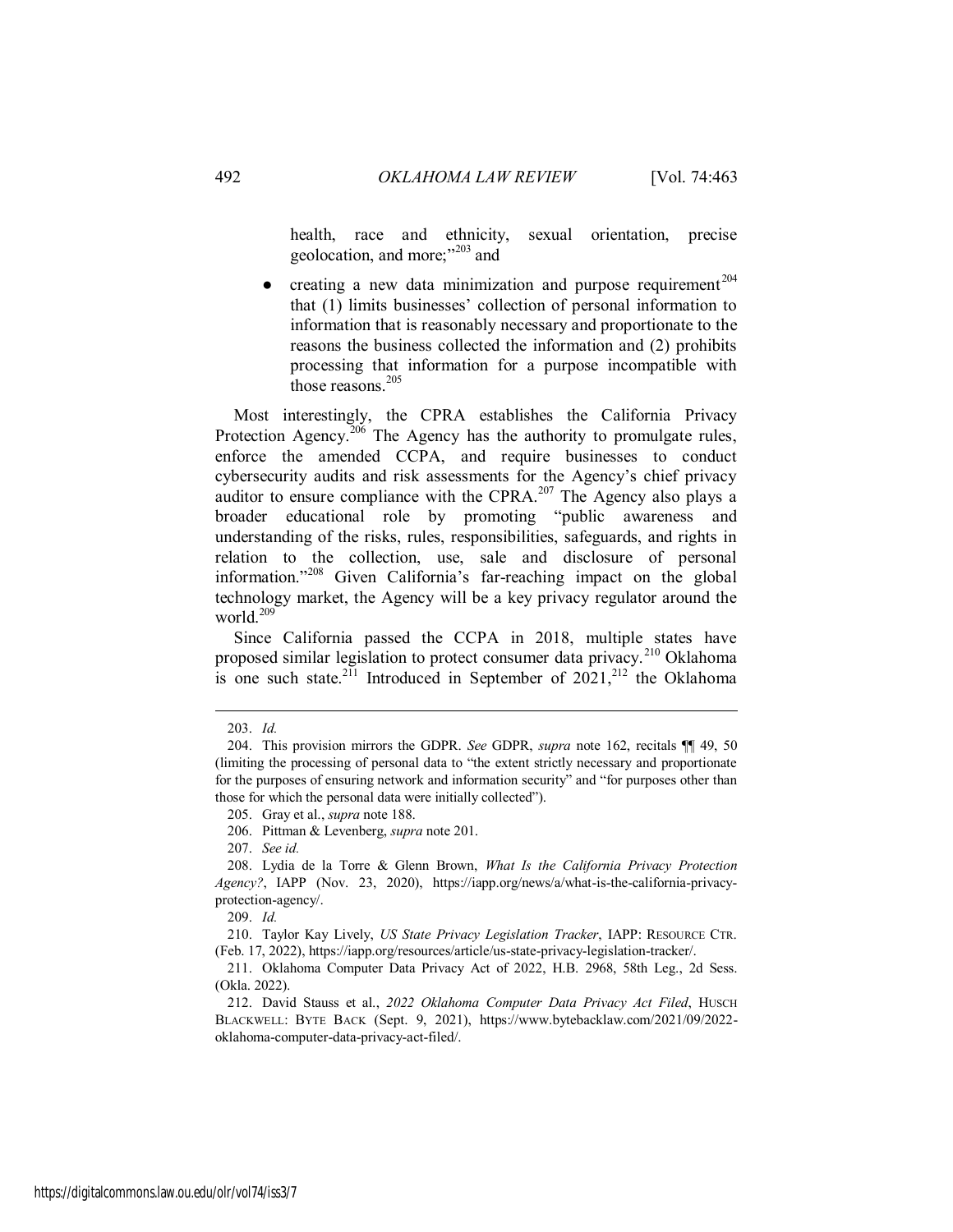Computer Data Privacy Act of 2022 ("OCDPA") would apply to certain for-profit businesses that conduct business in the state, collect consumers' personal information, and satisfy at least one of the following thresholds: (1) receive \$10 million in annual gross revenues; (2) receive the personal information of twenty-five thousand consumers per year; or (3) derive at least fifty percent of annual revenue from sharing personal information.<sup>213</sup> The Act defines a "consumer" as an Oklahoma resident<sup>214</sup> and "personal information" as any information that "identifies or could reasonably be linked, directly or indirectly, with a particular consumer, household, or consumer device."<sup>215</sup>

Like the CCPA, $^{216}$  the OCDPA provides Oklahomans with the right to know,<sup>217</sup> the right to opt out,<sup>218</sup> and the right to delete.<sup>219</sup> And like the  $CPRA$ ,<sup>220</sup> the OCDPA creates a right to correct<sup>221</sup> and includes a data minimization requirement that limits businesses to collecting and sharing with third parties only personal information "that is reasonably necessary to provide a good or service to a consumer who has requested the same or is reasonably necessary for security purposes or fraud detection."<sup>222</sup> Significantly, the "monetization of personal information shall never be considered reasonably necessary for any purpose."<sup>223</sup> Unlike the CCPA, however, the OCDPA does not define or provide a right to limit the use of "sensitive personal information."<sup>224</sup>

If passed, the Oklahoma law would provide residents with data privacy rights similar to those under the CCPA and CPRA, but it would also further complicate the existing patchwork of state laws that have sought to fill the void of a federal data privacy framework. Importantly, state laws do not

<sup>213.</sup> Oklahoma Computer Data Privacy Act of 2022, H.B. 2968 § 3(3)(a). "Share" is broadly defined as "renting, releasing, disclosing, disseminating, making available, transferring, or otherwise communicating orally, in writing, or by electronic or other means, a consumer's personal information by the business to a third party for monetary or other valuable consideration, or otherwise for a commercial purpose." *Id.* § 3(17).

<sup>214.</sup> *Id.* § 3(6).

<sup>215.</sup> *Id.* § 3(13).

<sup>216.</sup> *See supra* note 192 and accompanying text.

<sup>217.</sup> Oklahoma Computer Data Privacy Act of 2022, H.B. 2968 § 8.

<sup>218.</sup> *Id.* § 6(C).

<sup>219.</sup> *Id.* § 7(A).

<sup>220.</sup> *See supra* notes 202 and 205 and accompanying text.

<sup>221.</sup> Oklahoma Computer Data Privacy Act of 2022, H.B. 2968 § 9.

<sup>222.</sup> *Id.* § 6(A).

<sup>223.</sup> *Id.*

<sup>224.</sup> *Compare id.* § 3(13), *with* CAL. CIV. CODE § 1798.140(ae).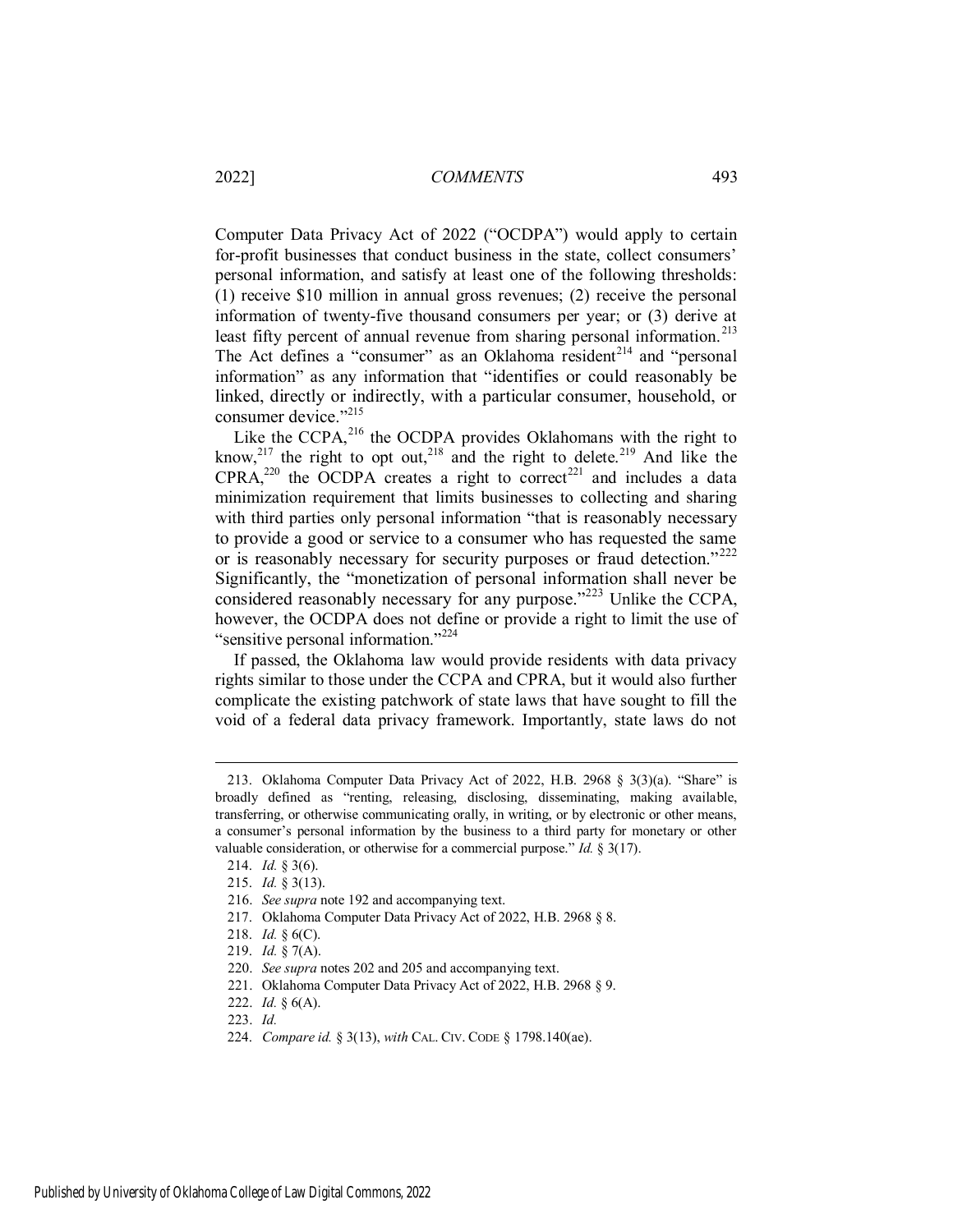regulate international data transfers, and varying state laws contribute to added compliance challenges for businesses that collect consumers' personal information across different states, further illustrating the need for a comprehensive U.S. federal law.

## <span id="page-32-0"></span>*3. Recommendations for a U.S. Federal Data Privacy Law*

The GDPR, CCPA, and the growing number of state privacy laws<sup>225</sup> have informed the debate in Congress over a U.S. federal data privacy law, and the bills currently before the 117th Congress incorporate their provisions to varying degrees. Many of the bills' strengths lie in providing strong, affirmative data privacy rights that largely mirror the rights provided in the GDPR and CCPA/CPRA. But to adequately protect Americans' data privacy and reduce national security risks from foreign companies operating in the United States, such as TikTok and WeChat, a U.S. federal data privacy law will need to resist overly restricting crossborder data flow while protecting U.S. citizens' personal data from foreign governments when it leaves U.S. borders. Cross-border data flow is "essential to economic growth in the digital age,"<sup>226</sup> but foreign governments' access to U.S. citizens' data poses a national security risk.<sup>227</sup> A federal data privacy law must therefore strike a balance between these competing interests, ensuring that cross-border data flow does not jeopardize national security.

The data privacy bills before the 117th Congress provide an opportunity for the United States to better protect consumers' privacy and national security interests. One such bill, the Information Transparency and Personal Data Control Act, calls for the United States to "develop a balanced, high-

<sup>225.</sup> *The Growth of State Privacy Legislation*, IAPP: RESOURCE CTR. (Nov. 2021), https://iapp.org/resources/article/the-growth-of-state-privacy-legislation-infographic/ (tracking the rapid growth of state privacy legislation from 2018 to 2021).

<sup>226.</sup> Joshua P. Meltzer & Peter Lovelock, *Regulating for a Digital Economy: Understanding the Importance of Cross-Border Data Flows in Asia*, BROOKINGS INST. (Mar. 20, 2018), https://www.brookings.edu/research/regulating-for-a-digital-economy-understand ing-the-importance-of-cross-border-data-flows-in-asia/ (discussing the economic dangers of data localization).

<sup>227.</sup> *See* Samm Sacks, *Data Security and U.S.-China Tech Entanglement*, LAWFARE (Apr. 2, 2020, 8:00 AM), https://www.lawfareblog.com/data-security-and-us-china-techentanglement (arguing for a "risk-based approach" to restricting access to U.S. personal data); H. Jacqueline Brehmer, Note, *Data Localization: The Unintended Consequences of Privacy Litigation*, 67 AM. U. L. REV. 927 (2018) (discussing the effects of data localization on privacy and national security).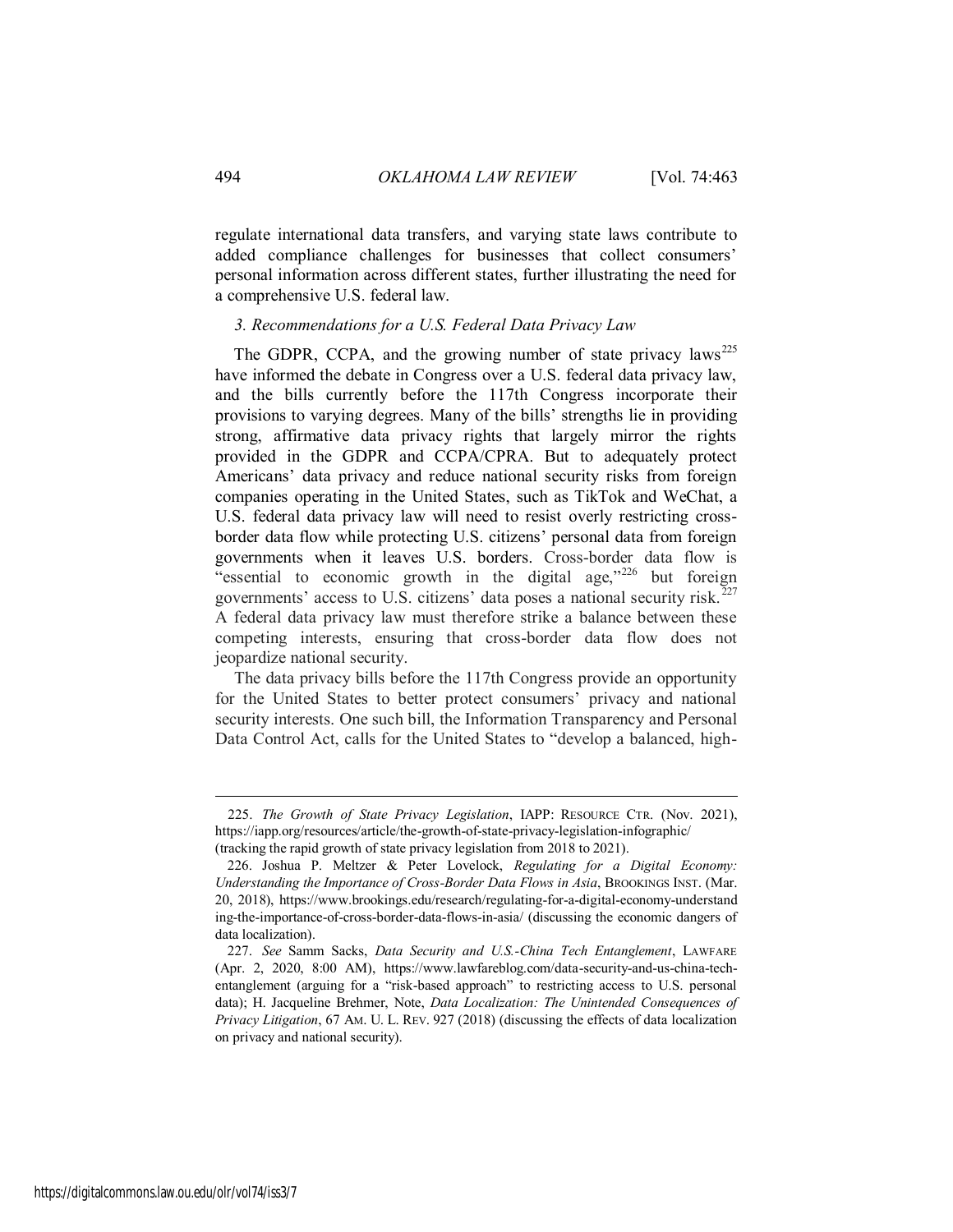standard digital privacy framework that complements global standards."<sup>228</sup> Providing affirmative data privacy rights similar to those under the GDPR and CCPA/CPRA, the Act would give consumers the right to access and correct personal data, $229$  provide opt-in and opt-out rights for certain personal information,<sup>230</sup> and mandate "reasonable limits on the personal data that companies collect and retain."<sup>231</sup> The Act would also require privacy audits every two years by a "qualified, objective, independent third party."<sup>232</sup>

Significantly, like the CPRA, the Information Transparency and Personal Data Control Act defines certain categories of information as "sensitive personal information."<sup>233</sup> The bill broadly defines "sensitive personal information" to include information such as financial account numbers, health information, genetic data, geolocation information, content of personal communications, sexual orientation, religion, immigration status, and browsing history.<sup>234</sup> The definition does not include de-identified information, information related to employment, or publicly available information.<sup>235</sup>

Under the Information Transparency and Personal Data Control Act, before an individual's sensitive personal information may be "collected, transmitted, stored, process[ed], sold, or otherwise shared" by a controller,<sup>236</sup> the individual must "provide affirmative, express consent."<sup>237</sup> Consumers' opt-in consent is thus a requirement for the collection and use of all sensitive personal data, as well as for sharing sensitive personal information with third parties.<sup>238</sup> While the bill broadly defines "third parties," it does not explicitly address data transfers to international

<sup>228.</sup> Information Transparency & Personal Data Control Act, H.R. 1816, 117th Cong. § 2(1) (2021).

<sup>229.</sup> *Id.* § 2(6)(E).

<sup>230.</sup> *Id.* § 3(a)(1), (a)(4).

<sup>231.</sup> *Id.* § 2(6)(F).

<sup>232.</sup> *Id.* § 3(a)(6)(A)(i). There is an exemption for the audit requirements for businesses that collect or use sensitive personal information for fewer than 250,000 individuals per year. *Id.* § 3(a)(6)(C).

<sup>233.</sup> *Id.* § 7(9)(A).

<sup>234.</sup> *Id.*

<sup>235.</sup> *Id.* § 7(9)(B).

<sup>236.</sup> *Id.* § 3(a)(1)(A). A "controller" is a "person that, on its own or jointly with other entities, determines the purposes and means of processing sensitive personal information." *Id.* § 7(5).

<sup>237.</sup> *Id.* § 3(a)(1)(A).

<sup>238.</sup> *Id.*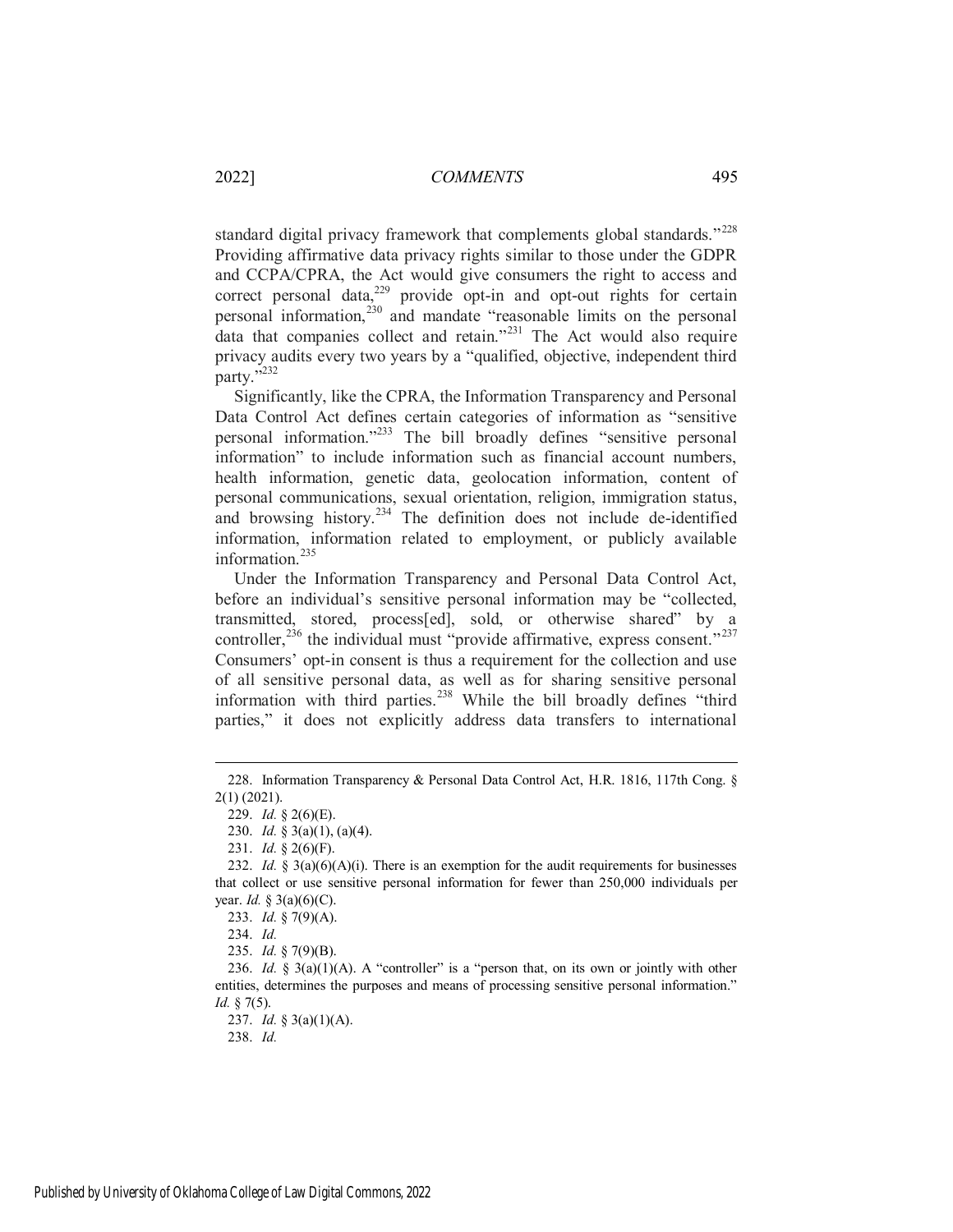corporate affiliates.<sup>239</sup> For non-sensitive personal information, however, the Information Transparency and Personal Data Control Act provides consumers the right to opt-out of collection and use. $240$ 

Another bill before the 117th Congress that provides strong consumer data privacy rights is the Setting an American Framework to Ensure Data Access, Transparency, and Accountability Act ("SAFE DATA Act").<sup>241</sup> The requirements of the SAFE DATA Act would apply to any "covered entity," which the Act defines as "any person that is subject to the Federal Trade Commission Act . . . ; collects, processes, or transfers covered data; and determines the purposes and means of such collection, processing, or transfer."<sup>242</sup> "Covered data" means any information "that identifies or is linked or reasonably linkable to an individual or a device that is linked or reasonably linkable to an individual."<sup>243</sup>

Like the GDPR and CCPA/CPRA, the SAFE DATA Act would provide consumers with affirmative data privacy rights: the rights to access, correction, deletion, and data portability;  $244$  opt-in consent for the processing or transfer of sensitive covered data;<sup>245</sup> and opt-out consent for non-sensitive covered data.<sup>246</sup> The Act would also restrict covered entities to the collection, processing, or transfer of covered data to what "is reasonably necessary, proportionate, and limited to provide or improve a product, service, or a communication about a product or service."<sup>247</sup> The Act would require "large data holders" to conduct ongoing privacy impact assessments,<sup>248</sup> as well as require covered entities to "establish, implement,

 $\overline{a}$ 

246. *Id.* § 104(d).

247. *Id.* § 105(a)(1). The data minimization requirements would not apply to certain small businesses that do not meet minimum thresholds. *Id.* § 108(c).

248. *Id.* § 107(a)–(b). A "large data holder" is a business that in one calendar year processes or transfers (1) the non-sensitive data of more than eight million individuals or (2)

<sup>239.</sup> *Id.* § 7(11). A "third party" is defined as "an individual or entity that uses or receives sensitive personal information obtained by or on behalf of a controller." *Id.*

<sup>240.</sup> *Id.* § 3(a)(4)(A).

<sup>241.</sup> Setting an American Framework to Ensure Data Access, Transparency, and Accountability Act, S. 2499, 117th Cong. (2021).

<sup>242.</sup> *Id.* § 2(7).

<sup>243.</sup> *Id.* § 2(6)(A).

<sup>244.</sup> *Id.*  $\S$  103(a)(1)(A)–(C). The requirement to provide consumers with the right to access, correction, deletion, and data portability would not apply to certain small businesses that do not meet minimum thresholds. *Id.* § 108(c).

<sup>245.</sup> *Id.* § 104(a). The bill broadly defines "sensitive covered data," which includes data such as government-issued identification numbers, health data, financial account numbers, biometric information, precise geolocation data, log-in credentials, and sexual orientation, among others. *Id.* § 2(17).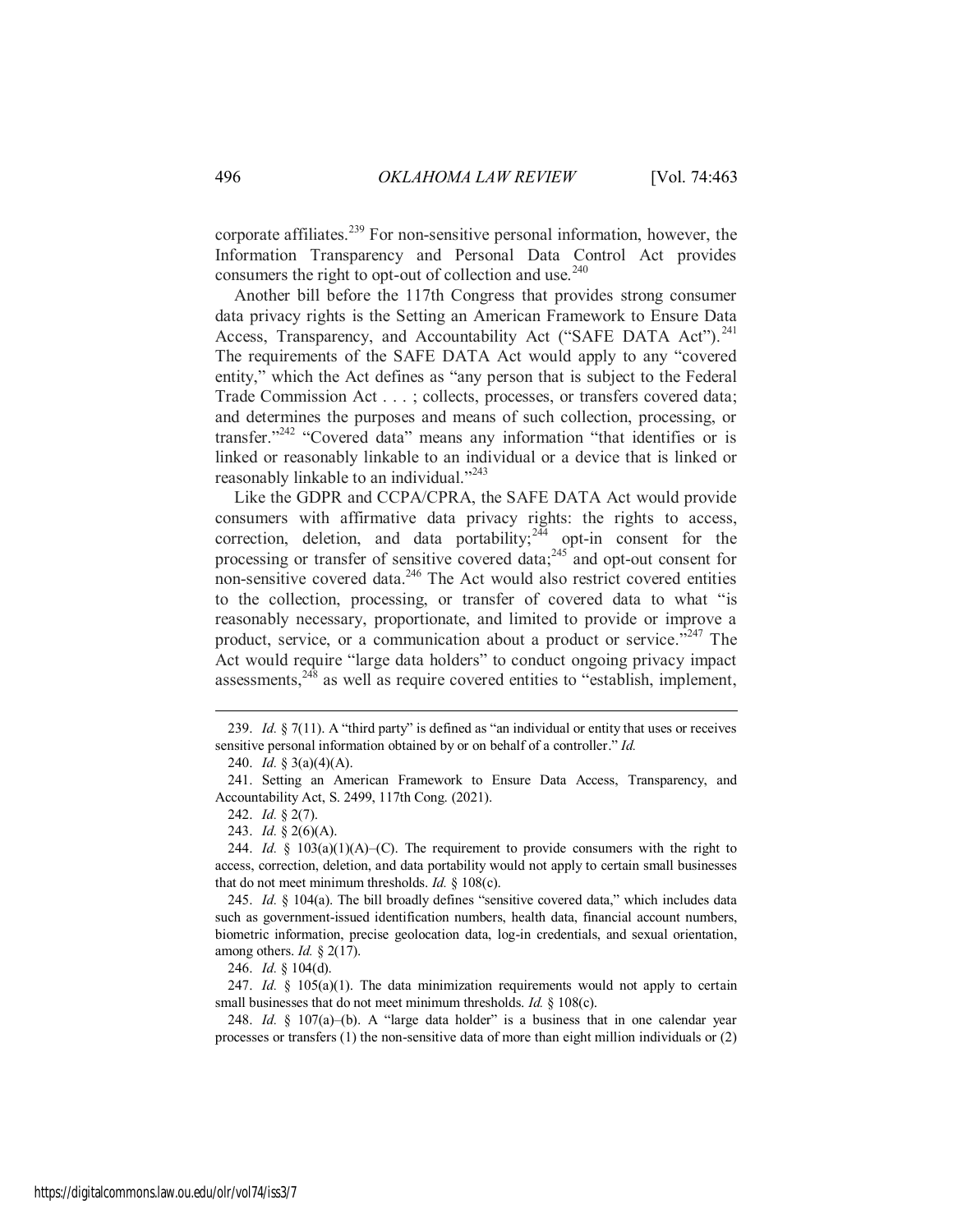and maintain reasonable administrative, technical, and physical data security policies and practices to protect against risks to the confidentiality, security, and integrity of covered data."<sup>249</sup> In addition, the SAFE DATA Act would require covered entities to designate a "data privacy officer" and a "data security officer" to monitor and ensure compliance with the Act.<sup>250</sup> While the Act would regulate the transfer of data to third parties, third parties would not include entities that receive covered data from entities "related to the covered entity by common ownership or corporate control" and that "share common branding with the covered entity."<sup>251</sup> Thus, the Act would not regulate transfers to foreign-based corporate affiliates.

A third notable data privacy bill before Congress is the Data Protection Act of 2021.<sup>252</sup> Unlike other privacy bills, the Data Protection Act of 2021 does not enumerate specific data privacy rights. Rather, like the CPRA, the Act would establish an independent agency—the "Data Protection Agency"<sup>253</sup>—whose purpose would be "to protect individuals' privacy, prevent and remediate privacy harms, prevent, remediate, and reduce discrimination on the basis of protected class through the processing of personal information . . . , and limit the collection, processing, and sharing of personal data."<sup>254</sup> The Data Protection Agency would be empowered to issue rules, orders, and guidance necessary to carry out the Act and enforce other federal privacy laws.<sup>255</sup> Although the Data Protection Act of 2021 does not enumerate specific data privacy rights, the Data Protection Agency would have authority to prescribe and enforce such rights to "protect[] individuals and groups of individuals from privacy harms."<sup>256</sup>

If Congress were to enact any of the abovementioned bills, U.S. consumers would enjoy data privacy rights resembling those under the GDPR and the CCPA/CPRA, which would be a significant step toward protecting data privacy in the United States. A shortcoming of these bills, however, is that they do not explicitly address the privacy- and nationalsecurity-related issues of cross-border data transfers.

the sensitive data of more than three-hundred thousand individuals. *Id.* § 2(12).

<sup>249.</sup> *Id.* § 203(a).

<sup>250.</sup> *Id.* § 301(a)–(b).

<sup>251.</sup> *Id.* § 2(20).

<sup>252.</sup> Data Protection Act of 2021, S. 2134, 117th Cong. (2021).

<sup>253.</sup> *Id.* § 3(a).

<sup>254.</sup> *Id.* § 9(a).

<sup>255.</sup> *Id.* § 10(b).

<sup>256.</sup> *Id.* § 9(c)(5).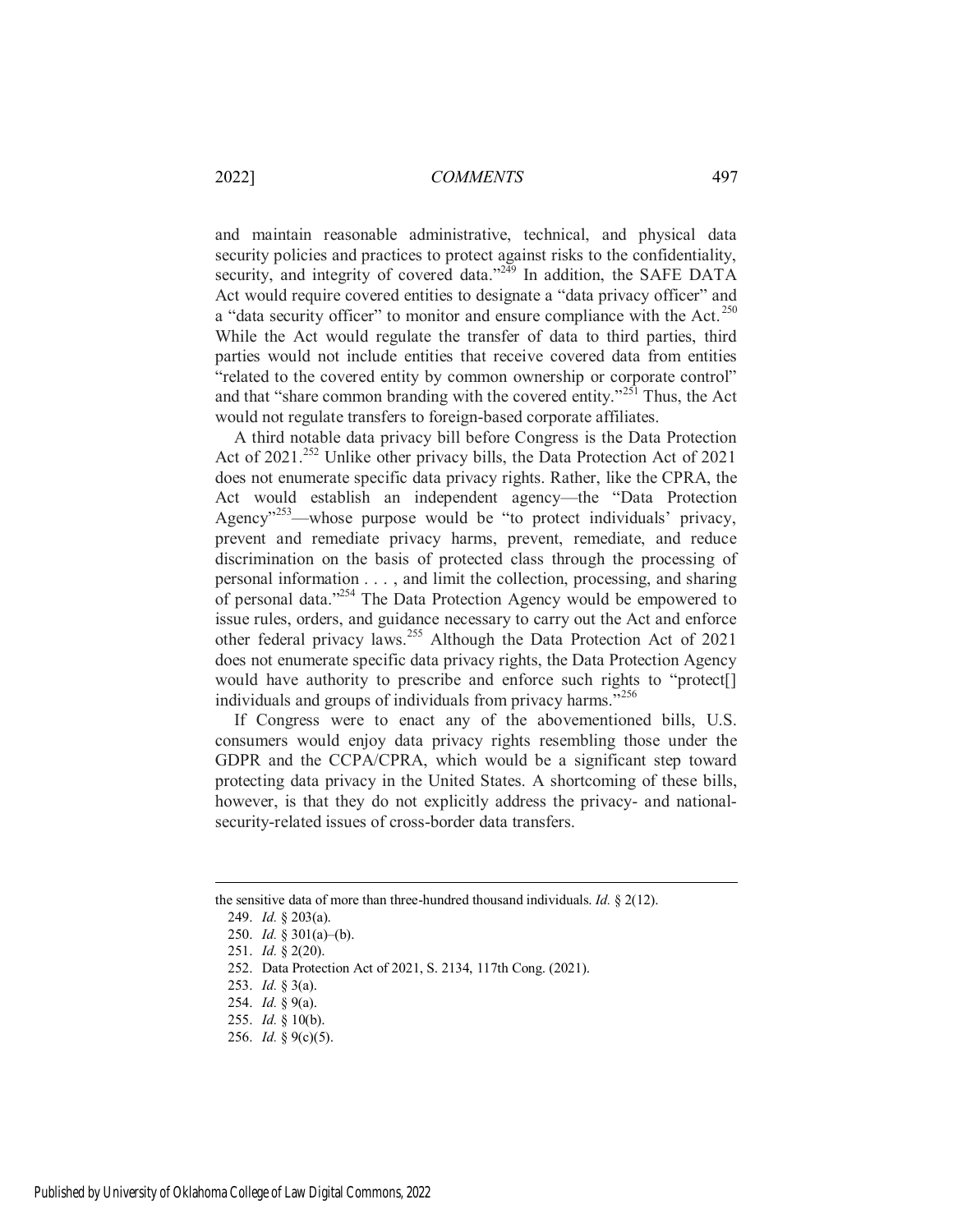The Adversarial Platform Prevention Act of 2021 ("APP Act"), $^{257}$  on the other hand, is specifically designed to prevent cross-border data flow from jeopardizing U.S. national security. The Act would require "high-risk foreign software, like Chinese-owned TikTok and WeChat," to comply with certain data privacy standards to legally operate in the United States.<sup>258</sup> Specifically, the APP Act would apply to "software marketplace operator[s]" and "owner[s] of covered foreign software."<sup>259</sup> "Software marketplace operators" are persons who, "for a commercial purpose, operate[] an online store or marketplace through which software is made available for download by consumers in the United States,"<sup>260</sup> and "covered foreign software" includes software "owned or directly or indirectly controlled" by a person that is organized, conducts its principal operations, or is headquartered in a "covered country."<sup>261</sup> A "covered country" means China, Russia, North Korea, Iran, Syria, Sudan, Venezuela, or Cuba, as well as any country that the U.S. Secretary of State concludes has supported international terrorism, or that by controlling "potentially dangerous software poses an undue or unnecessary risk to the national security of the United States or to the safety and security of United States persons."<sup>262</sup>

Although the APP Act does not provide broad data privacy rights like other bills before the 117th Congress, the Act would provide several data privacy protections for U.S. consumers. First, the Act would require software marketplace operators and owners of covered foreign software to provide consumers with a pre-download "warning" that lists the names of the software and software owner, as well as the country where the owner is organized, headquartered, or operates.<sup>263</sup> Second, the Act would require owners of covered foreign software to ensure that parent companies could not access U.S. consumer data through U.S.- or foreign-based subsidiaries.<sup>264</sup> Third, and most significantly, the APP Act would prevent software marketplace operators and owners of covered foreign software

<sup>257.</sup> Adversarial Platform Prevention Act of 2021, S. 47, 117th Cong. (2021).

<sup>258.</sup> Press Release, Marco Rubio, U.S. Senate, Rubio Reintroduces Legislation to Establish Standards and Restrictions for Chinese and Other High-Risk Foreign Apps (Jan. 26, 2021), https://www.rubio.senate.gov/public/index.cfm/2021/1/rubio-reintroduceslegislation-to-establish-standards-and-restrictions-for-chinese-and-other-high-risk-foreignapps.

<sup>259.</sup> Adversarial Platform Prevention Act of 2021, S. 47 § 2(a)(1).

<sup>260.</sup> *Id.* § 2(i)(7).

<sup>261.</sup> *Id.* § 2(i)(4)(A)–(B).

<sup>262.</sup> *Id.* § 2(i)(3)(A).

<sup>263.</sup> *Id.* § 2(a)(1)–(2).

<sup>264.</sup> *Id.* § 2(b)(2)(C).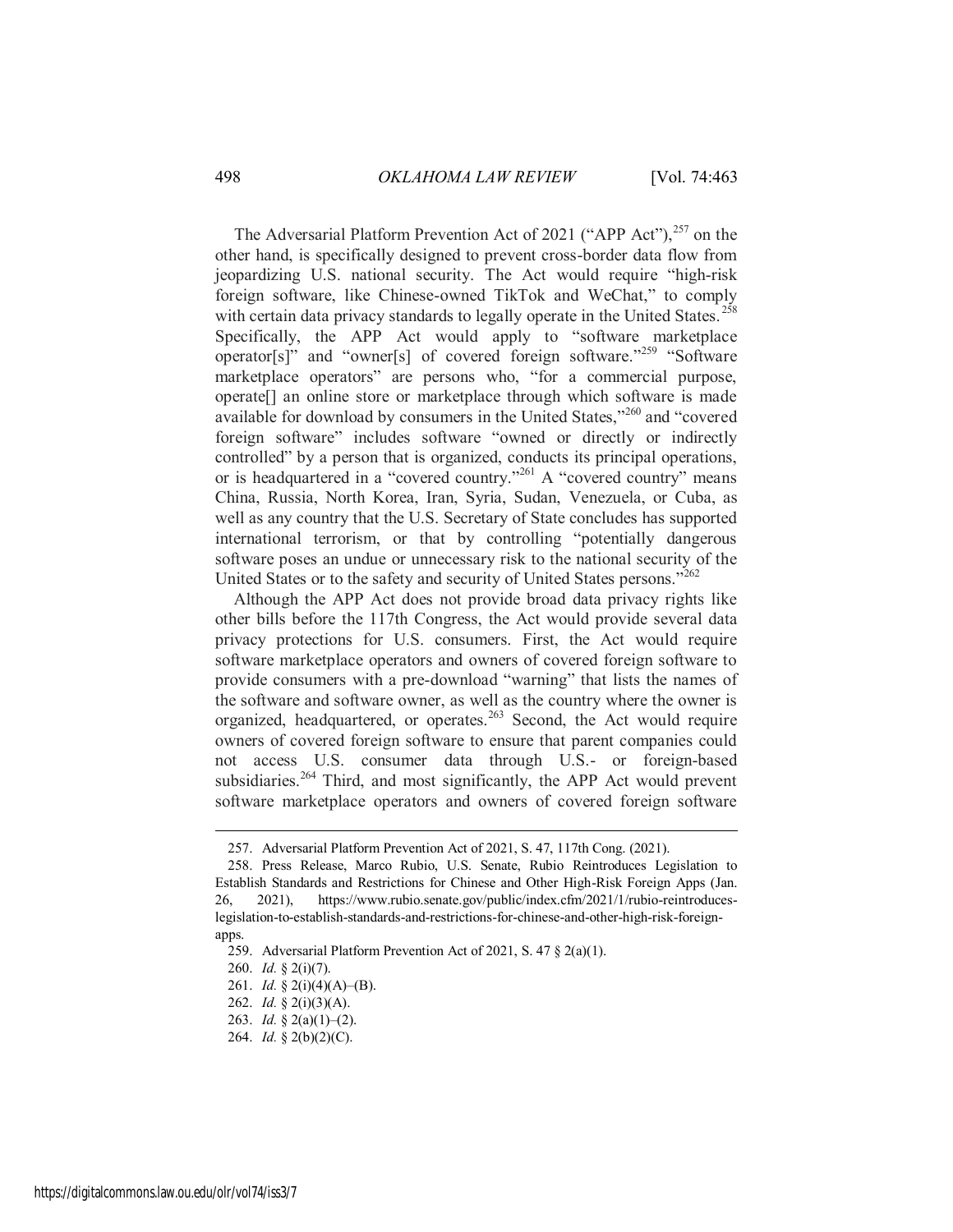from using consumer data in a covered country, transferring consumer data to a covered country, or storing consumer data outside the United States.<sup>265</sup> In addition, the Act would require owners of covered foreign software to submit annual reports to the Federal Trade Commission and the U.S. Attorney General that explain the type of data the owner collects, describe their "data protection measure[s]," and list the number of data requests by foreign governments and government entities, as well as how such requests were handled.<sup>266</sup> If an owner of covered foreign software complies with a request from a government in covered foreign country, the owner is barred from collecting or storing data of any U.S. consumer through its covered foreign software.<sup>267</sup> Software marketplace operators and owners of covered foreign software are subject to criminal penalties of \$50,000 for each knowing violation of the abovementioned data-protection measures.<sup>268</sup>

While the APP Act aggressively combats threats to data privacy and national security by regulating cross-border data flow, the Act has some glaring drawbacks. First, though other data privacy bills before Congress specifically define consumer data and distinguish between sensitive and non-sensitive data, $269$  the APP Act does neither; the Act presumably applies to all consumer data, regardless of type and sensitivity level. Second, the Act would not only restrict data transfers to foreign-based entities—it specifies that owners of covered foreign software "may not share with, sell to, or otherwise disclose to *any other commercial entity* the consumer data of any person in the United States."<sup>270</sup> Rather than broadly prohibiting the of transfer of *any* consumer data to *any* commercial entity, calibrating transfer restrictions to the sensitivity level of consumer data would provide a more balanced approach without sacrificing privacy or security.

Striking a balance between the economic risks of data localization and the national security risks of foreign governments gaining access to U.S. personal data is a complex but necessary challenge for a federal data privacy law. Lawmakers should further debate and explore how to best regulate cross-border data flows. This Comment recommends that a U.S. federal data privacy law include the strong data privacy rights of bills like the SAFE DATA Act, as well as provisions regulating cross-border data

<sup>265.</sup> *Id.* § 2(b)(3)(A).

<sup>266.</sup> *Id.* § 2(b)(1)(A).

<sup>267.</sup> *Id.* § 2(b)(2)(A).

<sup>268.</sup> *Id.* § 2(e)(1).

<sup>269.</sup> *See supra* notes 233–35 and accompanying text (Information Transparency and Personal Data Control Act); *see also supra* notes 243–46 (SAFE DATA Act).

<sup>270.</sup> Adversarial Platform Prevention Act of 2021, S. 47 § 2(b)(3)(B) (emphasis added).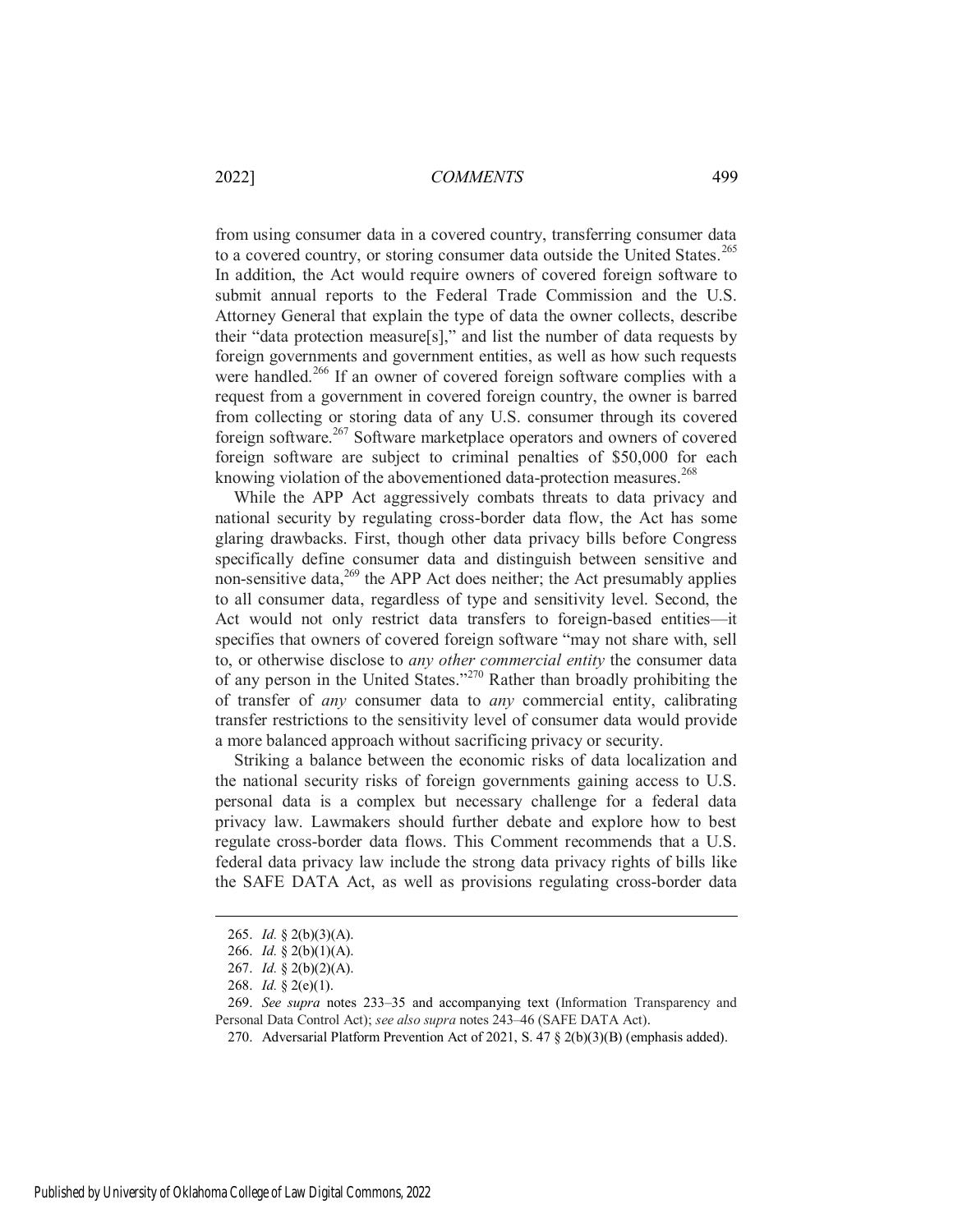flow, including between U.S.-based subsidiaries and their international corporate affiliates. Furthermore, such a law should (1) establish an independent agency that regulates cross-border data transfers to entities or countries that do not afford adequate data protection and is empowered to enter into data-protection agreements with those countries; (2) calibrate transfer restrictions through risk-based assessments that consider the type, use, and sensitivity level of consumer data;  $271$  and (3) require companies to conduct regular assessments regarding companies' and receiving entities' data protection compliance in cross-border transfers. The U.S. government should further support these measures through the inclusion in trade negotiations of cross-border data protection standards that would loosen data localization policies while protecting data privacy and both countries' national security.

## <span id="page-38-0"></span>*Conclusion*

The TikTok and WeChat debacle has illustrated IEEPA's inability to combat threats that foreign mobile applications pose to U.S. national security and data privacy. Rather than one-off uses of IEEPA that target individual foreign mobile applications, the United States should adopt a comprehensive approach to protecting national security and privacy in the form of a federal consumer data privacy law. Privacy is an internationally recognized human right, and the U.N. human rights machinery has indicated that this right extends to data privacy.<sup>272</sup> Furthermore, under the UNGPs, the United States is required to pass legislation that protects internationally recognized human rights.<sup>273</sup> This legislation should provide the strong data privacy rights of laws such as the GDPR and the CCPA/CPRA, which would give consumers more control over their personal information. Several of the bills before the 117th Congress would provide for these rights. But to help prevent future TikTok and WeChat scenarios, a federal data privacy law should also regulate cross-border data

<sup>271.</sup> *See generally* Sacks, *supra* note 227 ("The mere fact that a Chinese company handles U.S. citizen data in and of itself may not necessarily warrant banning a transaction or blacklisting a specific company. The U.S. national security risks should be evaluated based on an investigation, with regular audits, to determine (a) what kind of U.S. citizen data is being accessed (for example, metadata, images, geographic data, critical infrastructure data), (b) how that data is being used and what data protection measures are in place to protect the rights and interests of U.S. consumers, and (c) with whom that data is being shared and through what mechanisms.").

<sup>272.</sup> G.A. Res. 68/167, *supra* note 132.

<sup>273.</sup> *See supra* notes 137–38 and accompanying text.